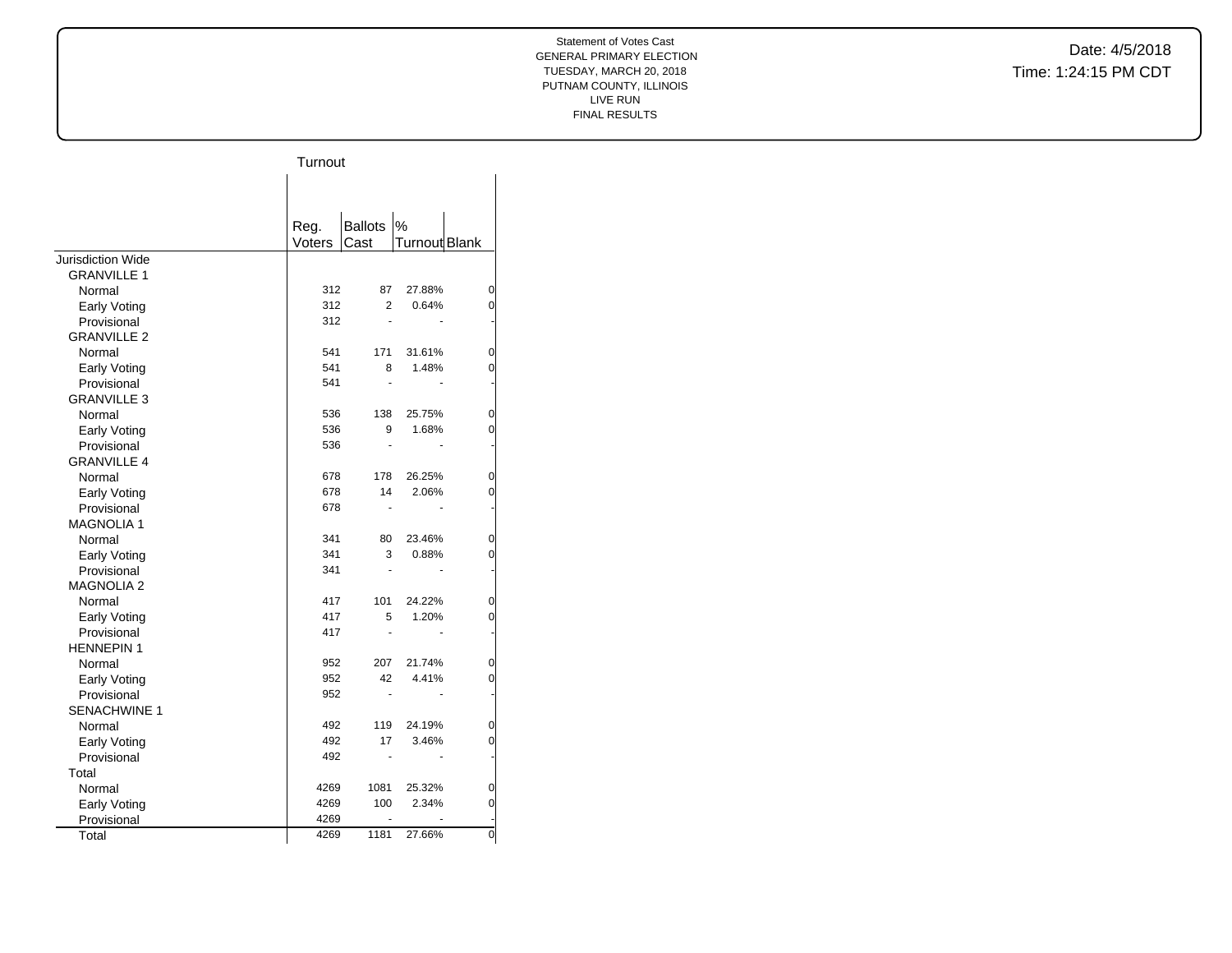|                          |        | (DEMOCRATIC)   | D GOVERNOR AND LT GOVERNOR |                          |                |                          |                        |                |                |                |                 |                          |                |        |             |                |          |
|--------------------------|--------|----------------|----------------------------|--------------------------|----------------|--------------------------|------------------------|----------------|----------------|----------------|-----------------|--------------------------|----------------|--------|-------------|----------------|----------|
|                          |        |                |                            |                          |                |                          |                        |                |                |                |                 |                          |                |        |             |                |          |
|                          |        |                | (JB PRITZKER (CHRIS        |                          |                |                          | (DANIEL BISS           |                | (BOB DAIBER    |                | (TIO            |                          | (ROBERT        |        |             |                |          |
|                          | Reg.   | Total          | (JULIANA                   |                          |                |                          | KENNEDY (RA (LITESA E. |                | (JONATHAN      |                | <b>HARDIMAN</b> |                          | MARSHALL       |        | <b>Over</b> | Under          |          |
|                          | Voters | Votes          | <b>STRATTON</b>            |                          | <b>JOY</b>     |                          | <b>WALLACE</b>         |                | W. TODD        |                | (PATRICIA       |                          | (DENNIS        |        | votes       | votes          |          |
| <b>Jurisdiction Wide</b> |        |                |                            |                          |                |                          |                        |                |                |                |                 |                          |                |        |             |                |          |
| <b>GRANVILLE 1</b>       |        |                |                            |                          |                |                          |                        |                |                |                |                 |                          |                |        |             |                |          |
| Normal                   | 312    | 50             | 22                         | 44.00%                   | 17             | 34.00%                   | 9                      | 18.00%         | 0              |                | -1              | 2.00%                    | $\mathbf 1$    | 2.00%  |             | 0              |          |
| Early Voting             | 312    | $\mathbf{1}$   | $\mathbf 0$                | $\blacksquare$           | $\mathbf{1}$   | 100.00%                  | $\mathbf 0$            | $\overline{a}$ | $\mathbf 0$    | ÷.             | $\mathbf 0$     |                          | $\Omega$       |        |             | 0              |          |
| Provisional              | 312    | $\mathbf 0$    | $\mathbf 0$                |                          | $\mathbf 0$    | $\ddot{\phantom{1}}$     | $\mathbf 0$            |                | $\mathbf 0$    |                | $\mathbf 0$     |                          | $\mathbf 0$    |        |             | $\mathbf 0$    |          |
| <b>GRANVILLE 2</b>       |        |                |                            |                          |                |                          |                        |                |                |                |                 |                          |                |        |             |                |          |
| Normal                   | 541    | 112            | 61                         | 54.46%                   | 29             | 25.89%                   | 17                     | 15.18%         | 3              | 2.68%          | $\mathbf 0$     |                          | 2              | 1.79%  |             | 1              |          |
| <b>Early Voting</b>      | 541    | 5              | 3                          | 60.00%                   | $\overline{1}$ | 20.00%                   | $\overline{1}$         | 20.00%         | $\mathbf 0$    |                | $\mathbf 0$     |                          | $\Omega$       |        |             | 0              |          |
| Provisional              | 541    | $\Omega$       | $\mathbf 0$                |                          | $\mathbf 0$    | $\overline{\phantom{a}}$ | $\mathbf 0$            |                | $\mathbf 0$    |                | $\mathbf 0$     |                          | $\Omega$       |        |             | $\pmb{0}$      |          |
| <b>GRANVILLE 3</b>       |        |                |                            |                          |                |                          |                        |                |                |                |                 |                          |                |        |             |                |          |
| Normal                   | 536    | 92             | 48                         | 52.17%                   | 31             | 33.70%                   | 11                     | 11.96%         | $\mathbf 0$    |                | $\mathbf 0$     |                          | $\overline{2}$ | 2.17%  |             | 0              |          |
| Early Voting             | 536    | $\overline{7}$ | $\overline{1}$             | 14.29%                   | $\overline{4}$ | 57.14%                   | -1                     | 14.29%         | $\mathbf{1}$   | 14.29%         | $\Omega$        |                          | $\Omega$       |        |             | 0              |          |
| Provisional              | 536    | $\Omega$       | $\mathbf 0$                |                          | $\Omega$       | $\blacksquare$           | $\mathbf 0$            |                | $\mathbf 0$    |                | $\mathbf 0$     |                          | $\mathbf 0$    |        |             | $\mathbf 0$    |          |
| <b>GRANVILLE 4</b>       |        |                |                            |                          |                |                          |                        |                |                |                |                 |                          |                |        |             |                |          |
| Normal                   | 678    | 116            | 61                         | 52.59%                   | 31             | 26.72%                   | 22                     | 18.97%         | $\overline{1}$ | 0.86%          | 0               |                          | $\mathbf 1$    | 0.86%  |             | 0              |          |
| Early Voting             | 678    | 10             | $\overline{7}$             | 70.00%                   | $\overline{1}$ | 10.00%                   | $\overline{1}$         | 10.00%         | $\mathbf 0$    |                | $\mathbf 0$     |                          | $\mathbf 1$    | 10.00% |             | 0              | $\Omega$ |
| Provisional              | 678    | $\mathbf 0$    | $\mathbf 0$                |                          | $\mathbf 0$    | $\overline{\phantom{a}}$ | $\mathbf 0$            |                | $\mathbf 0$    |                | $\mathbf 0$     |                          | $\Omega$       |        |             | 0              | $\Omega$ |
| <b>MAGNOLIA1</b>         |        |                |                            |                          |                |                          |                        |                |                |                |                 |                          |                |        |             |                |          |
| Normal                   | 341    | 54             | 31                         | 57.41%                   | 13             | 24.07%                   | 10                     | 18.52%         | $\mathbf 0$    |                | $\mathbf 0$     |                          | $\pmb{0}$      |        |             | 0              |          |
| Early Voting             | 341    | 3              | $\mathbf 0$                | $\overline{\phantom{a}}$ | $\Omega$       |                          | 2                      | 66.67%         | $\mathbf 0$    |                | $\mathbf 0$     |                          | $\mathbf{1}$   | 33.33% |             | 0              | 0        |
| Provisional              | 341    | $\mathbf 0$    | $\mathbf 0$                |                          | $\mathbf 0$    |                          | $\mathbf 0$            |                | $\mathbf 0$    |                | $\mathbf 0$     |                          | $\Omega$       |        |             | $\mathbf 0$    |          |
| <b>MAGNOLIA 2</b>        |        |                |                            |                          |                |                          |                        |                |                |                |                 |                          |                |        |             |                |          |
| Normal                   | 417    | 50             | 34                         | 68.00%                   | 13             | 26.00%                   | 3                      | 6.00%          | $\mathbf 0$    |                | $\mathbf 0$     |                          | $\Omega$       |        |             | $\mathbf 0$    |          |
| Early Voting             | 417    | 3              | 0                          |                          | 3              | 100.00%                  | $\mathbf 0$            |                | $\mathbf 0$    | $\overline{a}$ | $\mathbf 0$     |                          | $\mathbf 0$    |        |             | 0              | $\Omega$ |
| Provisional              | 417    | $\mathbf 0$    | 0                          |                          | $\Omega$       |                          | $\mathbf 0$            |                | $\mathbf 0$    |                | $\mathbf 0$     |                          | $\Omega$       |        |             | $\mathbf 0$    |          |
| <b>HENNEPIN1</b>         |        |                |                            |                          |                |                          |                        |                |                |                |                 |                          |                |        |             |                |          |
| Normal                   | 952    | 110            | 54                         | 49.09%                   | 41             | 37.27%                   | 14                     | 12.73%         | $\mathbf 0$    |                | -1              | 0.91%                    | $\mathbf 0$    |        |             | -1             |          |
| Early Voting             | 952    | 30             | 10                         | 33.33%                   | 14             | 46.67%                   | 5                      | 16.67%         | $\mathbf 0$    |                | $\mathbf 0$     |                          | $\mathbf{1}$   | 3.33%  |             | 0              |          |
| Provisional              | 952    | 0              | $\mathbf 0$                |                          | $\mathbf 0$    | $\blacksquare$           | $\Omega$               |                | $\mathbf 0$    |                | $\Omega$        | $\sim$                   | $\Omega$       |        |             | $\mathbf 0$    |          |
| <b>SENACHWINE 1</b>      |        |                |                            |                          |                |                          |                        |                |                |                |                 |                          |                |        |             |                |          |
| Normal                   | 492    | 48             | 28                         | 58.33%                   | 7              | 14.58%                   | 11                     | 22.92%         | $\mathbf{1}$   | 2.08%          | $\mathbf 1$     | 2.08%                    | 0              |        |             | 0              |          |
| Early Voting             | 492    | 10             | $\overline{1}$             | 10.00%                   | $\overline{7}$ | 70.00%                   | -1                     | 10.00%         | $\mathbf 0$    |                | $\mathbf 0$     |                          | $\mathbf{1}$   | 10.00% |             | $\mathbf 0$    | $\Omega$ |
| Provisional              | 492    | $\mathbf 0$    | 0                          | $\blacksquare$           | $\mathbf 0$    | $\blacksquare$           | $\mathbf 0$            |                | $\mathbf 0$    |                | $\mathbf 0$     | $\overline{\phantom{a}}$ | $\mathbf 0$    |        |             | $\mathbf 0$    |          |
| Total                    |        |                |                            |                          |                |                          |                        |                |                |                |                 |                          |                |        |             |                |          |
| Normal                   | 4269   | 632            | 339                        | 53.64%                   | 182            | 28.80%                   | 97                     | 15.35%         | 5              | 0.79%          | 3               | 0.47%                    | 6              | 0.95%  |             | $\overline{c}$ | 39       |
| Early Voting             | 4269   | 69             | 22                         | 31.88%                   | 31             | 44.93%                   | 11                     | 15.94%         | $\overline{1}$ | 1.45%          | $\mathbf 0$     |                          | 4              | 5.80%  |             | $\mathbf 0$    |          |
| Provisional              | 4269   | $\mathbf 0$    | $\mathbf 0$                |                          | $\Omega$       |                          | $\mathbf 0$            |                | $\mathbf 0$    |                | $\mathbf 0$     |                          | $\mathbf 0$    |        |             | $\mathbf 0$    | $\Omega$ |
| Total                    | 4269   | 701            | 361                        | 51.50%                   | 213            | 30.39%                   | 108                    | 15.41%         | 6              | 0.86%          | 3               | 0.43%                    | 10             | 1.43%  |             | $\overline{2}$ | 43       |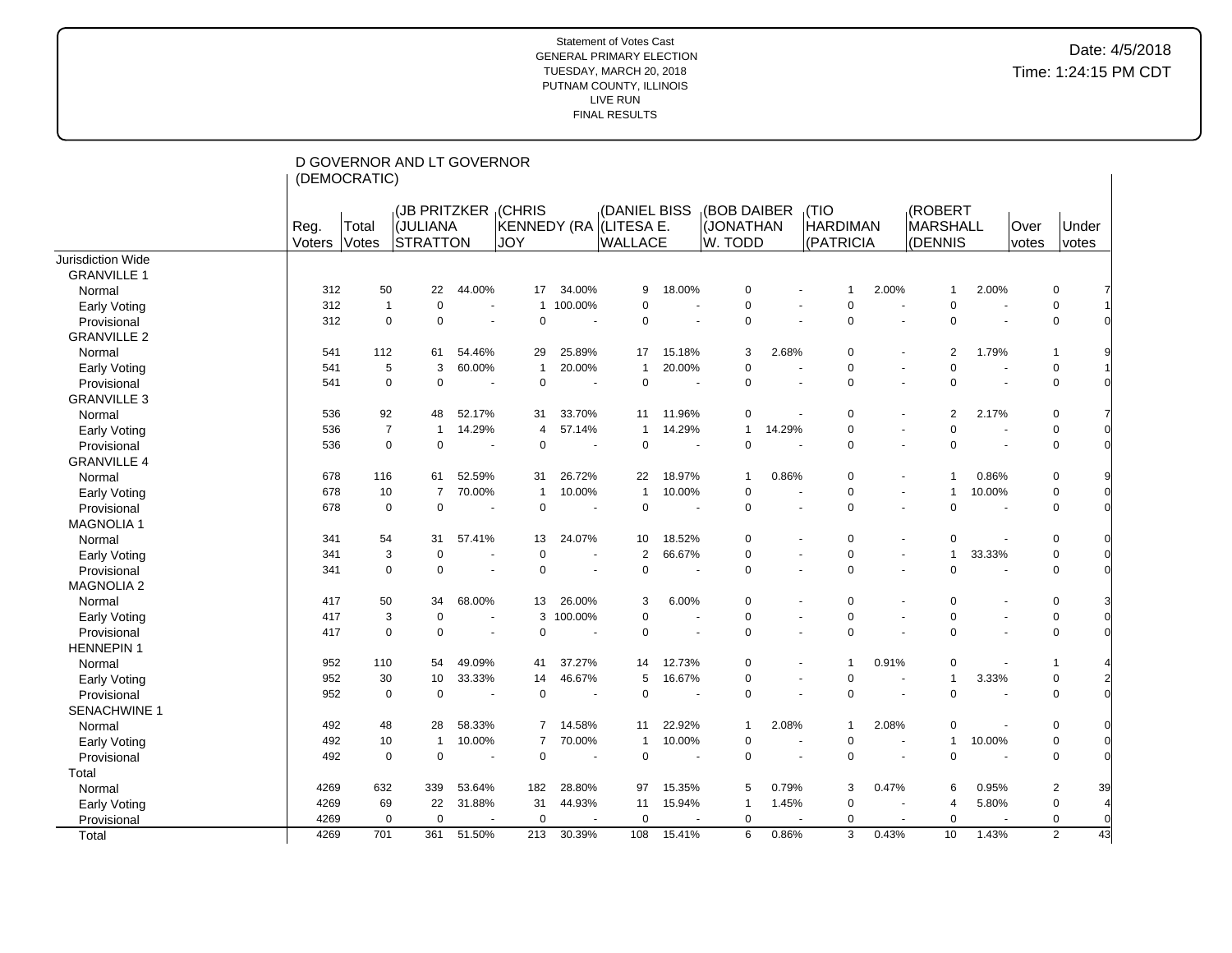|                     |                | (DEMOCRATIC)   | D ATTORNEY GENERAL           |         |                                  |        |                                         |                          |                   |                          |                            |                          |                   |       |                   |                          |                                  |       |
|---------------------|----------------|----------------|------------------------------|---------|----------------------------------|--------|-----------------------------------------|--------------------------|-------------------|--------------------------|----------------------------|--------------------------|-------------------|-------|-------------------|--------------------------|----------------------------------|-------|
|                     | Reg.<br>Voters | Total<br>Votes | <b>PAT QUINN</b>             |         | <b>RENATO</b><br><b>MARIOTTI</b> |        | <b>SCOTT</b><br>DRURY                   |                          | NANCY<br>ROTERING |                          | KWAME<br>RAOUL             |                          | <b>JESSE RUIZ</b> |       | SHARON<br>FAIRLEY |                          | <b>AARON</b><br><b>GOLDSTEIN</b> |       |
| Jurisdiction Wide   |                |                |                              |         |                                  |        |                                         |                          |                   |                          |                            |                          |                   |       |                   |                          |                                  |       |
| <b>GRANVILLE 1</b>  |                |                |                              |         |                                  |        |                                         |                          |                   |                          |                            |                          |                   |       |                   |                          |                                  |       |
| Normal              | 312            | 42             | 21                           | 50.00%  | $\mathbf 0$                      |        | 10<br>$\blacksquare$                    | 23.81%                   |                   | 7.14%<br>3               | $\overline{4}$             | 9.52%                    | $\mathbf 1$       | 2.38% | 2                 | 4.76%                    | $\mathbf 1$                      | 2.38% |
| Early Voting        | 312            |                | $\mathbf{1}$<br>$\mathbf{1}$ | 100.00% | $\mathbf 0$                      |        | $\mathbf 0$<br>$\blacksquare$           |                          |                   | 0                        | $\Omega$                   | $\blacksquare$           | 0                 |       | $\mathbf 0$       |                          | $\mathbf 0$                      |       |
| Provisional         | 312            |                | $\Omega$<br>$\mathbf 0$      |         | $\Omega$                         |        | $\Omega$<br>$\ddot{\phantom{1}}$        |                          |                   | $\mathbf 0$              | $\Omega$<br>$\sim$         | $\blacksquare$           | $\Omega$          |       | $\Omega$          | $\sim$                   | $\mathbf 0$                      |       |
| <b>GRANVILLE 2</b>  |                |                |                              |         |                                  |        |                                         |                          |                   |                          |                            |                          |                   |       |                   |                          |                                  |       |
| Normal              | 541            | 104            | 45                           | 43.27%  | $\overline{2}$                   | 1.92%  | 18                                      | 17.31%                   |                   | 3.85%<br>4               | 21                         | 20.19%                   | $\overline{2}$    | 1.92% | 6                 | 5.77%                    | 6                                | 5.77% |
| Early Voting        | 541            |                | 5<br>5                       | 100.00% | $\Omega$                         |        | $\mathbf 0$<br>÷,                       |                          |                   | $\mathbf 0$              | $\Omega$                   | $\overline{a}$           | $\Omega$          |       | $\Omega$          |                          | $\mathbf 0$                      |       |
| Provisional         | 541            |                | $\mathbf 0$<br>$\mathbf 0$   |         | $\mathbf 0$                      |        | $\mathbf 0$<br>$\overline{\phantom{a}}$ |                          |                   | 0                        | $\Omega$<br>$\overline{a}$ | ÷.                       | $\Omega$          |       | $\Omega$          | $\sim$                   | $\mathbf 0$                      |       |
| <b>GRANVILLE 3</b>  |                |                |                              |         |                                  |        |                                         |                          |                   |                          |                            |                          |                   |       |                   |                          |                                  |       |
| Normal              | 536            | 84             | 36                           | 42.86%  | 4                                | 4.76%  | 16                                      | 19.05%                   |                   | $\overline{7}$<br>8.33%  | 12                         | 14.29%                   | 3                 | 3.57% | $\overline{4}$    | 4.76%                    | 2                                | 2.38% |
| Early Voting        | 536            |                | 3<br>$\overline{7}$          | 42.86%  | $\mathbf{1}$                     | 14.29% | -1                                      | 14.29%                   |                   | 0                        | $\overline{2}$             | 28.57%                   | $\Omega$          |       | $\Omega$          |                          | $\Omega$                         |       |
| Provisional         | 536            |                | $\mathbf 0$<br>$\mathbf 0$   |         | $\Omega$                         |        | $\Omega$                                |                          |                   | 0                        | $\mathbf 0$<br>÷.          | $\blacksquare$           | $\Omega$          |       | $\mathbf 0$       |                          | 0                                |       |
| <b>GRANVILLE 4</b>  |                |                |                              |         |                                  |        |                                         |                          |                   |                          |                            |                          |                   |       |                   |                          |                                  |       |
| Normal              | 678            | 113            | 46                           | 40.71%  | 5                                | 4.42%  | 17                                      | 15.04%                   | 12                | 10.62%                   | 20                         | 17.70%                   | 2                 | 1.77% | 9                 | 7.96%                    | 2                                | 1.77% |
| Early Voting        | 678            | 10             | $\overline{4}$               | 40.00%  | $\overline{2}$                   | 20.00% | $\mathbf 0$                             | $\overline{\phantom{a}}$ |                   | 2<br>20.00%              | $\mathbf{1}$               | 10.00%                   | $\Omega$          |       | $\overline{1}$    | 10.00%                   | $\Omega$                         |       |
| Provisional         | 678            |                | $\mathbf 0$<br>$\mathbf 0$   |         | $\Omega$                         | ٠.     | $\Omega$                                |                          |                   | $\mathbf 0$              | $\Omega$<br>$\sim$         | $\overline{\phantom{a}}$ | $\Omega$          |       | $\Omega$          | $\sim$                   | $\mathbf 0$                      |       |
| <b>MAGNOLIA1</b>    |                |                |                              |         |                                  |        |                                         |                          |                   |                          |                            |                          |                   |       |                   |                          |                                  |       |
| Normal              | 341            | 54             | 12                           | 22.22%  | $\overline{2}$                   | 3.70%  | 18                                      | 33.33%                   |                   | 7.41%<br>4               | 8                          | 14.81%                   | $\overline{2}$    | 3.70% | 5                 | 9.26%                    | 3                                | 5.56% |
| Early Voting        | 341            |                | 3<br>3                       | 100.00% | $\Omega$                         |        | $\Omega$<br>$\blacksquare$              |                          |                   | $\mathbf 0$              | $\Omega$                   | $\blacksquare$           | $\Omega$          |       | $\Omega$          |                          | $\mathbf 0$                      |       |
| Provisional         | 341            |                | $\mathbf 0$<br>$\mathbf 0$   |         | $\mathbf 0$                      |        | $\mathbf 0$<br>$\sim$                   |                          |                   | 0                        | $\mathbf 0$<br>$\sim$      | $\sim$                   | $\Omega$          |       | $\Omega$          | $\sim$                   | $\mathbf 0$                      |       |
| <b>MAGNOLIA 2</b>   |                |                |                              |         |                                  |        |                                         |                          |                   |                          |                            |                          |                   |       |                   |                          |                                  |       |
| Normal              | 417            | 46             | 15                           | 32.61%  | 6                                | 13.04% | 4                                       | 8.70%                    |                   | $\overline{2}$<br>4.35%  | 16                         | 34.78%                   | 1                 | 2.17% |                   | 2.17%                    | 1                                | 2.17% |
| Early Voting        | 417            |                | 3<br>3                       | 100.00% | $\Omega$                         |        | $\mathbf 0$                             |                          |                   | 0                        | $\Omega$                   | $\blacksquare$           | $\Omega$          |       | $\Omega$          | $\overline{\phantom{a}}$ | $\mathbf 0$                      |       |
| Provisional         | 417            |                | $\mathbf 0$<br>$\mathbf 0$   |         | $\mathbf 0$                      |        | $\mathbf 0$<br>$\blacksquare$           |                          |                   | 0                        | $\Omega$<br>$\sim$         | $\blacksquare$           | $\Omega$          |       | $\Omega$          | $\sim$                   | $\mathbf 0$                      |       |
| <b>HENNEPIN 1</b>   |                |                |                              |         |                                  |        |                                         |                          |                   |                          |                            |                          |                   |       |                   |                          |                                  |       |
| Normal              | 952            | 103            | 40                           | 38.83%  | 5                                | 4.85%  | 16                                      | 15.53%                   |                   | $\overline{7}$<br>6.80%  | 25                         | 24.27%                   | 3                 | 2.91% | $\overline{4}$    | 3.88%                    | 3                                | 2.91% |
| Early Voting        | 952            | 29             | 16                           | 55.17%  | 4                                | 13.79% | $\overline{2}$                          | 6.90%                    |                   | $\overline{2}$<br>6.90%  | $\overline{2}$             | 6.90%                    | $\overline{2}$    | 6.90% | $\Omega$          |                          | $\overline{1}$                   | 3.45% |
| Provisional         | 952            |                | $\mathbf 0$<br>$\mathbf 0$   |         | $\Omega$                         |        | $\Omega$<br>$\blacksquare$              | $\overline{\phantom{a}}$ |                   | $\mathbf 0$              | $\Omega$                   | ÷.                       | $\Omega$          |       | $\Omega$          | ÷.                       | $\Omega$                         |       |
| <b>SENACHWINE 1</b> |                |                |                              |         |                                  |        |                                         |                          |                   |                          |                            |                          |                   |       |                   |                          |                                  |       |
| Normal              | 492            | 45             | 22                           | 48.89%  | 3                                | 6.67%  | 6                                       | 13.33%                   |                   | 2.22%<br>$\overline{1}$  | 9                          | 20.00%                   | $\overline{1}$    | 2.22% | 3                 | 6.67%                    | $\Omega$                         |       |
| Early Voting        | 492            | 10             | 5                            | 50.00%  | $\overline{2}$                   | 20.00% |                                         | 10.00%                   |                   | 10.00%<br>$\overline{1}$ | $\Omega$                   | $\overline{\phantom{a}}$ | $\Omega$          |       | $\mathbf{1}$      | 10.00%                   | $\mathbf 0$                      |       |
| Provisional         | 492            |                | $\mathbf 0$<br>$\mathbf 0$   |         | $\mathbf 0$                      |        | $\mathbf 0$                             |                          |                   | 0                        | $\Omega$                   | $\sim$                   | $\mathbf 0$       |       | $\mathbf 0$       |                          | $\mathbf 0$                      |       |
| Total               |                |                |                              |         |                                  |        |                                         |                          |                   |                          |                            |                          |                   |       |                   |                          |                                  |       |
| Normal              | 4269           | 591            | 237                          | 40.10%  | 27                               | 4.57%  | 105                                     | 17.77%                   | 40                | 6.77%                    | 115                        | 19.46%                   | 15                | 2.54% | 34                | 5.75%                    | 18                               | 3.05% |
| Early Voting        | 4269           | 68             | 40                           | 58.82%  | 9                                | 13.24% | $\overline{4}$                          | 5.88%                    |                   | 5<br>7.35%               | 5                          | 7.35%                    | $\overline{2}$    | 2.94% | 2                 | 2.94%                    | -1                               | 1.47% |
| Provisional         | 4269           |                | $\mathbf 0$<br>$\mathbf 0$   |         | $\mathbf 0$                      |        | $\mathbf 0$                             |                          |                   | $\mathbf 0$              | $\mathbf 0$                |                          | $\mathbf 0$       |       | $\mathbf 0$       |                          | $\mathbf 0$                      |       |
| Total               | 4269           | 659            | 277                          | 42.03%  | 36                               | 5.46%  | 109                                     | 16.54%                   | 45                | 6.83%                    | 120                        | 18.21%                   | 17                | 2.58% | $\overline{36}$   | 5.46%                    | 19                               | 2.88% |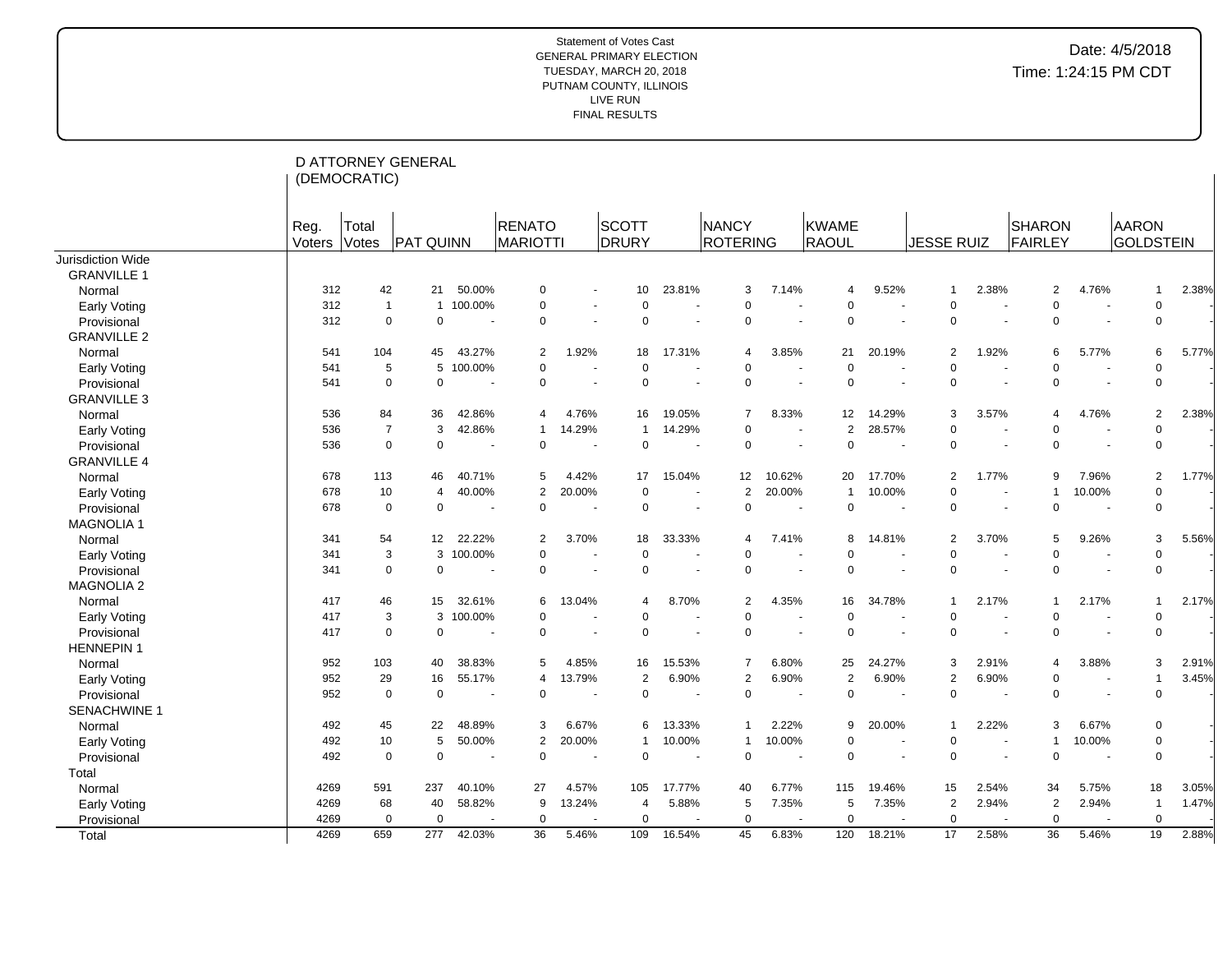|                     |                | (DEMOCRATIC)   | D ATTORNEY GENERAL |                       |                | (DEMOCRATIC)   | <b>D SECRETARY OF STATE</b> |                |                      |                         |                | <b>D COMPTROLLER</b><br>(DEMOCRATIC) |                                    |                          |               |                               |
|---------------------|----------------|----------------|--------------------|-----------------------|----------------|----------------|-----------------------------|----------------|----------------------|-------------------------|----------------|--------------------------------------|------------------------------------|--------------------------|---------------|-------------------------------|
|                     | Reg.<br>Voters | Total<br>Votes | Over<br>votes      | Under<br><i>votes</i> | Reg.<br>Voters | Total<br>Votes | <b>JESSE WHITE</b>          |                | <b>Over</b><br>votes | Under<br>votes          | Reg.<br>Voters | Total<br>Votes                       | <b>SUSANA A.</b><br><b>MENDOZA</b> |                          | Over<br>votes | Under<br>votes                |
| Jurisdiction Wide   |                |                |                    |                       |                |                |                             |                |                      |                         |                |                                      |                                    |                          |               |                               |
| <b>GRANVILLE 1</b>  |                |                |                    |                       |                |                |                             |                |                      |                         |                |                                      |                                    |                          |               |                               |
| Normal              | 312            | 42             | 0                  | 15                    | 312            | 47             |                             | 47 100.00%     |                      | 0<br>10                 | 312            |                                      | 39                                 | 39 100.00%               |               | $\mathbf 0$<br>18             |
| Early Voting        | 312            | $\mathbf{1}$   | 0                  | $\mathbf{1}$          | 312            | $\overline{1}$ | $\mathbf{1}$                | 100.00%        |                      | 0                       | 312            |                                      | $\mathbf{1}$<br>$\mathbf{1}$       | 100.00%                  |               | 0                             |
| Provisional         | 312            | $\mathbf 0$    | $\mathbf 0$        | $\Omega$              | 312            | $\mathbf 0$    | $\Omega$                    | $\blacksquare$ |                      | 0                       | 312            |                                      | $\mathbf 0$<br>$\Omega$            | $\blacksquare$           |               | 0                             |
| <b>GRANVILLE 2</b>  |                |                |                    |                       |                |                |                             |                |                      |                         |                |                                      |                                    |                          |               |                               |
| Normal              | 541            | 104            | 0                  | 18                    | 541            | 108            |                             | 108 100.00%    |                      | 0<br>14                 | 541            |                                      | 95                                 | 95 100.00%               |               | 0<br>27                       |
| Early Voting        | 541            | 5              | $\pmb{0}$          |                       | 541            | 6              | 6                           | 100.00%        |                      | $\pmb{0}$<br>$\Omega$   | 541            |                                      | 5<br>5                             | 100.00%                  |               | $\pmb{0}$                     |
| Provisional         | 541            | $\Omega$       | $\mathbf 0$        | $\Omega$              | 541            | $\Omega$       | $\mathbf 0$                 |                |                      | $\mathbf 0$             | 541            |                                      | $\Omega$<br>$\mathbf 0$            | $\overline{\phantom{a}}$ |               | $\mathbf 0$                   |
| <b>GRANVILLE 3</b>  |                |                |                    |                       |                |                |                             |                |                      |                         |                |                                      |                                    |                          |               |                               |
| Normal              | 536            | 84             | 0                  | 15                    | 536            | 80             | 80                          | 100.00%        |                      | 0<br>19                 | 536            |                                      | 69<br>69                           | 100.00%                  |               | 0<br>30                       |
| Early Voting        | 536            | $\overline{7}$ | $\mathbf 0$        | $\mathbf 0$           | 536            | $\overline{7}$ |                             | 7 100.00%      |                      | $\pmb{0}$<br>$\Omega$   | 536            |                                      | 5<br>5                             | 100.00%                  |               | $\pmb{0}$<br>$\overline{2}$   |
| Provisional         | 536            | $\Omega$       | $\mathbf 0$        | $\overline{0}$        | 536            | $\mathbf 0$    | $\Omega$                    |                |                      | 0<br>$\Omega$           | 536            |                                      | $\Omega$<br>0                      |                          |               | $\Omega$<br>0                 |
| <b>GRANVILLE 4</b>  |                |                |                    |                       |                |                |                             |                |                      |                         |                |                                      |                                    |                          |               |                               |
| Normal              | 678            | 113            | 0                  | 12                    | 678            | 106            |                             | 106 100.00%    |                      | 19<br>0                 | 678            |                                      | 99                                 | 99 100.00%               |               | $\mathbf 0$<br>26             |
| <b>Early Voting</b> | 678            | 10             | $\pmb{0}$          | $\overline{0}$        | 678            | 10             | 10                          | 100.00%        |                      | $\overline{0}$<br>0     | 678            |                                      | 10<br>10                           | 100.00%                  |               | $\pmb{0}$<br>$\overline{0}$   |
| Provisional         | 678            | $\mathbf 0$    | $\mathbf 0$        | $\overline{0}$        | 678            | $\mathbf 0$    | 0                           | $\blacksquare$ |                      | 0<br>$\Omega$           | 678            |                                      | $\mathbf 0$<br>0                   | $\sim$                   |               | 0<br>$\Omega$                 |
| <b>MAGNOLIA1</b>    |                |                |                    |                       |                |                |                             |                |                      |                         |                |                                      |                                    |                          |               |                               |
| Normal              | 341            | 54             | 0                  | $\overline{0}$        | 341            | 50             | 50                          | 100.00%        |                      | 0                       | 341            |                                      | 44                                 | 44 100.00%               |               | 0<br>10                       |
| Early Voting        | 341            | 3              | $\mathbf 0$        | $\Omega$              | 341            | 3              | 3                           | 100.00%        |                      | $\pmb{0}$<br>$\Omega$   | 341            |                                      | 3<br>3                             | 100.00%                  |               | $\mathbf 0$<br>$\Omega$       |
| Provisional         | 341            | $\mathbf 0$    | $\mathbf 0$        | $\Omega$              | 341            | 0              | $\mathbf 0$                 |                |                      | $\mathbf 0$             | 341            |                                      | $\mathbf 0$<br>$\mathbf 0$         | $\sim$                   |               | 0                             |
| <b>MAGNOLIA 2</b>   |                |                |                    |                       |                |                |                             |                |                      |                         |                |                                      |                                    |                          |               |                               |
| Normal              | 417            | 46             | 0                  | $\overline{7}$        | 417            | 47             | 47                          | 100.00%        |                      | 0<br>6                  | 417            |                                      | 47<br>47                           | 100.00%                  |               | 0                             |
| <b>Early Voting</b> | 417            | 3              | 0                  | $\overline{0}$        | 417            | 3              |                             | 3 100.00%      |                      | $\overline{0}$<br>0     | 417            |                                      | 3                                  | 3 100.00%                |               | 0                             |
| Provisional         | 417            | $\mathbf 0$    | 0                  | $\overline{0}$        | 417            | $\mathbf 0$    | 0                           |                |                      | 0<br>$\Omega$           | 417            |                                      | 0<br>0                             | $\overline{\phantom{a}}$ |               | 0                             |
| <b>HENNEPIN1</b>    |                |                |                    |                       |                |                |                             |                |                      |                         |                |                                      |                                    |                          |               |                               |
| Normal              | 952            | 103            | $\mathbf 0$        | 12                    | 952            | 92             |                             | 92 100.00%     |                      | 23<br>0                 | 952            |                                      | 84                                 | 84 100.00%               |               | $\mathbf 0$<br>31             |
| Early Voting        | 952            | 29             | $\pmb{0}$          | 3                     | 952            | 29             | 29                          | 100.00%        |                      | $\overline{3}$<br>0     | 952            |                                      | 26<br>26                           | 100.00%                  |               | $\pmb{0}$<br>6                |
| Provisional         | 952            | $\mathbf 0$    | $\mathbf 0$        | $\overline{0}$        | 952            | $\mathbf 0$    | $\mathbf 0$                 |                |                      | $\mathbf 0$             | 952            |                                      | $\mathbf 0$<br>$\mathbf 0$         |                          |               | $\mathbf 0$                   |
| SENACHWINE 1        |                |                |                    |                       |                |                |                             |                |                      |                         |                |                                      |                                    |                          |               |                               |
| Normal              | 492            | 45             | 0                  | 3                     | 492            | 47             |                             | 47 100.00%     |                      | 0                       | 492            |                                      | 42                                 | 42 100.00%               |               | 0                             |
| Early Voting        | 492            | 10             | $\mathbf 0$        | $\overline{0}$        | 492            | 10             | 10                          | 100.00%        |                      | 0                       | 492            |                                      | 9<br>9                             | 100.00%                  |               | 0                             |
| Provisional         | 492            | $\mathbf 0$    | $\mathbf 0$        | $\Omega$              | 492            | $\Omega$       | $\mathbf 0$                 |                |                      | $\mathbf 0$             | 492            |                                      | $\Omega$<br>$\mathbf 0$            |                          |               | $\mathbf 0$                   |
| Total               |                |                |                    |                       |                |                |                             |                |                      |                         |                |                                      |                                    |                          |               |                               |
| Normal              | 4269           | 591            | 0                  | 82                    | 4269           | 577            |                             | 577 100.00%    |                      | 96<br>0                 | 4269           | 519                                  |                                    | 519 100.00%              |               | 0<br>154                      |
| <b>Early Voting</b> | 4269           | 68             | 0                  | $5\overline{a}$       | 4269           | 69             | 69                          | 100.00%        |                      | 0<br>$\overline{4}$     | 4269           |                                      | 62<br>62                           | 100.00%                  |               | 0<br>11                       |
| Provisional         | 4269           | $\mathbf 0$    | $\mathbf 0$        | $\overline{0}$        | 4269           | $\mathbf 0$    | 0                           |                |                      | $\mathbf 0$<br>$\Omega$ | 4269           |                                      | $\mathbf 0$<br>0                   |                          |               | $\mathbf 0$<br>$\overline{0}$ |
| Total               | 4269           | 659            | $\mathbf 0$        | 87                    | 4269           | 646            |                             | 646 100.00%    |                      | $\overline{0}$<br>100   | 4269           | 581                                  |                                    | 581 100.00%              |               | 165<br>$\mathbf 0$            |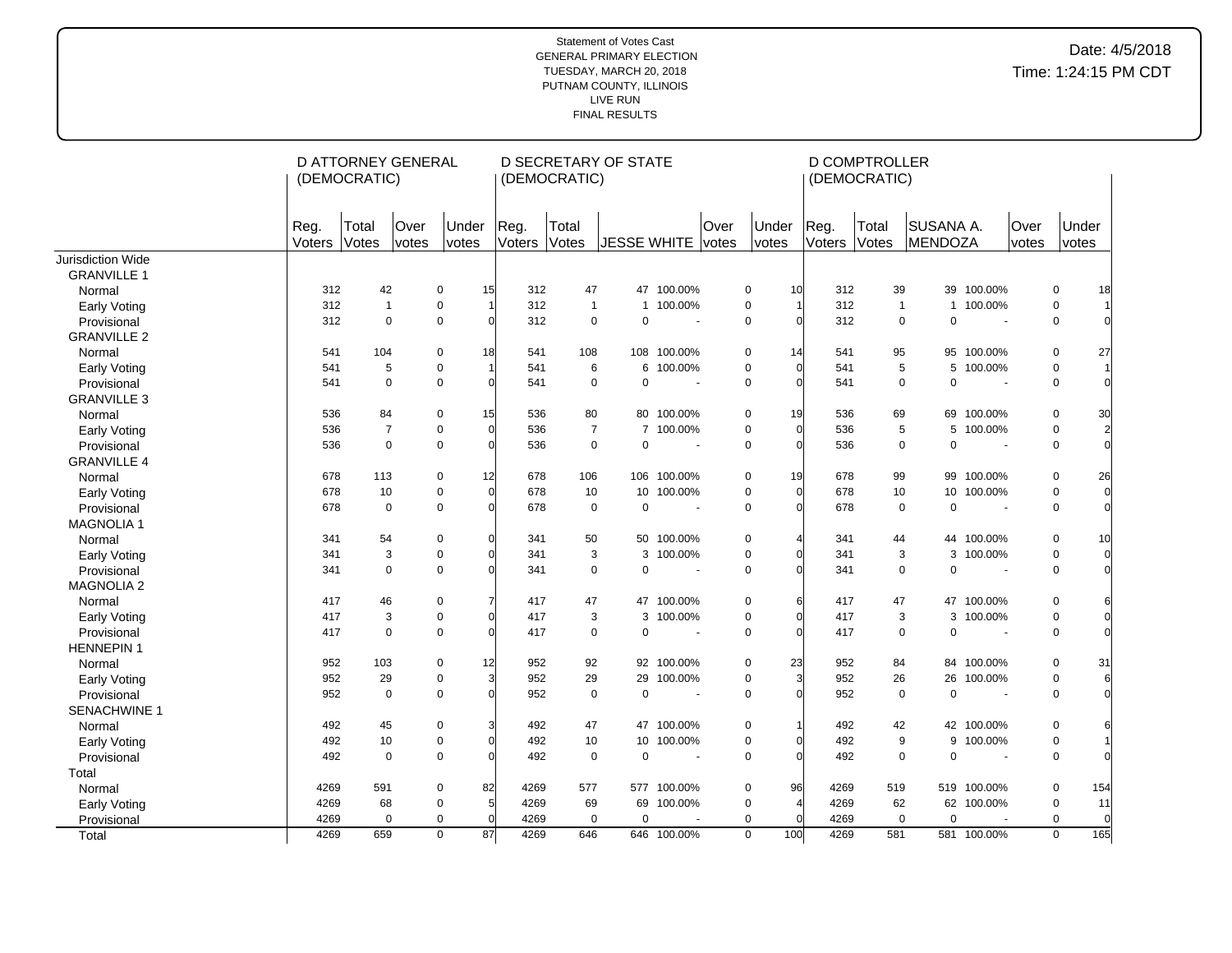|                     |                | (DEMOCRATIC)   | <b>D STATE TREASURER</b>      |         |               |                |
|---------------------|----------------|----------------|-------------------------------|---------|---------------|----------------|
|                     | Reg.<br>Voters | Total<br>Votes | MICHAEL W.<br><b>FRERICHS</b> |         | Over<br>votes | Under<br>votes |
| Jurisdiction Wide   |                |                |                               |         |               |                |
| <b>GRANVILLE 1</b>  |                |                |                               |         |               |                |
| Normal              | 312            | 34             | 34                            | 100.00% | 0             | 23             |
| Early Voting        | 312            | 1              | 1                             | 100.00% | 0             | 1              |
| Provisional         | 312            | $\mathbf 0$    | $\mathbf 0$                   |         | $\Omega$      | $\overline{0}$ |
| <b>GRANVILLE 2</b>  |                |                |                               |         |               |                |
| Normal              | 541            | 92             | 92                            | 100.00% | 0             | 30             |
| Early Voting        | 541            | 5              | 5                             | 100.00% | 0             | 1              |
| Provisional         | 541            | $\Omega$       | 0                             |         | $\Omega$      | 0              |
| <b>GRANVILLE 3</b>  |                |                |                               |         |               |                |
| Normal              | 536            | 63             | 63                            | 100.00% | 0             | 36             |
| Early Voting        | 536            | 4              | 4                             | 100.00% | 0             | 3              |
| Provisional         | 536            | 0              | 0                             |         | 0             | 0              |
| <b>GRANVILLE 4</b>  |                |                |                               |         |               |                |
| Normal              | 678            | 100            | 100                           | 100.00% | 0             | 25             |
| Early Voting        | 678            | 10             | 10                            | 100.00% | 0             | 0              |
| Provisional         | 678            | 0              | 0                             |         | $\Omega$      | $\overline{0}$ |
| <b>MAGNOLIA1</b>    |                |                |                               |         |               |                |
| Normal              | 341            | 43             | 43                            | 100.00% | 0             | 11             |
| Early Voting        | 341            | 3              | 3                             | 100.00% | 0             | $\mathbf 0$    |
| Provisional         | 341            | 0              | 0                             |         | 0             | 0              |
| <b>MAGNOLIA 2</b>   |                |                |                               |         |               |                |
| Normal              | 417            | 44             | 44                            | 100.00% | 0             | 9              |
| Early Voting        | 417            | 3              | 3                             | 100.00% | 0             | 0              |
| Provisional         | 417            | $\mathbf 0$    | 0                             |         | 0             | 0              |
| <b>HENNEPIN1</b>    |                |                |                               |         |               |                |
| Normal              | 952            | 79             | 79                            | 100.00% | 0             | 36             |
| Early Voting        | 952            | 25             | 25                            | 100.00% | 0             | $\overline{7}$ |
| Provisional         | 952            | $\mathbf 0$    | 0                             |         | 0             | 0              |
| <b>SENACHWINE 1</b> |                |                |                               |         |               |                |
| Normal              | 492            | 41             | 41                            | 100.00% | 0             | 7              |
| Early Voting        | 492            | 9              | 9                             | 100.00% | 0             | 1              |
| Provisional         | 492            | 0              | 0                             |         | 0             | 0              |
| Total               |                |                |                               |         |               |                |
| Normal              | 4269           | 496            | 496                           | 100.00% | 0             | 177            |
| Early Voting        | 4269           | 60             | 60                            | 100.00% | 0             | 13             |
| Provisional         | 4269           | 0              | 0                             |         | 0             | 0              |
| Total               | 4269           | 556            | 556                           | 100.00% | $\mathbf 0$   | 190            |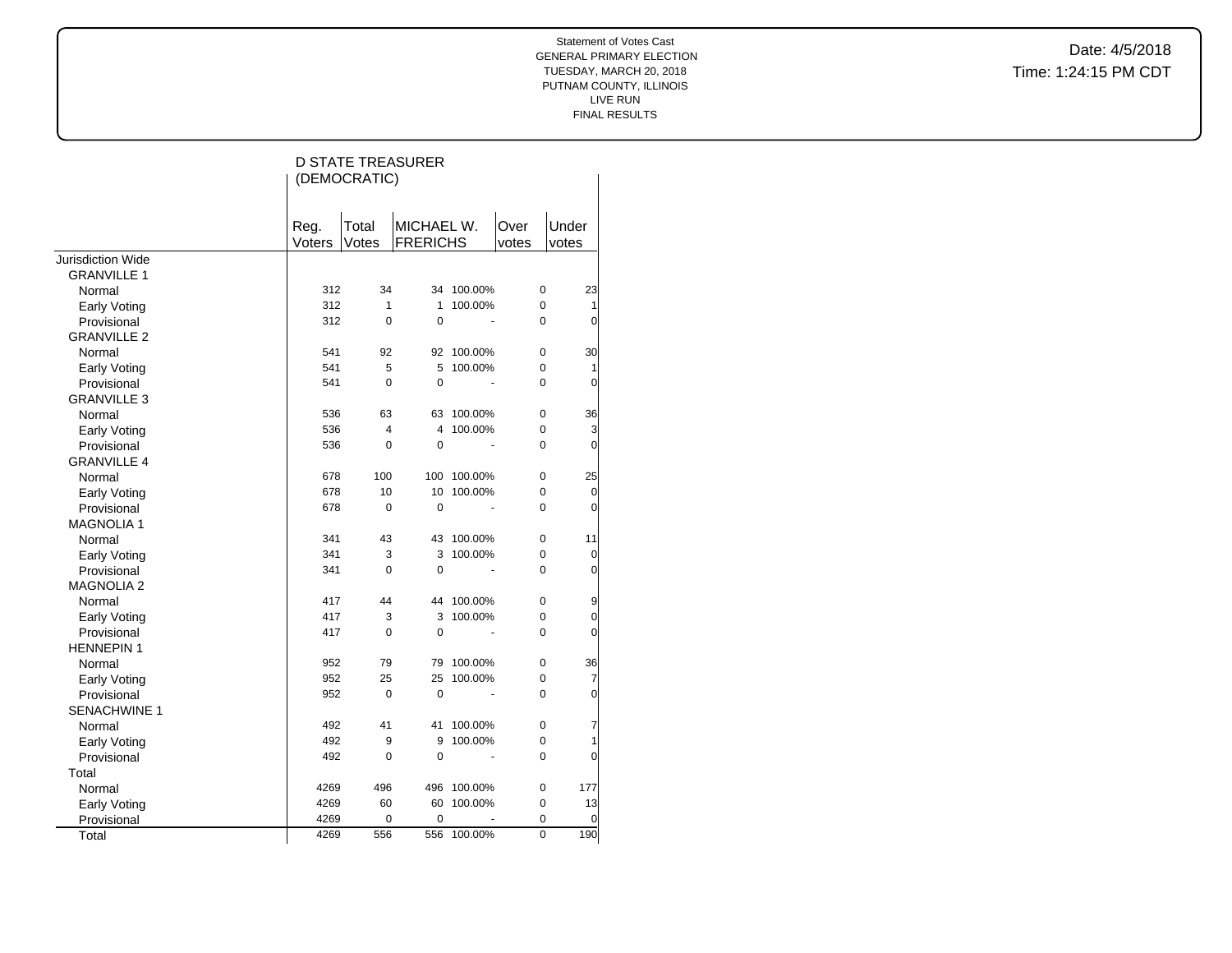|                                    |                | (DEMOCRATIC)   | D CONGRESSIONAL DISTRICT 16     |                          |                  |        |                                                  |                          |                             |                |               |             |                |
|------------------------------------|----------------|----------------|---------------------------------|--------------------------|------------------|--------|--------------------------------------------------|--------------------------|-----------------------------|----------------|---------------|-------------|----------------|
|                                    | Reg.<br>Voters | Total<br>Votes | <b>NEILL</b><br><b>MOHAMMAD</b> |                          | <b>SARA DADY</b> |        | <b>BETH</b><br><b>VERCOLIO-</b><br><b>OSMUND</b> |                          | AMY "MURRI"<br><b>BRIEL</b> |                | Over<br>votes | votes       | Under          |
| Jurisdiction Wide                  |                |                |                                 |                          |                  |        |                                                  |                          |                             |                |               |             |                |
| <b>GRANVILLE 1</b>                 |                |                |                                 |                          |                  |        |                                                  |                          |                             |                |               |             |                |
| Normal                             | 312            | 35             | 5                               | 14.29%                   | 13               | 37.14% | 5                                                | 14.29%                   | 12                          | 34.29%         |               | 0           | 22             |
| <b>Early Voting</b>                | 312            | $\mathbf{1}$   | $\mathbf 0$                     | $\ddot{\phantom{1}}$     | $\mathbf 0$      | ÷.     | 0                                                |                          | $\mathbf{1}$                | 100.00%        |               | $\mathbf 0$ |                |
| Provisional                        | 312            | $\mathbf 0$    | $\overline{0}$                  | ä,                       | $\mathbf 0$      |        | $\mathbf 0$                                      |                          | $\pmb{0}$                   |                |               | $\mathbf 0$ |                |
| <b>GRANVILLE 2</b>                 |                |                |                                 |                          |                  |        |                                                  |                          |                             |                |               |             |                |
| Normal                             | 541            | 92             | 16                              | 17.39%                   | 33               | 35.87% | 20                                               | 21.74%                   | 23                          | 25.00%         |               | $\mathbf 0$ | 30             |
| <b>Early Voting</b>                | 541            | 4              | $\mathbf{1}$                    | 25.00%                   | $\mathbf{1}$     | 25.00% | $\mathbf 0$                                      |                          | $\overline{2}$              | 50.00%         |               | $\pmb{0}$   | $\overline{2}$ |
| Provisional                        | 541            | 0              | $\Omega$                        | ä,                       | $\Omega$         |        | $\Omega$                                         |                          | $\mathbf 0$                 |                |               | $\mathbf 0$ | $\Omega$       |
| <b>GRANVILLE 3</b>                 |                |                |                                 |                          |                  |        |                                                  |                          |                             |                |               |             |                |
| Normal                             | 536            | 74             | 15                              | 20.27%                   | 25               | 33.78% | 12                                               | 16.22%                   | 22                          | 29.73%         |               | $\pmb{0}$   | 25             |
| <b>Early Voting</b>                | 536            | 6              | $\mathbf 0$                     | ÷.                       | 3                | 50.00% | $\mathbf{1}$                                     | 16.67%                   | 2                           | 33.33%         |               | 0           | 1              |
| Provisional                        | 536            | 0              | $\overline{0}$                  | $\overline{\phantom{a}}$ | $\mathbf 0$      | ÷.     | $\mathbf 0$                                      | $\overline{\phantom{a}}$ | $\pmb{0}$                   | ÷,             |               | 0           | $\Omega$       |
| <b>GRANVILLE 4</b>                 |                |                |                                 |                          |                  |        |                                                  |                          |                             |                |               |             |                |
| Normal                             | 678            | 94             | 34                              | 36.17%                   | 31               | 32.98% | 9                                                | 9.57%                    | 20                          | 21.28%         |               | 0           | 31             |
| <b>Early Voting</b>                | 678            | 9              | 3                               | 33.33%                   | 3                | 33.33% | $\overline{2}$                                   | 22.22%                   | $\mathbf{1}$                | 11.11%         |               | 0           |                |
| Provisional                        | 678            | $\mathbf 0$    | $\overline{0}$                  | ä,                       | $\mathbf 0$      |        | $\Omega$                                         |                          | $\mathbf 0$                 |                |               | $\mathbf 0$ |                |
| <b>MAGNOLIA1</b>                   |                |                |                                 |                          |                  |        |                                                  |                          |                             |                |               |             |                |
| Normal                             | 341            | 49             | 3                               | 6.12%                    | 16               | 32.65% | 6                                                | 12.24%                   | 24                          | 48.98%         |               | $\mathbf 0$ |                |
| <b>Early Voting</b>                | 341            | 3              | $\mathbf{1}$                    | 33.33%                   | $\mathbf{1}$     | 33.33% | $\mathbf{1}$                                     | 33.33%                   | $\pmb{0}$                   |                |               | $\pmb{0}$   | 0              |
| Provisional                        | 341            | $\mathbf 0$    | 0                               |                          | $\pmb{0}$        |        | $\pmb{0}$                                        |                          | $\mathbf 0$                 |                |               | $\pmb{0}$   |                |
| <b>MAGNOLIA 2</b>                  |                |                |                                 |                          |                  |        |                                                  |                          |                             |                |               |             |                |
| Normal                             | 417            | 44             | 4                               | 9.09%                    | 15               | 34.09% | $\overline{7}$                                   | 15.91%                   | 18                          | 40.91%         |               | 0           | 9              |
| Early Voting                       | 417            | $\overline{2}$ | $\mathbf{1}$                    | 50.00%                   | $\mathbf 0$      |        | $\mathbf 0$                                      |                          | $\mathbf{1}$                | 50.00%         |               | 0           |                |
| Provisional                        | 417            | $\mathbf 0$    | $\overline{0}$                  | ÷.                       | $\mathbf 0$      |        | $\mathbf 0$                                      |                          | $\pmb{0}$                   |                |               | 0           | $\Omega$       |
| <b>HENNEPIN1</b>                   |                |                |                                 |                          |                  |        |                                                  |                          |                             |                |               |             |                |
| Normal                             | 952            | 90             | 25                              | 27.78%                   | 32               | 35.56% | 17                                               | 18.89%                   | 16                          | 17.78%         |               | $\mathbf 0$ | 25             |
|                                    | 952            | 25             | 6                               | 24.00%                   | 13               | 52.00% | 3                                                | 12.00%                   | 3                           | 12.00%         |               | $\pmb{0}$   | $\overline{7}$ |
| <b>Early Voting</b><br>Provisional | 952            | $\mathbf 0$    | $\Omega$                        | L.                       | $\mathbf 0$      |        | $\Omega$                                         | $\overline{a}$           | $\mathbf 0$                 | $\overline{a}$ |               | $\mathbf 0$ | $\Omega$       |
| SENACHWINE 1                       |                |                |                                 |                          |                  |        |                                                  |                          |                             |                |               |             |                |
| Normal                             | 492            | 40             | 11                              | 27.50%                   | 11               | 27.50% | 7                                                | 17.50%                   | 11                          | 27.50%         |               | 0           | 8              |
|                                    | 492            | $\overline{7}$ | $\mathbf{1}$                    | 14.29%                   | $\mathbf{1}$     | 14.29% | 1                                                | 14.29%                   | 4                           | 57.14%         |               | 0           | 3              |
| <b>Early Voting</b>                | 492            | $\pmb{0}$      | 0                               | $\sim$                   | $\mathbf 0$      | $\sim$ | 0                                                | $\sim$                   | $\mathbf 0$                 |                |               | 0           | $\Omega$       |
| Provisional                        |                |                |                                 |                          |                  |        |                                                  |                          |                             |                |               |             |                |
| Total                              | 4269           | 518            | 113                             | 21.81%                   | 176              | 33.98% | 83                                               | 16.02%                   | 146                         | 28.19%         |               | $\pmb{0}$   | 155            |
| Normal                             | 4269           | 57             | 13                              | 22.81%                   | 22               | 38.60% | 8                                                | 14.04%                   | 14                          | 24.56%         |               | $\mathbf 0$ | 16             |
| <b>Early Voting</b>                | 4269           | 0              | $\mathbf 0$                     |                          | $\mathbf 0$      |        | $\mathbf 0$                                      |                          | $\mathbf 0$                 |                |               | $\mathbf 0$ | $\Omega$       |
| Provisional                        | 4269           | 575            | 126                             | 21.91%                   | 198              | 34.43% | 91                                               | 15.83%                   | 160                         | 27.83%         |               | $\mathbf 0$ | 171            |
| Total                              |                |                |                                 |                          |                  |        |                                                  |                          |                             |                |               |             |                |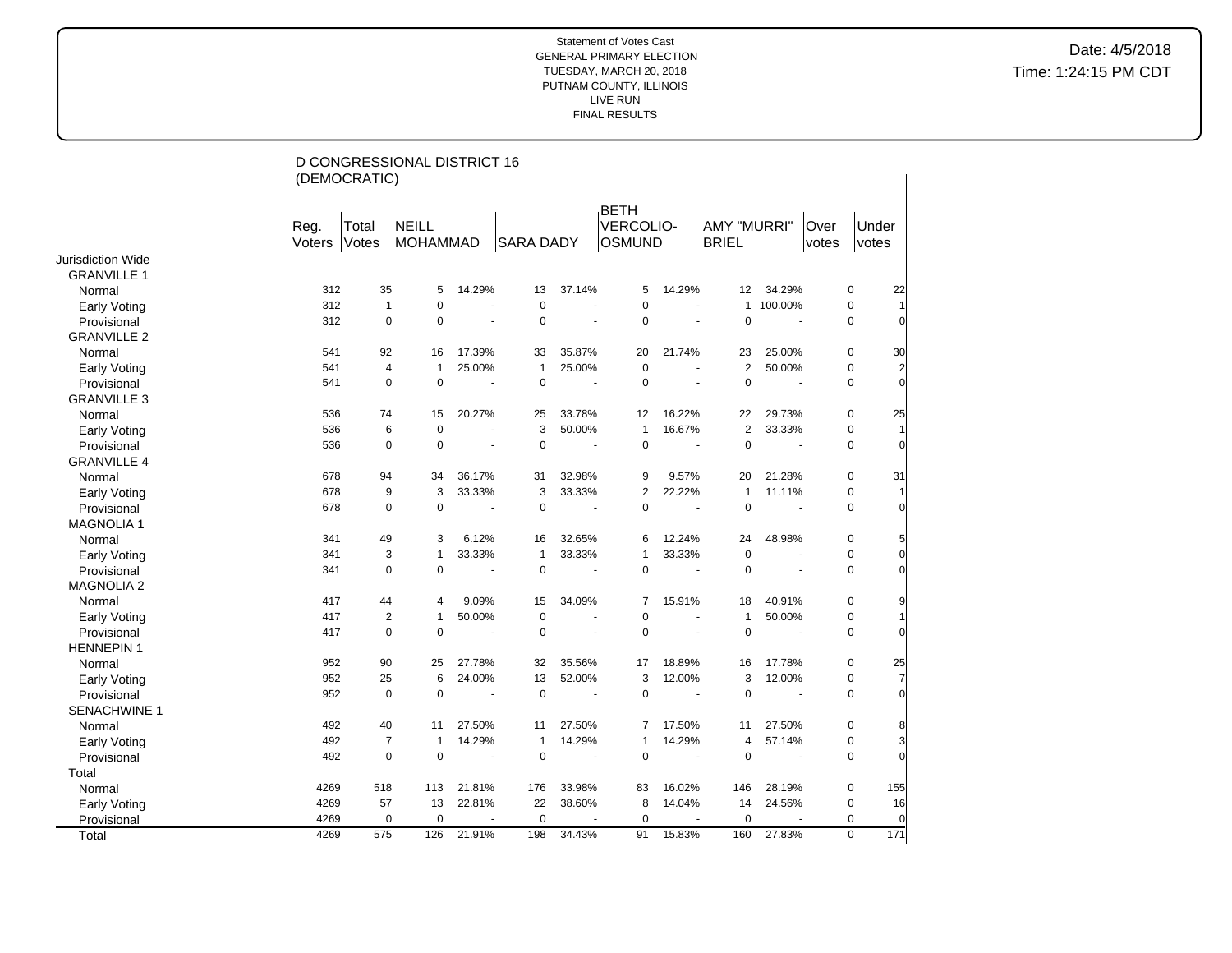|                          | DIST(DEM)      |                | D STATE CENTRAL COMMITTEEWOMAN 16TH CONGRESSIONAL |                |                                      |                |                                      |                       |               |             |                |
|--------------------------|----------------|----------------|---------------------------------------------------|----------------|--------------------------------------|----------------|--------------------------------------|-----------------------|---------------|-------------|----------------|
|                          | Reg.<br>Voters | Total<br>Votes | ANGELIQUE<br>"ANGIE"<br><b>BODINE</b>             |                | <b>CHRISTINE</b><br><b>BENSON</b>    |                | <b>ELIZABETH</b><br><b>LINDQUIST</b> |                       | Over<br>votes |             | Under<br>votes |
| <b>Jurisdiction Wide</b> |                |                |                                                   |                |                                      |                |                                      |                       |               |             |                |
| <b>GRANVILLE 1</b>       |                |                |                                                   |                |                                      |                |                                      |                       |               |             |                |
| Normal                   | 312            | 37             | 8                                                 | 21.62%         | 20                                   | 54.05%         | 9                                    | 24.32%                |               | $\pmb{0}$   | 20             |
| Early Voting             | 312            | $\mathbf{1}$   | $\mathbf 0$                                       |                | $\mathbf{1}$<br>$\overline{a}$       | 100.00%        | $\mathbf 0$                          |                       |               | $\pmb{0}$   |                |
| Provisional              | 312            | $\mathbf 0$    | $\mathbf 0$                                       | ÷.             | $\pmb{0}$                            | ÷,             | $\mathbf 0$                          |                       |               | $\mathbf 0$ | $\Omega$       |
| <b>GRANVILLE 2</b>       |                |                |                                                   |                |                                      |                |                                      |                       |               |             |                |
| Normal                   | 541            | 96             | 14                                                | 14.58%         | 68                                   | 70.83%         | 14                                   | 14.58%                |               | 0           | 26             |
| Early Voting             | 541            | 4              | $\overline{2}$                                    | 50.00%         | $\mathbf{1}$                         | 25.00%         | $\mathbf{1}$                         | 25.00%                |               | $\mathbf 0$ | $\overline{a}$ |
| Provisional              | 541            | 0              | $\pmb{0}$                                         | ÷,             | $\mathbf 0$                          | $\blacksquare$ | $\mathbf 0$                          | $\sim$                |               | $\mathbf 0$ | $\overline{0}$ |
| <b>GRANVILLE 3</b>       |                |                |                                                   |                |                                      |                |                                      |                       |               |             |                |
| Normal                   | 536            | 71             | 15                                                | 21.13%         | 38                                   | 53.52%         | 18                                   | 25.35%                |               | $\pmb{0}$   | 28             |
| Early Voting             | 536            | 6              | $\overline{2}$                                    | 33.33%         | $\overline{2}$                       | 33.33%         | $\overline{2}$                       | 33.33%                |               | $\pmb{0}$   | $\mathbf{1}$   |
| Provisional              | 536            | 0              | $\mathbf 0$                                       |                | $\mathbf 0$<br>÷.                    | ÷.             | $\Omega$                             | ÷.                    |               | $\mathbf 0$ | $\Omega$       |
| <b>GRANVILLE 4</b>       |                |                |                                                   |                |                                      |                |                                      |                       |               |             |                |
| Normal                   | 678            | 89             | 16                                                | 17.98%         | 49                                   | 55.06%         | 24                                   | 26.97%                |               | 0           | 36             |
| Early Voting             | 678            | 10             | $\mathbf{1}$                                      | 10.00%         | 8                                    | 80.00%         | $\mathbf{1}$                         | 10.00%                |               | 0           | $\overline{0}$ |
| Provisional              | 678            | $\mathbf 0$    | $\mathbf 0$                                       |                | $\mathbf 0$<br>$\tilde{\phantom{a}}$ | $\blacksquare$ | $\mathbf 0$                          | $\sim$                |               | $\mathbf 0$ | $\overline{0}$ |
| <b>MAGNOLIA 1</b>        |                |                |                                                   |                |                                      |                |                                      |                       |               |             |                |
| Normal                   | 341            | 48             | 5                                                 | 10.42%         | 24                                   | 50.00%         | 19                                   | 39.58%                |               | 0           | 6              |
| Early Voting             | 341            | 3              | $\mathbf{1}$                                      | 33.33%         | $\overline{2}$                       | 66.67%         | $\mathbf 0$                          |                       |               | $\pmb{0}$   | $\overline{0}$ |
| Provisional              | 341            | $\overline{0}$ | $\mathbf 0$                                       |                | $\pmb{0}$<br>$\tilde{\phantom{a}}$   |                | $\mathbf 0$                          |                       |               | $\mathbf 0$ | $\Omega$       |
| <b>MAGNOLIA 2</b>        |                |                |                                                   |                |                                      |                |                                      |                       |               |             |                |
| Normal                   | 417            | 41             | 7                                                 | 17.07%         | 30                                   | 73.17%         | $\overline{4}$                       | 9.76%                 |               | $\pmb{0}$   | 12             |
| Early Voting             | 417            | $\overline{2}$ | $\pmb{0}$                                         | ÷,             |                                      | 2 100.00%      | $\mathbf 0$                          |                       |               | $\mathbf 0$ |                |
| Provisional              | 417            | $\mathbf 0$    | $\pmb{0}$                                         |                | $\mathbf 0$                          | $\blacksquare$ | $\mathbf 0$                          |                       |               | $\pmb{0}$   | $\overline{0}$ |
| <b>HENNEPIN1</b>         |                |                |                                                   |                |                                      |                |                                      |                       |               |             |                |
| Normal                   | 952            | 85             | 14                                                | 16.47%         | 60                                   | 70.59%         | 11                                   | 12.94%                |               | $\pmb{0}$   | 30             |
| Early Voting             | 952            | 24             | $\boldsymbol{2}$                                  | 8.33%          | 19                                   | 79.17%         | 3                                    | 12.50%                |               | $\pmb{0}$   | 8              |
| Provisional              | 952            | $\mathbf 0$    | $\mathbf 0$                                       | $\blacksquare$ | $\mathbf 0$                          | $\blacksquare$ | $\mathbf 0$                          | ÷.                    |               | $\mathbf 0$ | $\Omega$       |
| <b>SENACHWINE 1</b>      |                |                |                                                   |                |                                      |                |                                      |                       |               |             |                |
| Normal                   | 492            | 41             | 11                                                | 26.83%         | 18                                   | 43.90%         | 12                                   | 29.27%                |               | 0           | 7              |
| <b>Early Voting</b>      | 492            | 8              | $\overline{2}$                                    | 25.00%         | $\pmb{0}$                            |                | 6                                    | 75.00%                |               | 0           | $\overline{a}$ |
| Provisional              | 492            | $\overline{0}$ | $\pmb{0}$                                         |                | $\mathbf 0$<br>$\tilde{\phantom{a}}$ | ÷,             | $\mathbf 0$                          | $\tilde{\phantom{a}}$ |               | $\mathbf 0$ | $\Omega$       |
| Total                    |                |                |                                                   |                |                                      |                |                                      |                       |               |             |                |
| Normal                   | 4269           | 508            | 90                                                | 17.72%         | 307                                  | 60.43%         | 111                                  | 21.85%                |               | $\pmb{0}$   | 165            |
| Early Voting             | 4269           | 58             | 10                                                | 17.24%         | 35                                   | 60.34%         | 13                                   | 22.41%                |               | $\pmb{0}$   | 15             |
| Provisional              | 4269           | 0              | $\pmb{0}$                                         |                | $\mathbf 0$                          |                | $\mathbf 0$                          |                       |               | $\mathbf 0$ | $\overline{0}$ |
| Total                    | 4269           | 566            | 100                                               | 17.67%         | 342                                  | 60.42%         | 124                                  | 21.91%                |               | $\mathbf 0$ | 180            |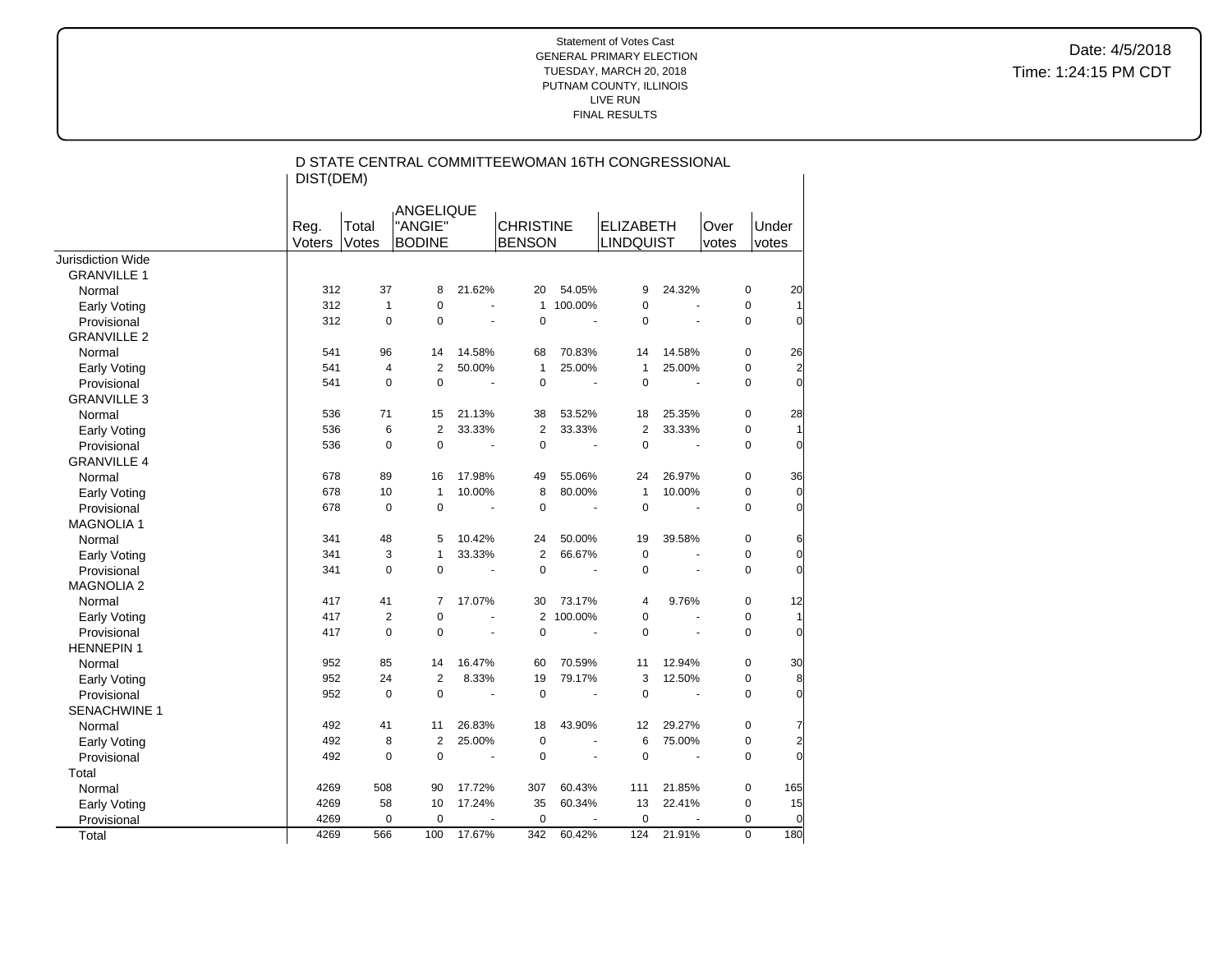|                     |                | (DEMOCRATIC)   | D STATE CENTRAL COMMITTEEMAN 16TH CONGRESSIONAL DIST(DEM) |                          |                        |         |                                  |                          |               |                               |                | (DEMOCRATIC)   | <b>D STATE SENATE DISTRICT 38</b> |             |                |             |                |
|---------------------|----------------|----------------|-----------------------------------------------------------|--------------------------|------------------------|---------|----------------------------------|--------------------------|---------------|-------------------------------|----------------|----------------|-----------------------------------|-------------|----------------|-------------|----------------|
|                     | Reg.<br>Voters | Total<br>Votes | JOHN M.<br>NELSON                                         |                          | TOM P.<br><b>WALSH</b> |         | <b>ARTHUR</b><br><b>BARDSLEY</b> |                          | Over<br>votes | Under<br>votes                | Reg.<br>Voters | Total<br>Votes | <b>HEIDI HENRY</b>                |             | Over<br>votes  |             | Under<br>votes |
| Jurisdiction Wide   |                |                |                                                           |                          |                        |         |                                  |                          |               |                               |                |                |                                   |             |                |             |                |
| <b>GRANVILLE 1</b>  |                |                |                                                           |                          |                        |         |                                  |                          |               |                               |                |                |                                   |             |                |             |                |
| Normal              | 312            | 36             | 8                                                         | 22.22%                   | 25                     | 69.44%  | 3                                | 8.33%                    |               | 21<br>$\mathbf 0$             | 312            | 32             |                                   | 32 100.00%  |                | $\mathbf 0$ | 25             |
| <b>Early Voting</b> | 312            | $\mathbf{1}$   |                                                           | 1 100.00%                | 0                      | ÷.      | 0                                |                          |               | $\mathbf 0$<br>$\overline{1}$ | 312            | $\overline{1}$ |                                   | 1 100.00%   |                | $\mathbf 0$ |                |
| Provisional         | 312            | $\mathbf 0$    | $\mathbf 0$                                               | $\sim$                   | 0                      |         | $\mathbf 0$                      | ä,                       |               | $\mathbf 0$<br>$\Omega$       | 312            |                | $\mathbf 0$<br>$\Omega$           |             | $\blacksquare$ | 0           | $\Omega$       |
| <b>GRANVILLE 2</b>  |                |                |                                                           |                          |                        |         |                                  |                          |               |                               |                |                |                                   |             |                |             |                |
| Normal              | 541            | 92             | 18                                                        | 19.57%                   | 62                     | 67.39%  | 12                               | 13.04%                   |               | $\mathbf 0$<br>30             | 541            | 90             |                                   | 90 100.00%  |                | $\mathbf 0$ | 32             |
| <b>Early Voting</b> | 541            | 5              | $\overline{2}$                                            | 40.00%                   | 3                      | 60.00%  | $\mathbf 0$                      | ÷.                       |               | $\mathbf 0$<br>1              | 541            |                | 6                                 | 6 100.00%   |                | $\mathbf 0$ | $\Omega$       |
| Provisional         | 541            | $\mathbf 0$    | $\mathbf 0$                                               |                          | 0                      |         | 0                                |                          |               | $\mathbf 0$<br>$\epsilon$     | 541            |                | $\mathbf 0$<br>0                  |             |                | 0           | $\Omega$       |
| <b>GRANVILLE 3</b>  |                |                |                                                           |                          |                        |         |                                  |                          |               |                               |                |                |                                   |             |                |             |                |
| Normal              | 536            | 69             | $12 \overline{ }$                                         | 17.39%                   | 49                     | 71.01%  | 8                                | 11.59%                   |               | $\mathbf 0$<br>30             | 536            | 66             |                                   | 66 100.00%  |                | $\mathbf 0$ | 33             |
| <b>Early Voting</b> | 536            | 6              | $\mathbf{1}$                                              | 16.67%                   | 4                      | 66.67%  | $\mathbf{1}$                     | 16.67%                   |               | $\mathbf 0$<br>1              | 536            |                | 6<br>6                            | 100.00%     |                | $\mathbf 0$ |                |
| Provisional         | 536            | $\mathbf 0$    | $\mathbf 0$                                               |                          | $\pmb{0}$              |         | $\mathbf 0$                      |                          |               | $\mathbf 0$<br>$\Omega$       | 536            |                | 0<br>$\Omega$                     |             |                | 0           | $\Omega$       |
| <b>GRANVILLE 4</b>  |                |                |                                                           |                          |                        |         |                                  |                          |               |                               |                |                |                                   |             |                |             |                |
| Normal              | 678            | 95             | 22                                                        | 23.16%                   | 64                     | 67.37%  | 9                                | 9.47%                    |               | $\mathbf 0$<br>30             | 678            | 89             |                                   | 89 100.00%  |                | $\mathbf 0$ | 36             |
| <b>Early Voting</b> | 678            | 10             | $\mathbf{1}$                                              | 10.00%                   | 9                      | 90.00%  | 0                                |                          |               | $\Omega$<br>$\mathbf 0$       | 678            | 10             | 10 <sup>1</sup>                   | 100.00%     |                | 0           | $\Omega$       |
| Provisional         | 678            | $\mathbf 0$    | $\mathbf 0$                                               |                          | $\mathbf 0$            |         | $\mathbf 0$                      | $\blacksquare$           |               | $\mathbf 0$<br>$\mathcal{C}$  | 678            |                | $\mathbf 0$<br>$\Omega$           |             |                | 0           |                |
| <b>MAGNOLIA1</b>    |                |                |                                                           |                          |                        |         |                                  |                          |               |                               |                |                |                                   |             |                |             |                |
| Normal              | 341            | 47             | 15                                                        | 31.91%                   | 23                     | 48.94%  | 9                                | 19.15%                   |               | $\mathbf 0$                   | 341            | 43             |                                   | 43 100.00%  |                | 0           | 11             |
| <b>Early Voting</b> | 341            | 3              | $\overline{2}$                                            | 66.67%                   | $\mathbf 0$            |         | 1                                | 33.33%                   |               | $\pmb{0}$<br>$\Omega$         | 341            |                | 3                                 | 3 100.00%   |                | 0           | <sub>0</sub>   |
| Provisional         | 341            | $\mathbf 0$    | $\mathbf 0$                                               |                          | $\mathbf 0$            | ÷,      | $\mathbf 0$                      | $\blacksquare$           |               | $\mathbf 0$<br>$\sqrt{ }$     | 341            |                | 0<br>$\mathbf 0$                  |             |                | $\mathbf 0$ | $\Omega$       |
| <b>MAGNOLIA 2</b>   |                |                |                                                           |                          |                        |         |                                  |                          |               |                               |                |                |                                   |             |                |             |                |
| Normal              | 417            | 43             | 13                                                        | 30.23%                   | 29                     | 67.44%  | $\mathbf{1}$                     | 2.33%                    |               | $\mathbf 0$<br>10             | 417            | 38             |                                   | 38 100.00%  |                | $\mathbf 0$ | 15             |
| <b>Early Voting</b> | 417            | $\overline{2}$ | $\mathbf 0$                                               | ÷,                       | $\overline{2}$         | 100.00% | $\mathbf 0$                      | $\sim$                   |               | $\mathbf 0$<br>1              | 417            |                | 2                                 | 2 100.00%   |                | $\mathbf 0$ |                |
| Provisional         | 417            | $\mathbf 0$    | $\mathbf 0$                                               |                          | 0                      |         | $\mathbf 0$                      |                          |               | $\mathbf 0$<br>$\epsilon$     | 417            |                | $\mathbf 0$<br>0                  |             |                | 0           |                |
| <b>HENNEPIN1</b>    |                |                |                                                           |                          |                        |         |                                  |                          |               |                               |                |                |                                   |             |                |             |                |
| Normal              | 952            | 78             | 17                                                        | 21.79%                   | 54                     | 69.23%  | $\overline{7}$                   | 8.97%                    |               | $\mathbf 0$<br>37             | 952            | 72             |                                   | 72 100.00%  |                | $\mathbf 0$ | 43             |
| <b>Early Voting</b> | 952            | 20             | $\overline{4}$                                            | 20.00%                   | 15                     | 75.00%  | $\mathbf{1}$                     | 5.00%                    |               | 12<br>$\mathbf 0$             | 952            | 21             |                                   | 21 100.00%  |                | $\mathbf 0$ | 11             |
| Provisional         | 952            | $\mathbf 0$    | $\mathbf 0$                                               | $\overline{a}$           | $\mathbf 0$            | ÷,      | $\mathbf 0$                      | $\ddot{\phantom{1}}$     |               | $\Omega$<br>$\mathbf 0$       | 952            |                | $\mathbf 0$<br>$\mathbf 0$        |             | $\blacksquare$ | $\mathbf 0$ | $\Omega$       |
| SENACHWINE 1        |                |                |                                                           |                          |                        |         |                                  |                          |               |                               |                |                |                                   |             |                |             |                |
| Normal              | 492            | 41             | 8                                                         | 19.51%                   | 27                     | 65.85%  | 6                                | 14.63%                   |               | $\mathbf 0$                   | 492            | 40             |                                   | 40 100.00%  |                | $\mathbf 0$ | 8              |
| <b>Early Voting</b> | 492            | 9              | 3                                                         | 33.33%                   | 6                      | 66.67%  | 0                                |                          |               | $\pmb{0}$                     | 492            | 10             | 10 <sup>°</sup>                   | 100.00%     |                | 0           | $\Omega$       |
| Provisional         | 492            | $\mathbf 0$    | $\pmb{0}$                                                 | $\overline{\phantom{a}}$ | 0                      | ÷       | $\mathbf 0$                      | $\overline{\phantom{a}}$ |               | $\mathbf 0$<br>$\sqrt{ }$     | 492            |                | $\mathbf 0$<br>$\mathbf 0$        |             |                | 0           |                |
| Total               |                |                |                                                           |                          |                        |         |                                  |                          |               |                               |                |                |                                   |             |                |             |                |
| Normal              | 4269           | 501            | 113                                                       | 22.55%                   | 333                    | 66.47%  | 55                               | 10.98%                   |               | $\mathbf 0$<br>172            | 4269           | 470            |                                   | 470 100.00% |                | 0           | 203            |
| <b>Early Voting</b> | 4269           | 56             | 14                                                        | 25.00%                   | 39                     | 69.64%  | 3                                | 5.36%                    |               | $\mathbf 0$<br>17             | 4269           | 59             |                                   | 59 100.00%  |                | 0           | 14             |
| Provisional         | 4269           | $\mathbf 0$    | $\mathbf 0$                                               |                          | $\mathbf 0$            |         | $\mathbf 0$                      |                          |               | $\mathbf 0$<br>$\overline{0}$ | 4269           |                | $\mathbf 0$<br>$\mathbf 0$        |             |                | $\mathbf 0$ | 0              |
| Total               | 4269           | 557            | 127                                                       | 22.80%                   | 372                    | 66.79%  | 58                               | 10.41%                   |               | 189<br>$\mathbf 0$            | 4269           | 529            |                                   | 529 100.00% |                | $\mathbf 0$ | 217            |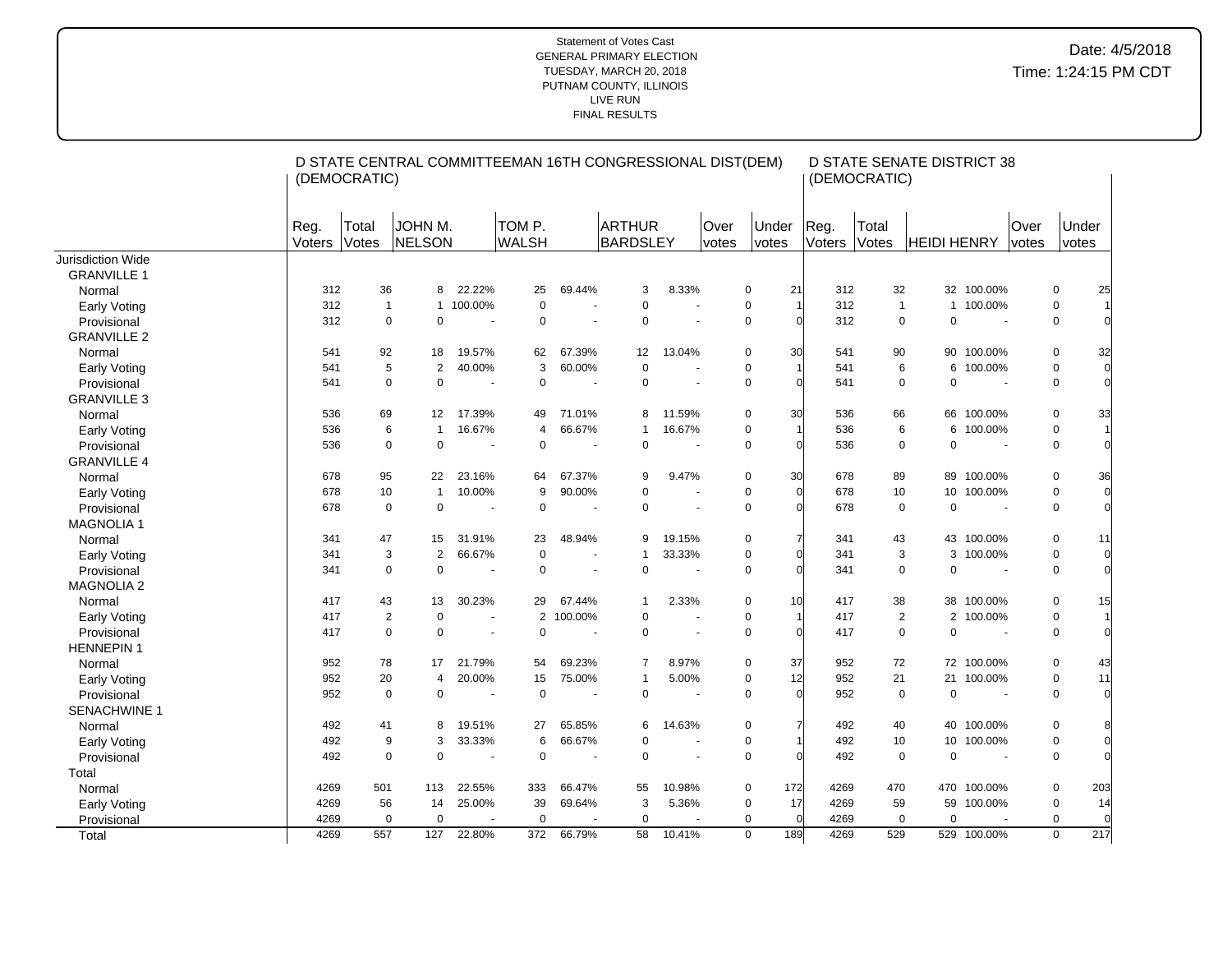|                     |                | (DEMOCRATIC)   | D STATE REPRESENTATIVE DISTRICT 76 |                       |                                |                          |               |                   |                  | (DEMOCRATIC)   | D COUNTY CLERK AND RECORDER |                          |                      |                |                |
|---------------------|----------------|----------------|------------------------------------|-----------------------|--------------------------------|--------------------------|---------------|-------------------|------------------|----------------|-----------------------------|--------------------------|----------------------|----------------|----------------|
|                     | Reg.<br>Voters | Total<br>Votes | JILL M.<br>BERNAL                  |                       | <b>LANCE</b><br><b>YEDNOCK</b> |                          | Over<br>votes | Under<br>votes    | Reg.<br>Voters   | Total<br>Votes | DANIEL S.<br>KUHN           |                          | <b>Over</b><br>votes | Under<br>votes |                |
| Jurisdiction Wide   |                |                |                                    |                       |                                |                          |               |                   |                  |                |                             |                          |                      |                |                |
| <b>GRANVILLE 1</b>  |                |                |                                    |                       |                                |                          |               |                   |                  |                |                             |                          |                      |                |                |
| Normal              | 312            | 56             | 45                                 | 80.36%                | 11                             | 19.64%                   |               | 0                 | 312              | 40             | 40                          | 100.00%                  |                      | 0              | 17             |
| <b>Early Voting</b> | 312            | $\overline{2}$ | $\mathbf{1}$                       | 50.00%                | 1                              | 50.00%                   |               | $\mathbf 0$       | 312<br>ſ         | $\overline{1}$ | $\mathbf{1}$                | 100.00%                  |                      | $\mathbf 0$    |                |
| Provisional         | 312            | $\mathbf 0$    | $\Omega$                           | $\tilde{\phantom{a}}$ | $\Omega$                       | $\overline{\phantom{a}}$ |               | $\mathbf 0$       | 312<br>U         | $\mathbf 0$    | $\Omega$                    | $\sim$                   |                      | $\mathbf 0$    |                |
| <b>GRANVILLE 2</b>  |                |                |                                    |                       |                                |                          |               |                   |                  |                |                             |                          |                      |                |                |
| Normal              | 541            | 119            | 48                                 | 40.34%                | 71                             | 59.66%                   |               | 0                 | 3<br>541         | 109            | 109                         | 100.00%                  |                      | 0              | 13             |
| <b>Early Voting</b> | 541            | 6              | 3                                  | 50.00%                | 3                              | 50.00%                   |               | 0                 | 541<br>O         | 6              | 6                           | 100.00%                  |                      | $\mathbf 0$    | $\overline{0}$ |
| Provisional         | 541            | 0              | 0                                  | $\blacksquare$        | $\mathbf 0$                    | $\overline{\phantom{a}}$ |               | $\Omega$          | 541<br>U         | $\Omega$       | $\mathbf 0$                 | $\sim$                   |                      | $\Omega$       | $\Omega$       |
| <b>GRANVILLE 3</b>  |                |                |                                    |                       |                                |                          |               |                   |                  |                |                             |                          |                      |                |                |
| Normal              | 536            | 94             | 52                                 | 55.32%                | 42                             | 44.68%                   |               | $\mathbf 0$       | 5<br>536         | 72             |                             | 72 100.00%               |                      | $\mathbf 0$    | 27             |
| <b>Early Voting</b> | 536            | $\overline{7}$ | 3                                  | 42.86%                | $\overline{4}$                 | 57.14%                   |               | $\mathbf 0$       | 536<br>$\Omega$  | 4              | $\overline{4}$              | 100.00%                  |                      | $\mathbf 0$    | $\overline{3}$ |
| Provisional         | 536            | $\mathbf 0$    | $\mathbf 0$                        | $\overline{a}$        | $\mathbf 0$                    | $\overline{\phantom{a}}$ |               | $\mathbf 0$       | 536<br>O         | 0              | $\mathbf 0$                 |                          |                      | $\mathbf 0$    | $\Omega$       |
| <b>GRANVILLE 4</b>  |                |                |                                    |                       |                                |                          |               |                   |                  |                |                             |                          |                      |                |                |
| Normal              | 678            | 121            | 65                                 | 53.72%                | 56                             | 46.28%                   |               | $\mathbf 0$       | 678<br>4         | 98             | 98                          | 100.00%                  |                      | $\mathbf 0$    | 27             |
| <b>Early Voting</b> | 678            | 10             | 5                                  | 50.00%                | 5                              | 50.00%                   |               | $\mathbf 0$       | 678<br>0         | 10             | 10                          | 100.00%                  |                      | $\mathbf 0$    | $\Omega$       |
| Provisional         | 678            | $\mathbf 0$    | $\mathbf 0$                        | $\tilde{\phantom{a}}$ | $\mathbf 0$                    | $\overline{\phantom{a}}$ |               | $\mathbf 0$       | 678<br>O         | $\mathbf 0$    | $\mathbf 0$                 | $\overline{\phantom{a}}$ |                      | $\mathbf 0$    |                |
| <b>MAGNOLIA1</b>    |                |                |                                    |                       |                                |                          |               |                   |                  |                |                             |                          |                      |                |                |
| Normal              | 341            | 54             | 25                                 | 46.30%                | 29                             | 53.70%                   |               | $\mathbf 0$       | $\Omega$<br>341  | 45             | 45                          | 100.00%                  |                      | $\mathbf 0$    |                |
| <b>Early Voting</b> | 341            | 3              | $\overline{1}$                     | 33.33%                | $\overline{2}$                 | 66.67%                   |               | $\mathbf 0$       | 341<br>O         | 3              | 3                           | 100.00%                  |                      | $\mathbf 0$    |                |
| Provisional         | 341            | $\mathbf 0$    | $\mathbf 0$                        | $\sim$                | $\mathbf 0$                    | $\overline{\phantom{a}}$ |               | $\mathbf 0$       | 341              | 0              | $\mathbf 0$                 | $\sim$                   |                      | $\mathbf 0$    |                |
| <b>MAGNOLIA 2</b>   |                |                |                                    |                       |                                |                          |               |                   |                  |                |                             |                          |                      |                |                |
| Normal              | 417            | 50             | 32                                 | 64.00%                | 18                             | 36.00%                   |               | 0                 | 417              | 42             |                             | 42 100.00%               |                      | 0              | 11             |
| Early Voting        | 417            | 3              | $\overline{2}$                     | 66.67%                | $\overline{1}$                 | 33.33%                   |               | $\mathbf 0$       | 417<br>$\Omega$  | 3              |                             | 3 100.00%                |                      | $\mathbf 0$    | $\Omega$       |
| Provisional         | 417            | $\mathbf 0$    | $\mathbf 0$                        | ÷,                    | $\mathbf 0$                    |                          |               | $\Omega$          | 417<br>O         | $\mathbf 0$    | $\mathbf 0$                 |                          |                      | $\mathbf 0$    | $\Omega$       |
| <b>HENNEPIN 1</b>   |                |                |                                    |                       |                                |                          |               |                   |                  |                |                             |                          |                      |                |                |
| Normal              | 952            | 107            | 45                                 | 42.06%                | 62                             | 57.94%                   |               | 0                 | 8<br>952         | 88             | 88                          | 100.00%                  |                      | 0              | 27             |
| Early Voting        | 952            | 29             | 19                                 | 65.52%                | 10                             | 34.48%                   |               | 0                 | 952<br>3         | 20             | 20                          | 100.00%                  |                      | 0              | 12             |
| Provisional         | 952            | $\mathbf 0$    | $\Omega$                           | ÷,                    | $\Omega$                       | $\overline{\phantom{a}}$ |               | $\Omega$          | 952<br>$\Omega$  | $\Omega$       | $\Omega$                    | $\sim$                   |                      | $\Omega$       | $\Omega$       |
| <b>SENACHWINE 1</b> |                |                |                                    |                       |                                |                          |               |                   |                  |                |                             |                          |                      |                |                |
| Normal              | 492            | 43             | 19                                 | 44.19%                | 24                             | 55.81%                   |               | 0                 | 492<br>5         | 42             | 42                          | 100.00%                  |                      | 0              |                |
| <b>Early Voting</b> | 492            | 9              | $\overline{7}$                     | 77.78%                | $\overline{2}$                 | 22.22%                   |               | 0                 | 492              | 10             | 10                          | 100.00%                  |                      | $\mathbf 0$    | $\Omega$       |
| Provisional         | 492            | $\mathbf 0$    | $\mathbf 0$                        | $\blacksquare$        | $\mathbf 0$                    | $\overline{\phantom{a}}$ |               | $\mathbf 0$       | 492<br>O         | $\mathbf 0$    | $\mathbf 0$                 |                          |                      | $\mathbf 0$    | $\Omega$       |
| Total               |                |                |                                    |                       |                                |                          |               |                   |                  |                |                             |                          |                      |                |                |
| Normal              | 4269           | 644            | 331                                | 51.40%                | 313                            | 48.60%                   |               | 29<br>0           | 4269             | 536            | 536                         | 100.00%                  |                      | 0              | 137            |
| <b>Early Voting</b> | 4269           | 69             | 41                                 | 59.42%                | 28                             | 40.58%                   |               | 0<br>4            | 4269             | 57             |                             | 57 100.00%               |                      | $\mathbf 0$    | 16             |
| Provisional         | 4269           | $\mathbf 0$    | $\mathbf 0$                        |                       | $\mathbf 0$                    |                          |               | $\mathbf 0$       | 4269<br>$\Omega$ | $\mathbf 0$    | $\mathbf 0$                 |                          |                      | $\mathbf 0$    | $\Omega$       |
| Total               | 4269           | 713            | 372                                | 52.17%                | 341                            | 47.83%                   |               | 33<br>$\mathbf 0$ | 4269             | 593            |                             | 593 100.00%              |                      | $\mathbf 0$    | 153            |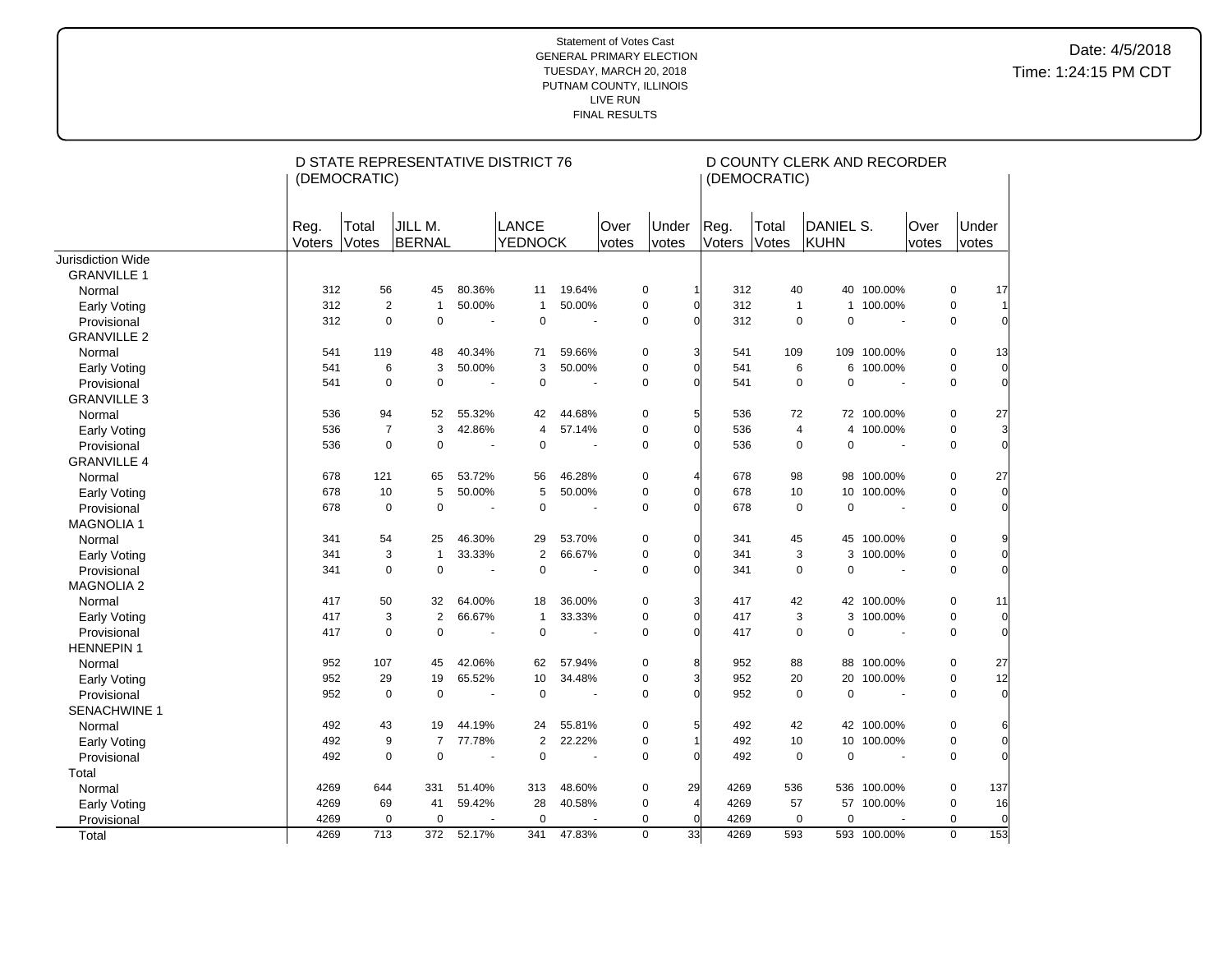|                     |                | (DEMOCRATIC)   | <b>D COUNTY TREASURER</b> |                          |               |                    | <b>D SHERIFF</b>      | (DEMOCRATIC)   |                          |                          |               |                |                |
|---------------------|----------------|----------------|---------------------------|--------------------------|---------------|--------------------|-----------------------|----------------|--------------------------|--------------------------|---------------|----------------|----------------|
|                     | Reg.<br>Voters | Total<br>Votes | KEVIN E.<br>KUNKEL        |                          | Over<br>votes | Under<br>votes     | Reg.<br>Voters        | Total<br>Votes | KEVIN L.<br><b>DOYLE</b> |                          | Over<br>votes | Under<br>votes |                |
| Jurisdiction Wide   |                |                |                           |                          |               |                    |                       |                |                          |                          |               |                |                |
| <b>GRANVILLE 1</b>  |                |                |                           |                          |               |                    |                       |                |                          |                          |               |                |                |
| Normal              | 312            | 41             |                           | 41 100.00%               |               | 0                  | 16<br>312             | 49             |                          | 49 100.00%               |               | $\pmb{0}$      | 8              |
| <b>Early Voting</b> | 312            | $\mathbf{1}$   | $\mathbf{1}$              | 100.00%                  |               | 0                  | 312<br>1              | $\mathbf{1}$   | $\mathbf{1}$             | 100.00%                  |               | $\mathbf 0$    |                |
| Provisional         | 312            | $\mathbf 0$    | $\mathbf 0$               | ÷,                       |               | $\mathbf 0$        | 312<br>$\Omega$       | $\Omega$       | $\mathbf 0$              | $\sim$                   |               | $\mathbf 0$    | $\Omega$       |
| <b>GRANVILLE 2</b>  |                |                |                           |                          |               |                    |                       |                |                          |                          |               |                |                |
| Normal              | 541            | 105            |                           | 105 100.00%              |               | 17<br>0            | 541                   | 108            |                          | 108 100.00%              |               | 0              | 14             |
| Early Voting        | 541            | 6              |                           | 6 100.00%                |               | 0                  | $\Omega$<br>541       | 5              |                          | 5 100.00%                |               | $\mathbf 0$    | 1              |
| Provisional         | 541            | $\mathbf 0$    | $\mathbf 0$               | ÷,                       |               | 0                  | 541<br>$\Omega$       | $\mathbf 0$    | $\pmb{0}$                | ÷.                       |               | $\mathbf 0$    | $\overline{0}$ |
| <b>GRANVILLE 3</b>  |                |                |                           |                          |               |                    |                       |                |                          |                          |               |                |                |
| Normal              | 536            | 78             |                           | 78 100.00%               |               | 0<br>21            | 536                   | 88             |                          | 88 100.00%               |               | $\mathbf 0$    | 11             |
| <b>Early Voting</b> | 536            | 3              | 3                         | 100.00%                  |               | 0                  | 536<br>4              | 6              | 6                        | 100.00%                  |               | $\mathbf 0$    | $\vert$        |
| Provisional         | 536            | 0              | $\mathbf 0$               |                          |               | 0                  | $\mathbf 0$<br>536    | $\mathbf 0$    | $\mathbf 0$              |                          |               | $\mathbf 0$    | $\overline{0}$ |
| <b>GRANVILLE 4</b>  |                |                |                           |                          |               |                    |                       |                |                          |                          |               |                |                |
| Normal              | 678            | 102            |                           | 102 100.00%              |               | 0<br>23            | 678                   | 111            |                          | 111 100.00%              |               | $\mathbf 0$    | 14             |
| Early Voting        | 678            | 10             |                           | 10 100.00%               |               | 0                  | $\overline{0}$<br>678 | 10             | 10                       | 100.00%                  |               | $\mathbf 0$    | $\overline{0}$ |
| Provisional         | 678            | $\pmb{0}$      | $\mathbf 0$               | ÷,                       |               | 0                  | 678<br>0              | $\mathbf 0$    | $\mathbf 0$              | $\blacksquare$           |               | $\mathbf 0$    | $\overline{0}$ |
| <b>MAGNOLIA1</b>    |                |                |                           |                          |               |                    |                       |                |                          |                          |               |                |                |
| Normal              | 341            | 49             |                           | 49 100.00%               |               | 0                  | 5<br>341              | 52             |                          | 52 100.00%               |               | 0              | 2              |
| <b>Early Voting</b> | 341            | 3              | 3                         | 100.00%                  |               | 0                  | $\Omega$<br>341       | 3              |                          | 3 100.00%                |               | $\mathbf 0$    | $\overline{0}$ |
| Provisional         | 341            | $\mathbf 0$    | $\mathbf 0$               | ÷,                       |               | 0                  | 341<br>$\Omega$       | $\mathbf 0$    | $\pmb{0}$                | $\blacksquare$           |               | $\mathbf 0$    | $\overline{0}$ |
| <b>MAGNOLIA 2</b>   |                |                |                           |                          |               |                    |                       |                |                          |                          |               |                |                |
| Normal              | 417            | 43             |                           | 43 100.00%               |               | 0                  | 10<br>417             | 47             |                          | 47 100.00%               |               | 0              | 6              |
| <b>Early Voting</b> | 417            | 3              | 3                         | 100.00%                  |               | 0                  | $\mathbf 0$<br>417    | $\mathbf{1}$   | $\mathbf{1}$             | 100.00%                  |               | $\mathbf 0$    | $\overline{c}$ |
| Provisional         | 417            | $\mathbf 0$    | $\mathbf 0$               | ä,                       |               | 0                  | 417<br>$\Omega$       | $\mathbf 0$    | $\mathbf 0$              | $\overline{a}$           |               | $\mathbf 0$    | $\overline{0}$ |
| <b>HENNEPIN1</b>    |                |                |                           |                          |               |                    |                       |                |                          |                          |               |                |                |
| Normal              | 952            | 84             |                           | 84 100.00%               |               | 0<br>31            | 952                   | 101            |                          | 101 100.00%              |               | 0              | 14             |
| <b>Early Voting</b> | 952            | 22             | 22                        | 100.00%                  |               | 10<br>0            | 952                   | 30             | 30                       | 100.00%                  |               | 0              | $\overline{2}$ |
| Provisional         | 952            | $\mathbf 0$    | $\mathbf 0$               | $\overline{\phantom{a}}$ |               | 0                  | 952<br>$\Omega$       | $\mathbf 0$    | $\mathbf 0$              | $\overline{\phantom{a}}$ |               | $\mathbf 0$    | $\Omega$       |
| SENACHWINE 1        |                |                |                           |                          |               |                    |                       |                |                          |                          |               |                |                |
| Normal              | 492            | 40             |                           | 40 100.00%               |               | 0                  | 8<br>492              | 43             |                          | 43 100.00%               |               | $\pmb{0}$      | 5              |
| Early Voting        | 492            | 10             | 10 <sup>1</sup>           | 100.00%                  |               | 0                  | 492<br>$\Omega$       | 10             |                          | 10 100.00%               |               | 0              | $\overline{0}$ |
| Provisional         | 492            | $\mathbf 0$    | $\mathbf 0$               | ÷,                       |               | 0                  | 492<br>$\Omega$       | $\mathbf 0$    | $\pmb{0}$                | $\sim$                   |               | $\mathbf 0$    | $\overline{0}$ |
| Total               |                |                |                           |                          |               |                    |                       |                |                          |                          |               |                |                |
| Normal              | 4269           | 542            |                           | 542 100.00%              |               | 0<br>131           | 4269                  | 599            |                          | 599 100.00%              |               | 0              | 74             |
| <b>Early Voting</b> | 4269           | 58             |                           | 58 100.00%               |               | 0<br>15            | 4269                  | 66             | 66                       | 100.00%                  |               | $\mathbf 0$    | 7              |
| Provisional         | 4269           | 0              | $\mathbf 0$               |                          |               | $\mathbf 0$        | 4269<br>$\Omega$      | 0              | $\mathbf 0$              |                          |               | $\mathbf 0$    | $\overline{0}$ |
| Total               | 4269           | 600            |                           | 600 100.00%              |               | $\mathbf 0$<br>146 | 4269                  | 665            |                          | 665 100.00%              |               | $\mathbf 0$    | 81             |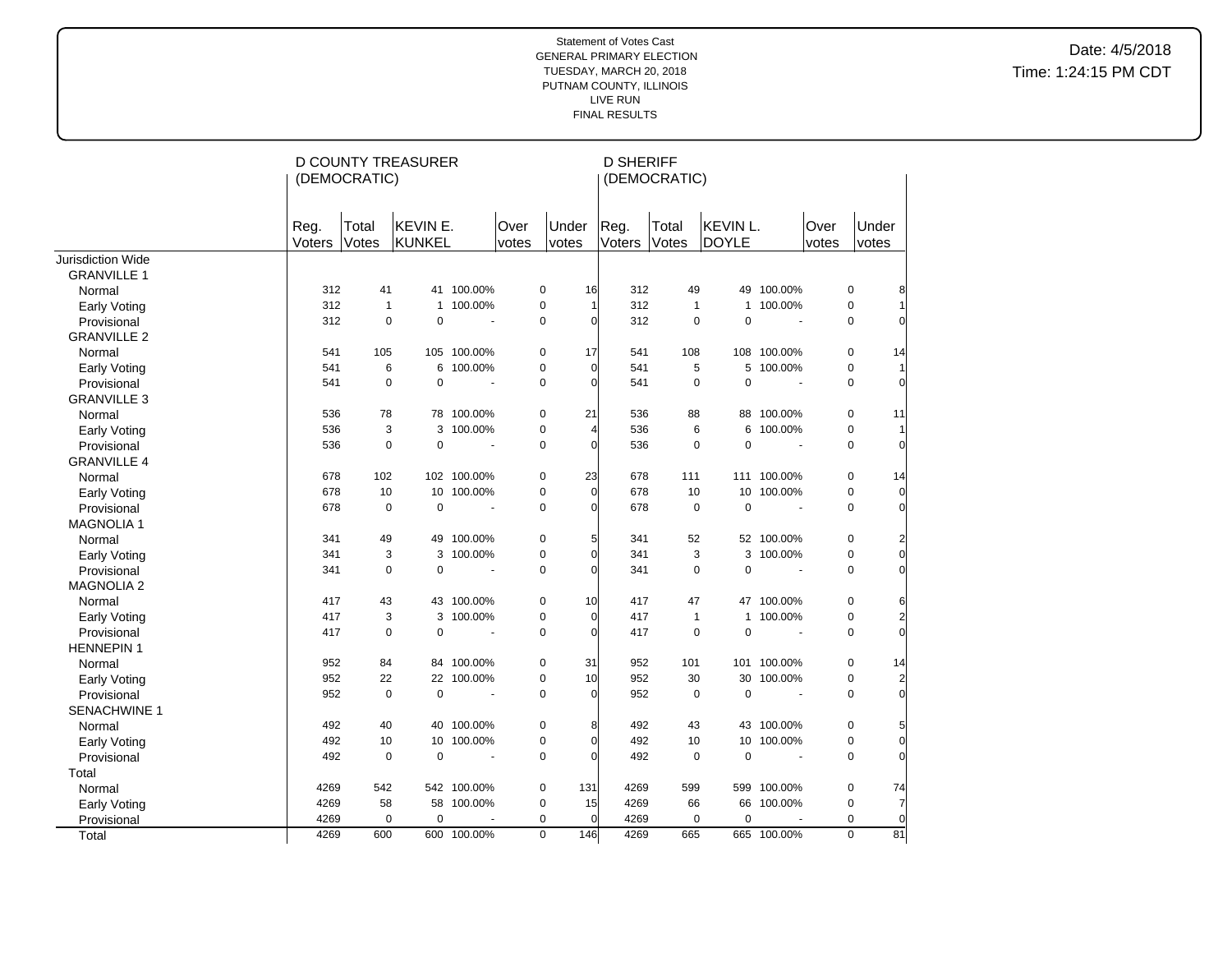|                             |                |                | D REGIONAL SUPERINTENDENT OF<br>SCHOOLS (LASALLE-MARSHALL-PUTNAM) |                   |               |                               |                | (DEMOCRATIC)   | D COUNTY BOARD MEMBERS AT LARGE    |                          |                |        |                      |                |               |                |                |
|-----------------------------|----------------|----------------|-------------------------------------------------------------------|-------------------|---------------|-------------------------------|----------------|----------------|------------------------------------|--------------------------|----------------|--------|----------------------|----------------|---------------|----------------|----------------|
|                             | Reg.<br>Voters | Total<br>Votes | <b>CHRISTOPHE</b><br>R B. DVORAK                                  |                   | Over<br>votes | <b>Under</b><br>votes         | Reg.<br>Voters | Total<br>Votes | <b>CHARLES</b><br><b>LENKAITIS</b> |                          | LUKE HOLLY     |        | BRADLEY<br>POPURELLA |                | Over<br>votes | Under<br>votes |                |
| <b>Jurisdiction Wide</b>    |                |                |                                                                   |                   |               |                               |                |                |                                    |                          |                |        |                      |                |               |                |                |
| <b>GRANVILLE 1</b>          |                |                |                                                                   |                   |               |                               |                |                |                                    |                          |                |        |                      |                |               |                |                |
| Normal                      | 312            | 33             |                                                                   | 33 100.00%        |               | $\mathbf 0$<br>24             | 312            | 101            | 35                                 | 34.65%                   | 39             | 38.61% | 27                   | 26.73%         |               | 0              | 70             |
| <b>Early Voting</b>         | 312            |                | $\mathbf{1}$<br>$\mathbf{1}$                                      | 100.00%           |               | $\mathbf 0$                   | 312            |                | 3<br>$\mathbf{1}$                  | 33.33%                   | $\overline{1}$ | 33.33% | $\mathbf{1}$         | 33.33%         |               | 0              | 3              |
| Provisional                 | 312            |                | $\Omega$<br>$\Omega$                                              | $\sim$            |               | $\mathbf 0$<br>$\Omega$       | 312            |                | $\mathbf 0$<br>$\mathbf 0$         | $\sim$                   | $\Omega$       |        | $\Omega$             | $\sim$         |               | 0              | $\Omega$       |
| <b>GRANVILLE 2</b>          |                |                |                                                                   |                   |               |                               |                |                |                                    |                          |                |        |                      |                |               |                |                |
| Normal                      | 541            | 95             |                                                                   | 95 100.00%        |               | $\mathbf 0$<br>27             | 541            | 248            | 86                                 | 34.68%                   | 79             | 31.85% | 83                   | 33.47%         |               | 0              | 118            |
| <b>Early Voting</b>         | 541            |                | 6<br>6                                                            | 100.00%           |               | $\mathbf 0$<br>$\Omega$       | 541            | 12             | 3                                  | 25.00%                   | $\overline{4}$ | 33.33% | 5                    | 41.67%         |               | 0              | 6              |
| Provisional                 | 541            |                | 0<br>0                                                            |                   |               | 0<br>$\Omega$                 | 541            |                | 0<br>$\mathbf 0$                   |                          | $\mathbf 0$    |        | $\Omega$             |                |               | 0              | $\Omega$       |
| <b>GRANVILLE 3</b>          |                |                |                                                                   |                   |               |                               |                |                |                                    |                          |                |        |                      |                |               |                |                |
| Normal                      | 536            | 64             |                                                                   | 64 100.00%        |               | $\mathbf 0$<br>35             | 536            | 182            | 67                                 | 36.81%                   | 58             | 31.87% | 57                   | 31.32%         |               | 0              | 115            |
| Early Voting                | 536            |                | 6<br>6                                                            | 100.00%           |               | $\mathbf 0$                   | 536            | 12             | 5                                  | 41.67%                   | 5              | 41.67% | $\overline{2}$       | 16.67%         |               | 0              | 9              |
| Provisional                 | 536            |                | $\mathbf 0$<br>0                                                  | $\overline{a}$    |               | $\mathbf 0$<br>$\Omega$       | 536            |                | $\mathbf 0$<br>$\mathbf 0$         | $\overline{a}$           | $\mathbf 0$    |        | $\Omega$             | $\sim$         |               | 0              | $\overline{0}$ |
| <b>GRANVILLE 4</b>          |                |                |                                                                   |                   |               |                               |                |                |                                    |                          |                |        |                      |                |               |                |                |
| Normal                      | 678            | 93             |                                                                   | 93 100.00%        |               | 32<br>0                       | 678            | 232            | 80                                 | 34.48%                   | 79             | 34.05% | 73                   | 31.47%         |               | 0              | 143            |
| <b>Early Voting</b>         | 678            |                | 9<br>9                                                            | 100.00%           |               | $\mathbf 0$                   | 678            | 20             | $\overline{7}$                     | 35.00%                   | 6              | 30.00% | $\overline{7}$       | 35.00%         |               | 0              | 10             |
| Provisional                 | 678            |                | $\Omega$<br>$\mathbf 0$                                           |                   |               | $\mathbf 0$<br>$\Omega$       | 678            |                | $\mathbf 0$<br>$\mathbf 0$         | $\sim$                   | $\mathbf 0$    |        | $\Omega$             | ÷,             |               | 0              | $\Omega$       |
| <b>MAGNOLIA1</b>            |                |                |                                                                   |                   |               |                               |                |                |                                    |                          |                |        |                      |                |               |                |                |
| Normal                      | 341            | 42             |                                                                   | 42 100.00%        |               | 12<br>0                       | 341            | 94             | 27                                 | 28.72%                   | 28             | 29.79% | 39                   | 41.49%         |               | 0              | 68             |
| <b>Early Voting</b>         | 341            |                | 3<br>3                                                            | 100.00%           |               | $\mathbf 0$<br>$\Omega$       | 341            |                | 3<br>$\overline{1}$                | 33.33%                   | $\overline{1}$ | 33.33% | $\mathbf{1}$         | 33.33%         |               | 0              | 6              |
| Provisional                 | 341            |                | $\Omega$<br>$\mathbf 0$                                           |                   |               | $\mathbf 0$<br>$\sqrt{ }$     | 341            |                | $\mathbf 0$<br>$\Omega$            | $\sim$                   | $\mathbf 0$    | $\sim$ | $\mathbf 0$          | $\sim$         |               | 0              | $\overline{0}$ |
| <b>MAGNOLIA 2</b>           |                |                |                                                                   |                   |               |                               |                |                |                                    |                          |                |        |                      |                |               |                |                |
| Normal                      | 417            | 40             |                                                                   | 40 100.00%        |               | 0<br>13                       | 417            | 99             | 31                                 | 31.31%                   | 34             | 34.34% | 34                   | 34.34%         |               | 0              | 60             |
|                             | 417            |                | $\overline{2}$<br>$\overline{2}$                                  | 100.00%           |               | $\mathbf 0$                   | 417            |                | 8<br>3                             | 37.50%                   | $\overline{2}$ | 25.00% | 3                    | 37.50%         |               | 0              |                |
| Early Voting<br>Provisional | 417            |                | $\mathbf 0$<br>0                                                  |                   |               | $\mathbf 0$<br>$\Omega$       | 417            |                | 0<br>$\mathbf 0$                   |                          | $\mathbf 0$    |        | $\Omega$             |                |               | 0              | $\mathbf 0$    |
| <b>HENNEPIN1</b>            |                |                |                                                                   |                   |               |                               |                |                |                                    |                          |                |        |                      |                |               |                |                |
|                             | 952            | 73             |                                                                   | 73 100.00%        |               | 0<br>42                       | 952            | 202            | 72                                 | 35.64%                   | 73             | 36.14% | 57                   | 28.22%         |               | 0              | 143            |
| Normal                      | 952            | 19             | 19                                                                |                   |               | $\mathbf 0$<br>13             | 952            | 56             |                                    | 32.14%                   | 21             |        | 17                   | 30.36%         |               | 0              | 40             |
| <b>Early Voting</b>         | 952            |                | $\mathbf 0$<br>$\mathbf 0$                                        | 100.00%<br>$\sim$ |               | $\mathbf 0$<br>$\Omega$       | 952            |                | 18<br>$\mathbf 0$<br>$\mathbf 0$   | $\overline{\phantom{a}}$ | $\mathbf 0$    | 37.50% | $\mathbf 0$          | $\blacksquare$ |               | 0              | $\Omega$       |
| Provisional                 |                |                |                                                                   |                   |               |                               |                |                |                                    |                          |                |        |                      |                |               |                |                |
| <b>SENACHWINE 1</b>         |                |                |                                                                   |                   |               |                               |                |                |                                    |                          |                |        |                      |                |               |                |                |
| Normal                      | 492            | 39             | 39                                                                | 100.00%           |               | 0<br><sub>9</sub><br>$\Omega$ | 492            | 84             | 26                                 | 30.95%                   | 27             | 32.14% | 31                   | 36.90%         |               | 0              | 60             |
| <b>Early Voting</b>         | 492            | 10             | 10 <sup>°</sup>                                                   | 100.00%           |               | $\mathbf 0$                   | 492            | 18             | $\overline{7}$                     | 38.89%                   | 6              | 33.33% | 5                    | 27.78%         |               | 0              | 12             |
| Provisional                 | 492            |                | $\mathbf 0$<br>0                                                  |                   |               | $\mathbf 0$<br>$\sqrt{ }$     | 492            |                | $\mathbf 0$<br>$\mathbf 0$         | $\sim$                   | $\mathbf 0$    |        | $\mathbf 0$          |                |               | 0              | $\Omega$       |
| Total                       |                |                |                                                                   |                   |               |                               |                |                |                                    |                          |                |        |                      |                |               |                |                |
| Normal                      | 4269           | 479            |                                                                   | 479 100.00%       |               | 0<br>194                      | 4269           | 1242           | 424                                | 34.14%                   | 417            | 33.57% | 401                  | 32.29%         |               | 0              | 777            |
| <b>Early Voting</b>         | 4269           | 56             | 56                                                                | 100.00%           |               | $\mathbf 0$<br>17             | 4269           | 132            | 45                                 | 34.09%                   | 46             | 34.85% | 41                   | 31.06%         |               | 0              | 87             |
| Provisional                 | 4269           |                | $\mathbf 0$<br>$\mathbf 0$                                        |                   |               | $\mathbf 0$<br>$\Omega$       | 4269           |                | $\mathbf 0$<br>$\mathbf 0$         |                          | $\mathbf 0$    |        | $\mathbf 0$          |                |               | 0              | $\overline{0}$ |
| Total                       | 4269           | 535            |                                                                   | 535 100.00%       |               | $\mathbf 0$<br>211            | 4269           | 1374           | 469                                | 34.13%                   | 463            | 33.70% | 442                  | 32.17%         |               | 0              | 864            |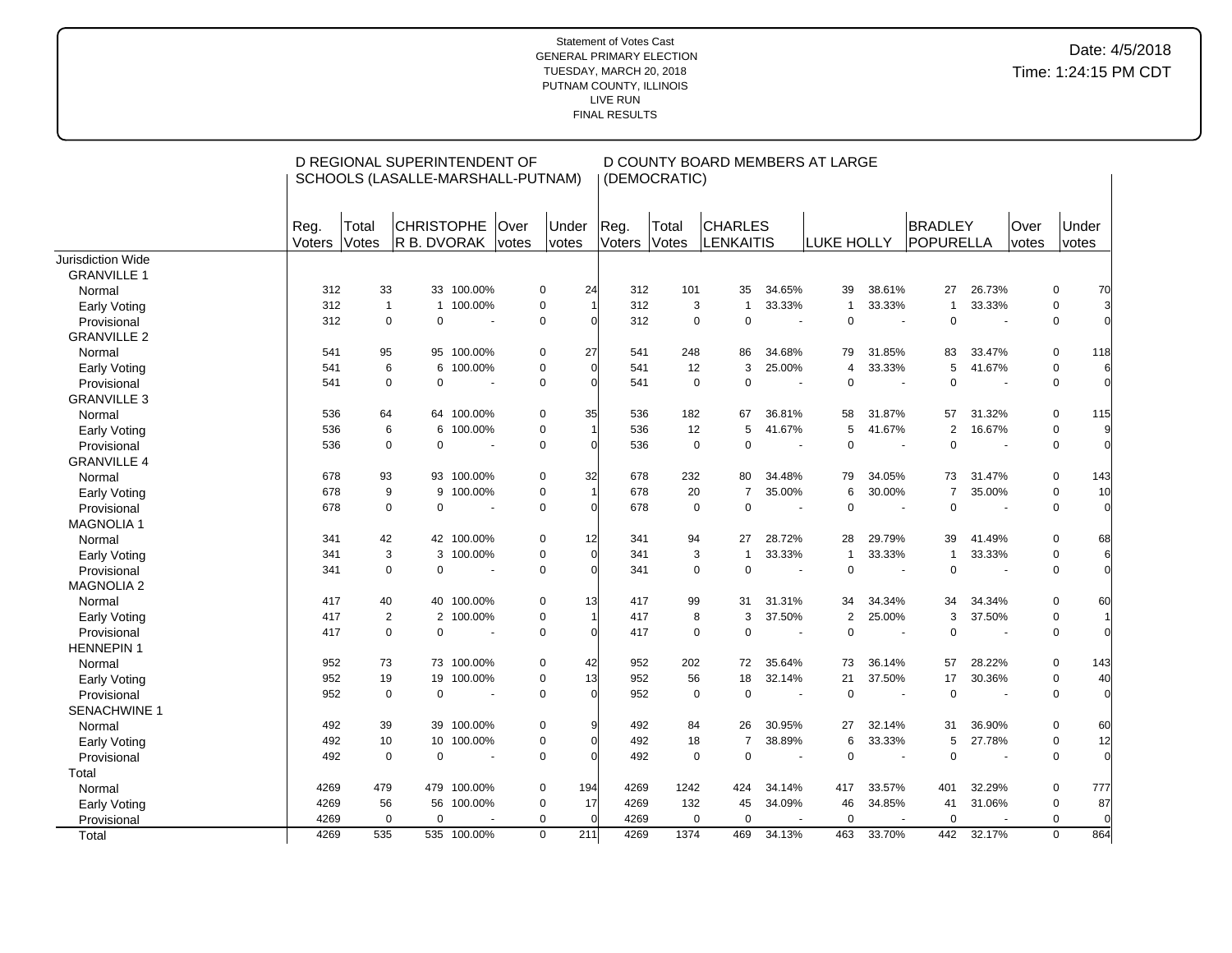|                    |                | (DEMOCRATIC)   | D GRANVILLE 1 COMMITTEEMAN       |                |                |                |                | (DEMOCRATIC)   | D GRANVILLE 2 COMMITTEEMAN |             |               |                                   |
|--------------------|----------------|----------------|----------------------------------|----------------|----------------|----------------|----------------|----------------|----------------------------|-------------|---------------|-----------------------------------|
|                    | Reg.<br>Voters | Total<br>Votes | No Candidate                     | Over<br>votes  |                | Under<br>votes | Reg.<br>Voters | Total<br>Votes | JULIE C.<br>MOORE          |             | Over<br>votes | Under<br>votes                    |
| Jurisdiction Wide  |                |                |                                  |                |                |                |                |                |                            |             |               |                                   |
| <b>GRANVILLE 1</b> |                |                |                                  |                |                |                |                |                |                            |             |               |                                   |
| Normal             | 312            | $\mathbf 0$    | $\pmb{0}$                        |                | $\pmb{0}$      | $\overline{0}$ |                |                |                            |             |               |                                   |
| Early Voting       | 312            | $\mathbf 0$    | $\mathbf 0$                      |                | $\pmb{0}$      | $\Omega$       |                |                |                            |             |               |                                   |
| Provisional        | 312            |                | $\mathbf 0$<br>$\mathbf 0$       | ÷,             | $\mathbf 0$    | O              |                |                |                            |             |               |                                   |
| <b>GRANVILLE 2</b> |                |                |                                  |                |                |                |                |                |                            |             |               |                                   |
| Normal             |                |                |                                  |                |                |                | 541            | 102            |                            | 102 100.00% |               | 20<br>$\pmb{0}$                   |
| Early Voting       |                |                |                                  |                |                |                | 541            | 6              |                            | 6 100.00%   |               | $\overline{0}$<br>0               |
| Provisional        |                |                |                                  |                |                |                | 541            | $\mathbf 0$    | $\mathbf 0$                |             |               | $\overline{0}$<br>0               |
| <b>GRANVILLE 3</b> |                |                |                                  |                |                |                |                |                |                            |             |               |                                   |
| Normal             |                |                |                                  |                |                |                |                |                |                            |             |               |                                   |
| Early Voting       |                |                |                                  |                |                |                |                |                |                            |             |               |                                   |
| Provisional        |                |                |                                  |                |                |                |                |                |                            |             |               |                                   |
| <b>GRANVILLE 4</b> |                |                |                                  |                |                |                |                |                |                            |             |               |                                   |
| Normal             |                |                |                                  |                |                |                |                |                |                            |             |               |                                   |
| Early Voting       |                |                |                                  |                |                |                |                |                |                            |             |               |                                   |
| Provisional        |                |                |                                  |                |                |                |                |                |                            |             |               |                                   |
| <b>MAGNOLIA1</b>   |                |                |                                  |                |                |                |                |                |                            |             |               |                                   |
| Normal             |                |                |                                  |                |                |                |                |                |                            |             |               |                                   |
| Early Voting       |                |                |                                  |                |                |                |                |                |                            |             |               |                                   |
| Provisional        |                |                |                                  |                |                |                |                |                |                            |             |               |                                   |
| <b>MAGNOLIA 2</b>  |                |                |                                  |                |                |                |                |                |                            |             |               |                                   |
| Normal             |                |                |                                  |                |                |                |                |                |                            |             |               |                                   |
| Early Voting       |                |                |                                  |                |                |                |                |                |                            |             |               |                                   |
| Provisional        |                |                |                                  |                |                |                |                |                |                            |             |               |                                   |
| <b>HENNEPIN1</b>   |                |                |                                  |                |                |                |                |                |                            |             |               |                                   |
| Normal             |                |                |                                  |                |                |                |                |                |                            |             |               |                                   |
| Early Voting       |                |                |                                  |                |                |                |                |                |                            |             |               |                                   |
| Provisional        |                |                |                                  |                |                |                |                |                |                            |             |               |                                   |
| SENACHWINE 1       |                |                |                                  |                |                |                |                |                |                            |             |               |                                   |
| Normal             |                |                |                                  |                |                |                |                |                |                            |             |               |                                   |
| Early Voting       |                |                |                                  |                |                |                |                |                |                            |             |               |                                   |
| Provisional        |                |                |                                  |                |                |                |                |                |                            |             |               |                                   |
| Total              |                |                |                                  |                |                |                |                |                |                            |             |               |                                   |
| Normal             | 312            | $\mathbf 0$    | $\mathbf 0$                      |                | $\mathbf 0$    | $\Omega$       | 541            | 102            |                            | 102 100.00% |               | $\pmb{0}$<br>20                   |
| Early Voting       | 312            | $\mathbf 0$    | $\mathbf 0$                      |                | $\mathbf 0$    | $\Omega$       | 541            | 6              |                            | 6 100.00%   |               | $\overline{0}$<br>$\pmb{0}$       |
| Provisional        | 312            |                | $\mathbf 0$<br>0                 | $\blacksquare$ | $\mathbf 0$    | $\overline{0}$ | 541            | $\mathbf 0$    | $\mathbf 0$                |             |               | $\overline{0}$<br>$\mathbf 0$     |
| Total              | 312            |                | $\overline{0}$<br>$\overline{0}$ | ÷,             | $\overline{0}$ | $\overline{0}$ | 541            | 108            |                            | 108 100.00% |               | $\overline{0}$<br>$\overline{20}$ |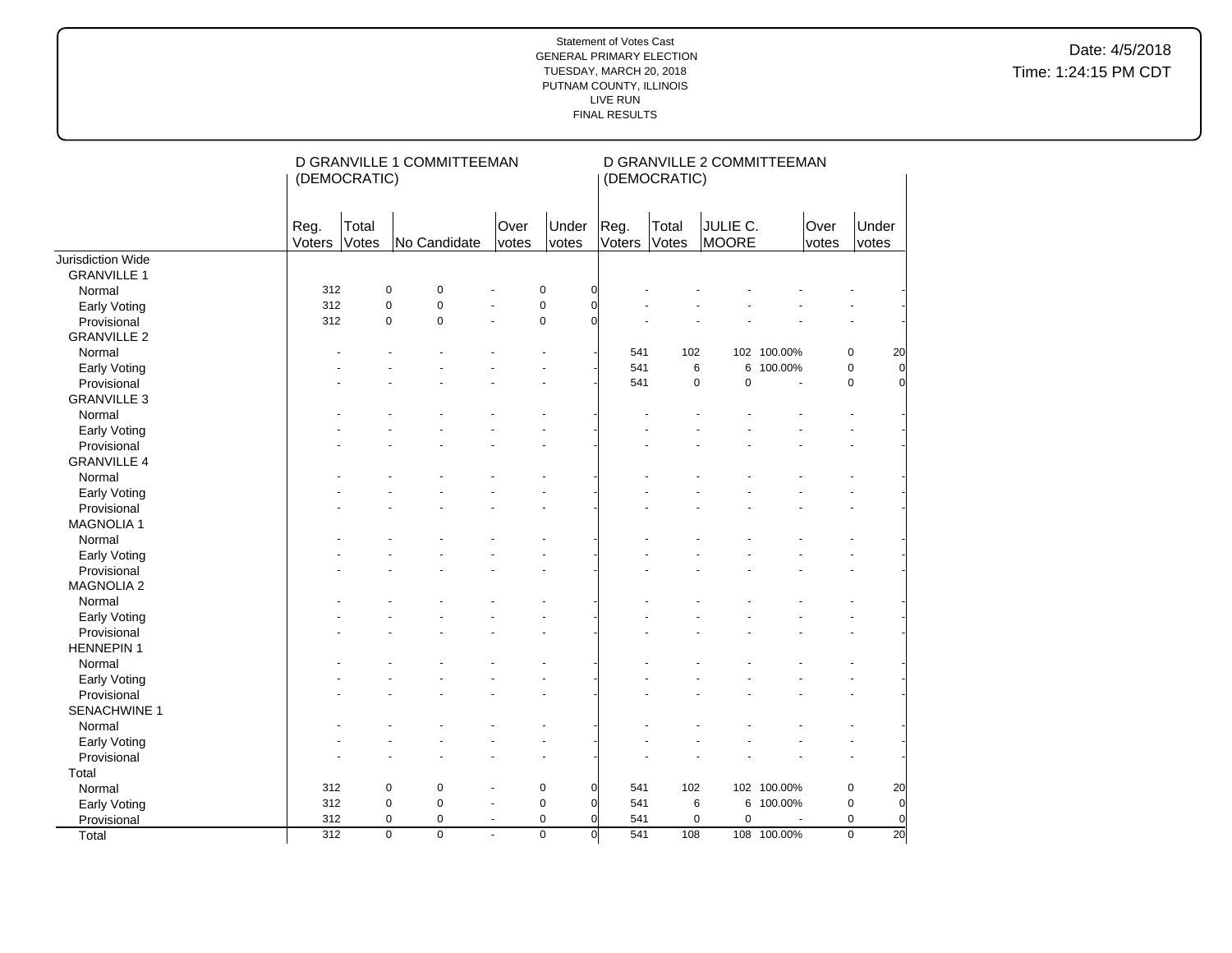|                    |                | (DEMOCRATIC)   |                                  | D GRANVILLE 3 COMMITTEEMAN |                |                |                | (DEMOCRATIC)   | D GRANVILLE 4 COMMITTEEMAN       |                |               |                |                |
|--------------------|----------------|----------------|----------------------------------|----------------------------|----------------|----------------|----------------|----------------|----------------------------------|----------------|---------------|----------------|----------------|
|                    | Reg.<br>Voters | Total<br>Votes | No Candidate                     | Over<br>votes              |                | Under<br>votes | Reg.<br>Voters | Total<br>Votes | No Candidate                     |                | Over<br>votes | Under<br>votes |                |
| Jurisdiction Wide  |                |                |                                  |                            |                |                |                |                |                                  |                |               |                |                |
| <b>GRANVILLE 1</b> |                |                |                                  |                            |                |                |                |                |                                  |                |               |                |                |
| Normal             |                |                |                                  |                            |                |                |                |                |                                  |                |               |                |                |
| Early Voting       |                |                |                                  |                            |                |                |                |                |                                  |                |               |                |                |
| Provisional        |                |                |                                  |                            |                |                |                |                |                                  |                |               |                |                |
| <b>GRANVILLE 2</b> |                |                |                                  |                            |                |                |                |                |                                  |                |               |                |                |
| Normal             |                |                |                                  |                            |                |                |                |                |                                  |                |               |                |                |
| Early Voting       |                |                |                                  |                            |                |                |                |                |                                  |                |               |                |                |
| Provisional        |                |                |                                  |                            |                |                |                |                |                                  |                |               |                |                |
| <b>GRANVILLE 3</b> |                |                |                                  |                            |                |                |                |                |                                  |                |               |                |                |
| Normal             | 536            |                | $\mathbf 0$<br>$\mathbf 0$       |                            | $\mathsf 0$    | $\overline{0}$ |                |                |                                  |                |               |                |                |
| Early Voting       | 536            |                | $\mathbf 0$<br>0                 |                            | $\mathsf 0$    | $\overline{0}$ |                |                |                                  |                |               |                |                |
| Provisional        | 536            |                | $\mathbf 0$<br>0                 | L.                         | $\pmb{0}$      | $\Omega$       |                |                |                                  |                |               |                |                |
| <b>GRANVILLE 4</b> |                |                |                                  |                            |                |                |                |                |                                  |                |               |                |                |
| Normal             |                |                |                                  |                            |                |                | 678            |                | $\mathbf 0$<br>0                 |                |               | 0              | $\overline{0}$ |
| Early Voting       |                |                |                                  |                            |                |                | 678            |                | $\pmb{0}$<br>$\pmb{0}$           |                |               | $\pmb{0}$      | $\overline{0}$ |
| Provisional        |                |                |                                  |                            |                |                | 678            |                | $\pmb{0}$<br>$\mathbf 0$         |                |               | $\mathbf 0$    | $\Omega$       |
| <b>MAGNOLIA1</b>   |                |                |                                  |                            |                |                |                |                |                                  |                |               |                |                |
| Normal             |                |                |                                  |                            |                |                |                |                |                                  |                |               |                |                |
| Early Voting       |                |                |                                  |                            |                |                |                |                |                                  |                |               |                |                |
| Provisional        |                |                |                                  |                            |                |                |                |                |                                  |                |               |                |                |
| <b>MAGNOLIA 2</b>  |                |                |                                  |                            |                |                |                |                |                                  |                |               |                |                |
| Normal             |                |                |                                  |                            |                |                |                |                |                                  |                |               |                |                |
| Early Voting       |                |                |                                  |                            |                |                |                |                |                                  |                |               |                |                |
| Provisional        |                |                |                                  |                            |                |                |                |                |                                  |                |               |                |                |
| <b>HENNEPIN1</b>   |                |                |                                  |                            |                |                |                |                |                                  |                |               |                |                |
| Normal             |                |                |                                  |                            |                |                |                |                |                                  |                |               |                |                |
| Early Voting       |                |                |                                  |                            |                |                |                |                |                                  |                |               |                |                |
| Provisional        |                |                |                                  |                            |                |                |                |                |                                  |                |               |                |                |
| SENACHWINE 1       |                |                |                                  |                            |                |                |                |                |                                  |                |               |                |                |
| Normal             |                |                |                                  |                            |                |                |                |                |                                  |                |               |                |                |
| Early Voting       |                |                |                                  |                            |                |                |                |                |                                  |                |               |                |                |
| Provisional        |                |                |                                  |                            |                |                |                |                |                                  |                |               |                |                |
| Total              |                |                |                                  |                            |                |                |                |                |                                  |                |               |                |                |
| Normal             | 536            |                | $\mathbf 0$<br>0                 |                            | $\mathbf 0$    | $\overline{0}$ | 678            |                | $\pmb{0}$<br>$\mathbf 0$         |                |               | $\mathbf 0$    | $\overline{0}$ |
| Early Voting       | 536            |                | $\mathbf 0$<br>0                 | ä,                         | $\mathbf 0$    | $\overline{0}$ | 678            |                | $\pmb{0}$<br>$\pmb{0}$           |                |               | $\pmb{0}$      | $\overline{0}$ |
| Provisional        | 536            |                | $\mathbf 0$<br>0                 | $\blacksquare$             | $\pmb{0}$      | $\overline{0}$ | 678            |                | $\pmb{0}$<br>0                   | $\blacksquare$ |               | $\mathbf 0$    | $\overline{0}$ |
| Total              | 536            |                | $\overline{0}$<br>$\overline{0}$ | ä,                         | $\overline{0}$ | $\overline{0}$ | 678            |                | $\overline{0}$<br>$\overline{0}$ |                |               | $\overline{0}$ | $\overline{0}$ |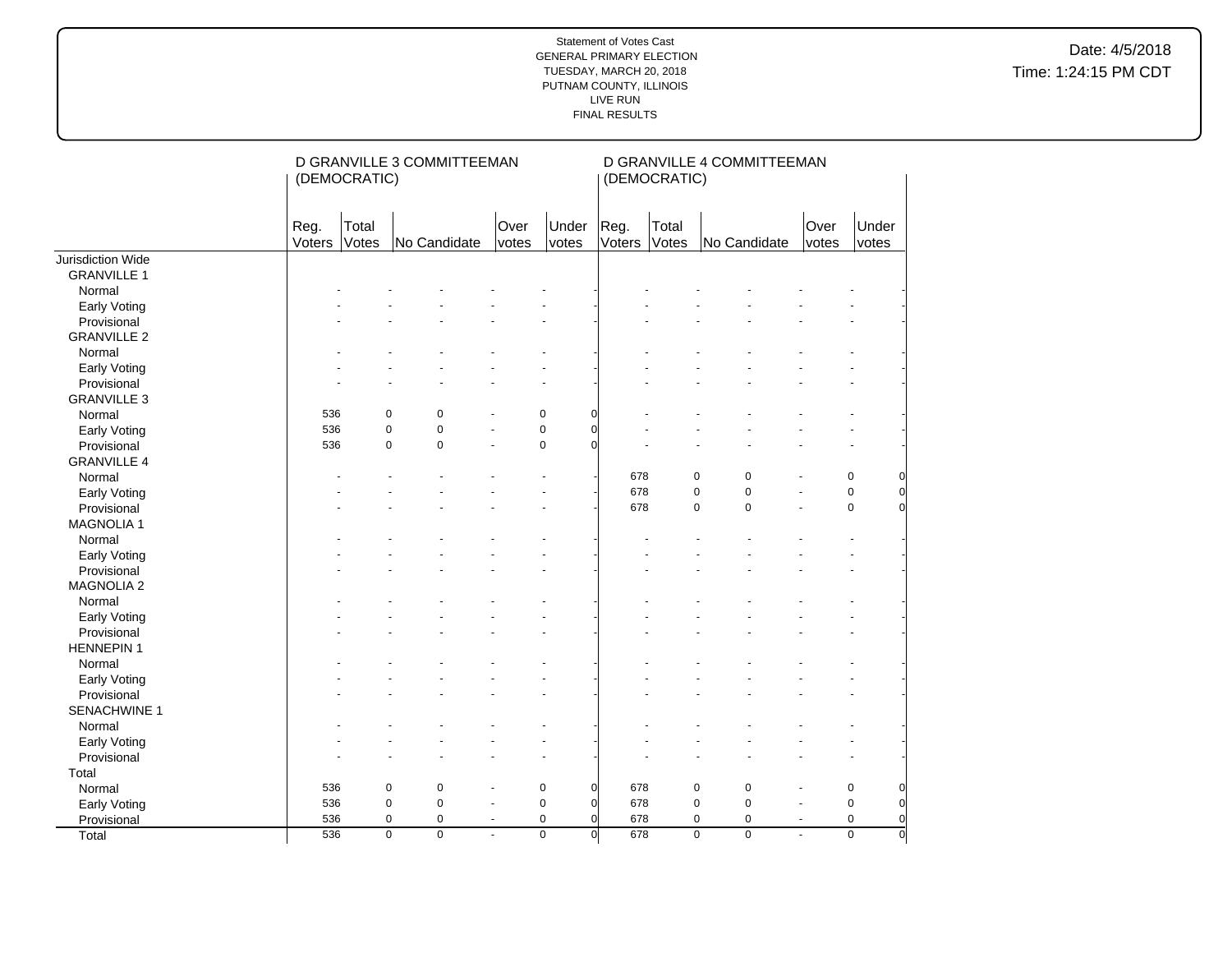|                     |                | (DEMOCRATIC)   |                | D MAGNOLIA 1 COMMITTEEMAN |                |                |                | (DEMOCRATIC)   | D MAGNOLIA 2 COMMITTEEMAN |            |               |                 |
|---------------------|----------------|----------------|----------------|---------------------------|----------------|----------------|----------------|----------------|---------------------------|------------|---------------|-----------------|
|                     | Reg.<br>Voters | Total<br>Votes | No Candidate   | Over                      | votes          | Under<br>votes | Reg.<br>Voters | Total<br>Votes | DANIEL S.<br>KUHN         |            | Over<br>votes | Under<br>votes  |
| Jurisdiction Wide   |                |                |                |                           |                |                |                |                |                           |            |               |                 |
| <b>GRANVILLE 1</b>  |                |                |                |                           |                |                |                |                |                           |            |               |                 |
| Normal              |                |                |                |                           |                |                |                |                |                           |            |               |                 |
| Early Voting        |                |                |                |                           |                |                |                |                |                           |            |               |                 |
| Provisional         |                |                |                |                           |                |                |                |                |                           |            |               |                 |
| <b>GRANVILLE 2</b>  |                |                |                |                           |                |                |                |                |                           |            |               |                 |
| Normal              |                |                |                |                           |                |                |                |                |                           |            |               |                 |
| Early Voting        |                |                |                |                           |                |                |                |                |                           |            |               |                 |
| Provisional         |                |                |                |                           |                |                |                |                |                           |            |               |                 |
| <b>GRANVILLE 3</b>  |                |                |                |                           |                |                |                |                |                           |            |               |                 |
| Normal              |                |                |                |                           |                |                |                |                |                           |            |               |                 |
| Early Voting        |                |                |                |                           |                |                |                |                |                           |            |               |                 |
| Provisional         |                |                |                |                           |                |                |                |                |                           |            |               |                 |
| <b>GRANVILLE 4</b>  |                |                |                |                           |                |                |                |                |                           |            |               |                 |
| Normal              |                |                |                |                           |                |                |                |                |                           |            |               |                 |
| <b>Early Voting</b> |                |                |                |                           |                |                |                |                |                           |            |               |                 |
| Provisional         |                |                |                |                           |                |                |                |                |                           |            |               |                 |
| <b>MAGNOLIA1</b>    |                |                |                |                           |                |                |                |                |                           |            |               |                 |
| Normal              | 341            | 0              | $\mathbf 0$    |                           | 0              | $\Omega$       |                |                |                           |            |               |                 |
| Early Voting        | 341            | $\pmb{0}$      | $\pmb{0}$      |                           | $\pmb{0}$      | $\Omega$       |                |                |                           |            |               |                 |
| Provisional         | 341            | $\mathbf 0$    | $\mathbf 0$    |                           | $\pmb{0}$      | $\Omega$       |                |                |                           |            |               |                 |
| <b>MAGNOLIA 2</b>   |                |                |                |                           |                |                |                |                |                           |            |               |                 |
| Normal              |                |                |                |                           |                |                | 417            | 41             |                           | 41 100.00% | $\pmb{0}$     | 12              |
| <b>Early Voting</b> |                |                |                |                           |                |                | 417            | 3              |                           | 3 100.00%  | $\mathbf 0$   | $\overline{0}$  |
| Provisional         |                |                |                |                           |                |                | 417            | $\mathbf 0$    | 0                         |            | $\mathbf 0$   | $\Omega$        |
| <b>HENNEPIN 1</b>   |                |                |                |                           |                |                |                |                |                           |            |               |                 |
| Normal              |                |                |                |                           |                |                |                |                |                           |            |               |                 |
| Early Voting        |                |                |                |                           |                |                |                |                |                           |            |               |                 |
| Provisional         |                |                |                |                           |                |                |                |                |                           |            |               |                 |
| <b>SENACHWINE 1</b> |                |                |                |                           |                |                |                |                |                           |            |               |                 |
| Normal              |                |                |                |                           |                |                |                |                |                           |            |               |                 |
| Early Voting        |                |                |                |                           |                |                |                |                |                           |            |               |                 |
| Provisional         |                |                |                |                           |                |                |                |                |                           |            |               |                 |
| Total               |                |                |                |                           |                |                |                |                |                           |            |               |                 |
| Normal              | 341            | $\pmb{0}$      | $\pmb{0}$      |                           | $\pmb{0}$      | $\overline{0}$ | 417            | 41             |                           | 41 100.00% | $\mathbf 0$   | 12              |
| Early Voting        | 341            | $\pmb{0}$      | $\pmb{0}$      | $\blacksquare$            | $\pmb{0}$      | $\overline{0}$ | 417            | 3              |                           | 3 100.00%  | $\mathbf 0$   | $\overline{0}$  |
| Provisional         | 341            |                | 0<br>0         | $\blacksquare$            | $\pmb{0}$      | $\Omega$       | 417            | $\mathbf 0$    | $\mathbf 0$               |            | $\mathbf 0$   | $\overline{0}$  |
| Total               | 341            |                | 0<br>$\pmb{0}$ | ä,                        | $\overline{0}$ | $\overline{0}$ | 417            | 44             |                           | 44 100.00% | $\pmb{0}$     | $\overline{12}$ |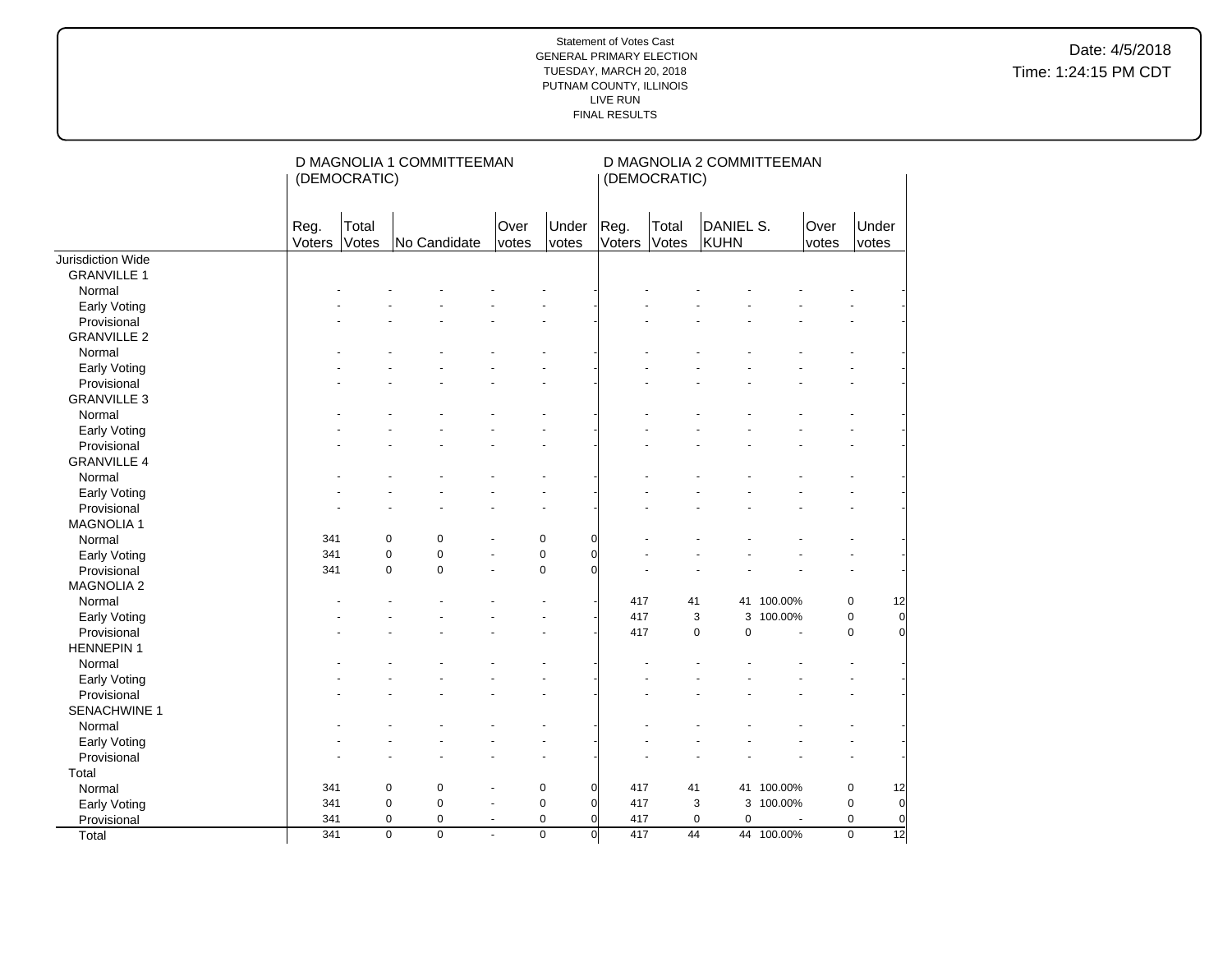|                     |                | (DEMOCRATIC)   | D HENNEPIN 1 COMMITTEEMAN |             |               |                       |                | (DEMOCRATIC)   | D SENACHWINE 1 COMMITTEEMAN      |                          |                |                |
|---------------------|----------------|----------------|---------------------------|-------------|---------------|-----------------------|----------------|----------------|----------------------------------|--------------------------|----------------|----------------|
|                     | Reg.<br>Voters | Total<br>Votes | <b>ERIC BALMA</b>         |             | Over<br>votes | Under<br>votes        | Reg.<br>Voters | Total<br>Votes | No Candidate                     | Over<br>votes            | Under<br>votes |                |
| Jurisdiction Wide   |                |                |                           |             |               |                       |                |                |                                  |                          |                |                |
| <b>GRANVILLE 1</b>  |                |                |                           |             |               |                       |                |                |                                  |                          |                |                |
| Normal              |                |                |                           |             |               |                       |                |                |                                  |                          |                |                |
| Early Voting        |                |                |                           |             |               |                       |                |                |                                  |                          |                |                |
| Provisional         |                |                |                           |             |               |                       |                |                |                                  |                          |                |                |
| <b>GRANVILLE 2</b>  |                |                |                           |             |               |                       |                |                |                                  |                          |                |                |
| Normal              |                |                |                           |             |               |                       |                |                |                                  |                          |                |                |
| Early Voting        |                |                |                           |             |               |                       |                |                |                                  |                          |                |                |
| Provisional         |                |                |                           |             |               |                       |                |                |                                  |                          |                |                |
| <b>GRANVILLE 3</b>  |                |                |                           |             |               |                       |                |                |                                  |                          |                |                |
| Normal              |                |                |                           |             |               |                       |                |                |                                  |                          |                |                |
| <b>Early Voting</b> |                |                |                           |             |               |                       |                |                |                                  |                          |                |                |
| Provisional         |                |                |                           |             |               |                       |                |                |                                  |                          |                |                |
| <b>GRANVILLE 4</b>  |                |                |                           |             |               |                       |                |                |                                  |                          |                |                |
| Normal              |                |                |                           |             |               |                       |                |                |                                  |                          |                |                |
| Early Voting        |                |                |                           |             |               |                       |                |                |                                  |                          |                |                |
| Provisional         |                |                |                           |             |               |                       |                |                |                                  |                          |                |                |
| <b>MAGNOLIA1</b>    |                |                |                           |             |               |                       |                |                |                                  |                          |                |                |
| Normal              |                |                |                           |             |               |                       |                |                |                                  |                          |                |                |
| Early Voting        |                |                |                           |             |               |                       |                |                |                                  |                          |                |                |
| Provisional         |                |                |                           |             |               |                       |                |                |                                  |                          |                |                |
| <b>MAGNOLIA 2</b>   |                |                |                           |             |               |                       |                |                |                                  |                          |                |                |
| Normal              |                |                |                           |             |               |                       |                |                |                                  |                          |                |                |
| <b>Early Voting</b> |                |                |                           |             |               |                       |                |                |                                  |                          |                |                |
| Provisional         |                |                |                           |             |               |                       |                |                |                                  |                          |                |                |
| <b>HENNEPIN 1</b>   |                |                |                           |             |               |                       |                |                |                                  |                          |                |                |
| Normal              | 952            | 85             |                           | 85 100.00%  |               | 0<br>30               |                |                |                                  |                          |                |                |
| Early Voting        | 952            | 23             | 23                        | 100.00%     |               | 0<br>9                |                |                |                                  |                          |                |                |
| Provisional         | 952            | $\pmb{0}$      | $\pmb{0}$                 | ÷,          |               | $\pmb{0}$<br>$\Omega$ |                |                |                                  |                          |                |                |
| <b>SENACHWINE 1</b> |                |                |                           |             |               |                       |                |                |                                  |                          |                |                |
| Normal              |                |                |                           |             |               |                       | 492            |                | $\mathbf 0$<br>$\pmb{0}$         |                          | $\mathbf 0$    | $\overline{0}$ |
| <b>Early Voting</b> |                |                |                           |             |               |                       | 492            |                | $\mathbf 0$<br>0                 | ÷,                       | $\mathsf 0$    | $\overline{0}$ |
| Provisional         |                |                |                           |             |               |                       | 492            |                | $\mathbf 0$<br>0                 |                          | $\Omega$       | $\Omega$       |
| Total               |                |                |                           |             |               |                       |                |                |                                  |                          |                |                |
| Normal              | 952            | 85             |                           | 85 100.00%  |               | $\pmb{0}$<br>30       | 492            |                | $\pmb{0}$<br>0                   |                          | $\mathbf 0$    | $\overline{0}$ |
| Early Voting        | 952            | 23             |                           | 23 100.00%  |               | $\pmb{0}$<br>9        | 492            |                | $\pmb{0}$<br>0                   | $\overline{\phantom{a}}$ | $\mathsf 0$    | $\overline{0}$ |
| Provisional         | 952            | $\mathbf 0$    | $\mathbf 0$               |             |               | 0<br>0                | 492            |                | 0<br>0                           | $\sim$                   | $\mathbf 0$    | $\overline{0}$ |
| Total               | 952            | 108            |                           | 108 100.00% |               | $\overline{0}$<br>39  | 492            |                | $\overline{0}$<br>$\overline{0}$ |                          | $\overline{0}$ | $\overline{0}$ |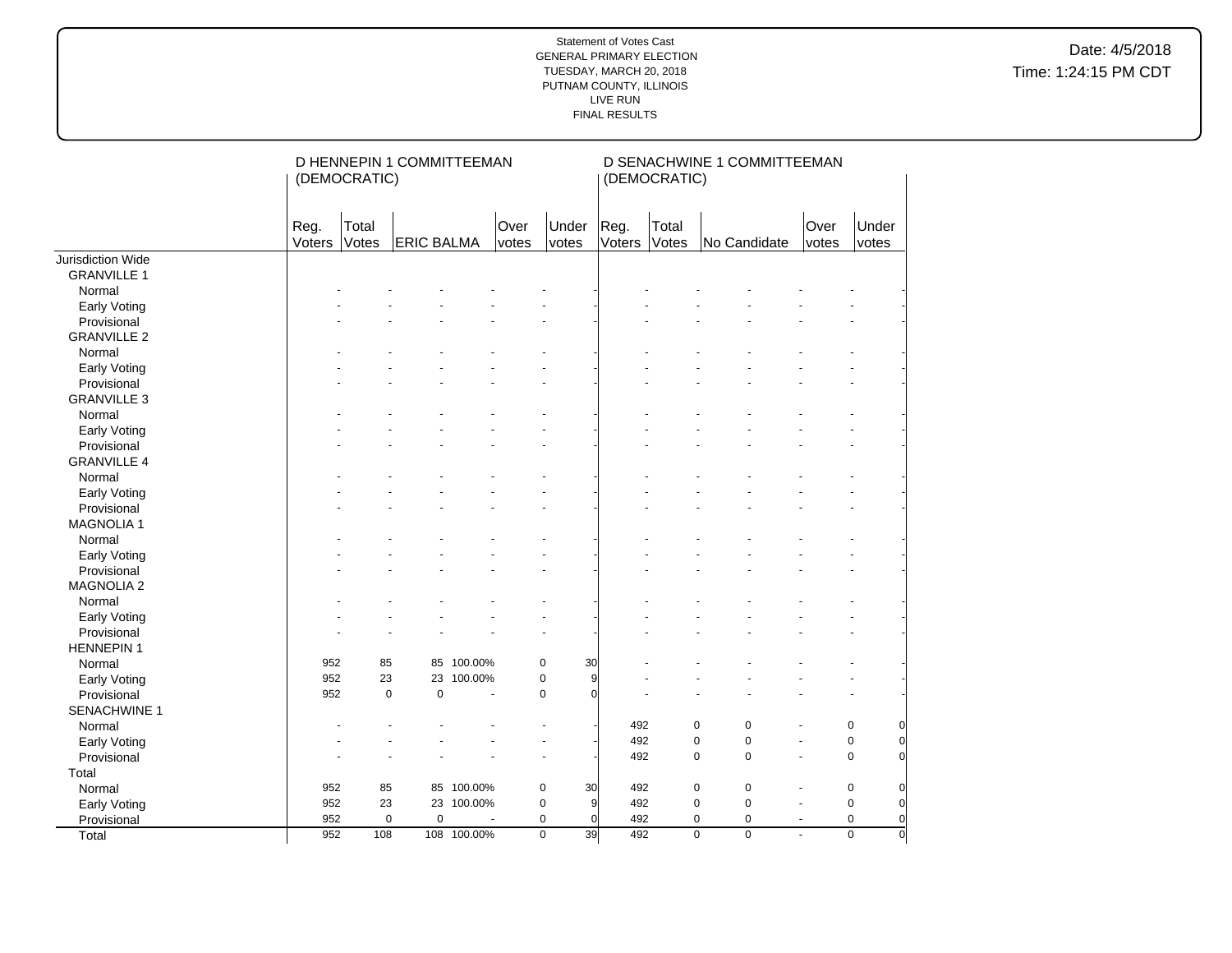|                               |                | (REPUBLICAN)   | R GOVERNOR AND LT GOVERNOR  |        |                                    |                          |                |                |                       | (REPUBLICAN)       | R ATTORNEY GENERAL               |         |                              |                          |               |                                 |
|-------------------------------|----------------|----------------|-----------------------------|--------|------------------------------------|--------------------------|----------------|----------------|-----------------------|--------------------|----------------------------------|---------|------------------------------|--------------------------|---------------|---------------------------------|
|                               | Reg.<br>Voters | Total<br>Votes | (BRUCE<br>RAUNER<br>(EVELYN |        | (JEANNE IVES<br>(RICH<br>MORTHLAND |                          | Over<br>votes  | Under<br>votes | Reg.<br>Voters        | Total<br>Votes     | <b>ERIKA</b><br><b>HAROLD</b>    |         | <b>GARY</b><br><b>GRASSO</b> |                          | Over<br>votes | Under<br>votes                  |
| <b>Jurisdiction Wide</b>      |                |                |                             |        |                                    |                          |                |                |                       |                    |                                  |         |                              |                          |               |                                 |
| <b>GRANVILLE 1</b>            |                |                |                             |        |                                    |                          |                |                |                       |                    |                                  |         |                              |                          |               |                                 |
| Normal                        | 312            | 30             | 18                          | 60.00% | 12                                 | 40.00%                   |                | $\mathbf 0$    | 312                   | 28                 | 14                               | 50.00%  | 14                           | 50.00%                   |               | 0                               |
| <b>Early Voting</b>           | 312            | $\mathbf 0$    | $\mathbf 0$                 |        | $\mathbf 0$                        |                          | $\overline{a}$ | $\mathbf 0$    | 312                   |                    | $\mathbf 0$<br>$\mathbf 0$       |         | $\mathbf 0$                  | ÷.                       |               | $\pmb{0}$                       |
| Provisional                   | 312            | $\mathbf 0$    | $\mathbf 0$                 |        | $\Omega$                           |                          | ÷,             | $\mathbf 0$    | 312                   |                    | $\pmb{0}$<br>$\mathbf 0$         |         | $\Omega$                     | ÷,                       |               | $\pmb{0}$                       |
| <b>GRANVILLE 2</b>            |                |                |                             |        |                                    |                          |                |                |                       |                    |                                  |         |                              |                          |               |                                 |
| Normal                        | 541            | 47             | 27                          | 57.45% | 20                                 | 42.55%                   |                | 0              | 541<br>$\mathfrak{p}$ | 45                 | 25                               | 55.56%  | 20                           | 44.44%                   |               | $\mathbf{1}$                    |
| <b>Early Voting</b>           | 541            | $\overline{2}$ | $\overline{1}$              | 50.00% | $\mathbf{1}$                       | 50.00%                   |                | 0              | 541                   |                    | $\overline{2}$<br>$\mathbf 0$    |         | 2                            | 100.00%                  |               | 0                               |
| Provisional                   | 541            | $\Omega$       | $\mathbf 0$                 |        | $\mathbf 0$                        | $\overline{\phantom{a}}$ |                | $\Omega$       | 541                   |                    | $\mathbf 0$<br>$\Omega$          |         | $\Omega$                     | $\overline{\phantom{a}}$ |               | $\mathbf 0$                     |
| <b>GRANVILLE 3</b>            |                |                |                             |        |                                    |                          |                |                |                       |                    |                                  |         |                              |                          |               |                                 |
| Normal                        | 536            | 39             | 18                          | 46.15% | 21                                 | 53.85%                   |                | $\mathbf 0$    | 536                   | 32                 | 17                               | 53.12%  | 15                           | 46.88%                   |               | 0                               |
| Early Voting                  | 536            | $\overline{2}$ | $\mathbf{1}$                | 50.00% | $\mathbf{1}$                       | 50.00%                   |                | $\mathbf 0$    | 536                   |                    | $\overline{2}$<br>$\overline{1}$ | 50.00%  | $\mathbf{1}$                 | 50.00%                   |               | $\pmb{0}$                       |
| Provisional                   | 536            | $\mathbf 0$    | $\mathsf 0$                 |        | $\mathbf 0$                        |                          |                | $\mathbf 0$    | 536                   |                    | $\pmb{0}$<br>$\mathbf 0$         |         | $\Omega$                     |                          |               | 0                               |
| <b>GRANVILLE 4</b>            |                |                |                             |        |                                    |                          |                |                |                       |                    |                                  |         |                              |                          |               |                                 |
| Normal                        | 678            | 53             | 27                          | 50.94% | 26                                 | 49.06%                   |                | 0              | 678                   | 45                 | 23                               | 51.11%  | 22                           | 48.89%                   |               | 0                               |
| Early Voting                  | 678            | 3              | 2                           | 66.67% | $\mathbf{1}$                       | 33.33%                   |                | $\mathbf 0$    | 678                   | 4                  | $\overline{1}$                   | 25.00%  | 3                            | 75.00%                   |               | 0                               |
| Provisional                   | 678            | $\Omega$       | $\mathbf 0$                 |        | $\Omega$                           | $\overline{\phantom{a}}$ |                | $\Omega$       | 678                   |                    | $\mathbf 0$<br>$\Omega$          | $\sim$  | $\Omega$                     | ÷,                       |               | $\mathbf 0$                     |
| <b>MAGNOLIA1</b>              |                |                |                             |        |                                    |                          |                |                |                       |                    |                                  |         |                              |                          |               |                                 |
| Normal                        | 341            | 26             | 17                          | 65.38% | 9                                  | 34.62%                   |                | 0              | 341                   | 25                 | 13                               | 52.00%  | 12                           | 48.00%                   |               | 0                               |
| <b>Early Voting</b>           | 341            | $\mathbf 0$    | $\mathbf 0$                 |        | $\Omega$                           |                          |                | $\mathbf 0$    | 341                   | $\mathbf 0$        | $\mathbf 0$                      |         | $\mathbf 0$                  |                          |               | 0                               |
| Provisional                   | 341            | $\mathbf 0$    | $\mathbf 0$                 |        | $\mathbf 0$                        |                          | $\sim$         | $\mathbf 0$    | 341                   |                    | $\mathbf 0$<br>$\mathbf 0$       |         | $\mathbf 0$                  | $\overline{a}$           |               | 0                               |
| <b>MAGNOLIA 2</b>             |                |                |                             |        |                                    |                          |                |                |                       |                    |                                  |         |                              |                          |               |                                 |
| Normal                        | 417            | 47             | 23                          | 48.94% | 24                                 | 51.06%                   |                | 0              | 417                   | 40                 | 23                               | 57.50%  | 17                           | 42.50%                   |               | 0                               |
| Early Voting                  | 417            | 2              | $\overline{1}$              | 50.00% | $\mathbf{1}$                       | 50.00%                   |                | $\Omega$       | 417                   |                    | $\overline{2}$<br>2              | 100.00% | $\mathbf 0$                  |                          |               | $\mathbf 0$                     |
| Provisional                   | 417            | $\mathbf 0$    | $\mathbf 0$                 |        | $\Omega$                           |                          |                | $\mathbf 0$    | 417                   |                    | $\mathbf 0$<br>$\mathbf 0$       |         | $\Omega$                     |                          |               | $\pmb{0}$<br>$\Omega$           |
| <b>HENNEPIN1</b>              |                |                |                             |        |                                    |                          |                |                |                       |                    |                                  |         |                              |                          |               |                                 |
| Normal                        | 952            | 87             | 54                          | 62.07% | 33                                 | 37.93%                   |                | $\mathbf 0$    | 5<br>952              | 75                 | 27                               | 36.00%  | 48                           | 64.00%                   |               | 0<br>17                         |
| <b>Early Voting</b>           | 952            | 10             | 6                           | 60.00% | $\overline{4}$                     | 40.00%                   |                | $\mathbf 0$    | 952                   | 10                 | 8                                | 80.00%  | $\overline{2}$               | 20.00%                   |               | $\pmb{0}$<br>$\Omega$           |
| Provisional                   | 952            | $\mathbf 0$    | $\mathbf 0$                 |        | $\Omega$                           | $\overline{\phantom{a}}$ |                | $\Omega$       | 952                   |                    | $\mathbf 0$<br>$\mathbf 0$       |         | $\Omega$                     | ٠                        |               | $\mathbf 0$                     |
|                               |                |                |                             |        |                                    |                          |                |                |                       |                    |                                  |         |                              |                          |               |                                 |
| <b>SENACHWINE 1</b><br>Normal | 492            | 71             | 45                          | 63.38% | 26                                 | 36.62%                   |                | 0              | 492                   | 62                 | 34                               | 54.84%  | 28                           | 45.16%                   |               | 0                               |
|                               | 492            | $\overline{7}$ | $\overline{4}$              | 57.14% | 3                                  | 42.86%                   |                | $\mathbf 0$    | 492                   | $\overline{7}$     | $\overline{4}$                   | 57.14%  | 3                            | 42.86%                   |               | $\pmb{0}$                       |
| Early Voting                  | 492            | $\Omega$       | $\mathbf 0$                 |        | $\mathsf 0$                        |                          |                | $\Omega$       | 492                   |                    | $\mathbf 0$<br>$\mathbf 0$       |         | $\Omega$                     |                          |               | $\pmb{0}$                       |
| Provisional                   |                |                |                             |        |                                    |                          |                |                |                       |                    |                                  |         |                              |                          |               |                                 |
| Total                         |                |                |                             |        |                                    |                          |                |                | 8                     |                    |                                  |         |                              |                          |               | $\mathbf 1$                     |
| Normal                        | 4269           | 400            | 229                         | 57.25% | 171                                | 42.75%                   |                | 0              | 4269                  | 352                | 176                              | 50.00%  | 176                          | 50.00%                   |               | 55<br>$\Omega$                  |
| Early Voting                  | 4269           | 26             | 15                          | 57.69% | 11                                 | 42.31%                   |                | $\mathbf 0$    | 4269                  | 27                 | 16                               | 59.26%  | 11                           | 40.74%                   |               | 0                               |
| Provisional                   | 4269           | $\mathbf 0$    | $\mathbf 0$                 |        | $\mathbf 0$                        |                          |                | $\mathbf 0$    | 4269                  | $\mathbf 0$<br>379 | $\mathbf 0$                      |         | $\mathbf 0$                  |                          |               | $\mathbf 0$                     |
| Total                         | 4269           | 426            | 244                         | 57.28% | 182                                | 42.72%                   |                | $\mathbf 0$    | 4269<br>9             |                    | 192                              | 50.66%  | 187                          | 49.34%                   |               | $\overline{55}$<br>$\mathbf{1}$ |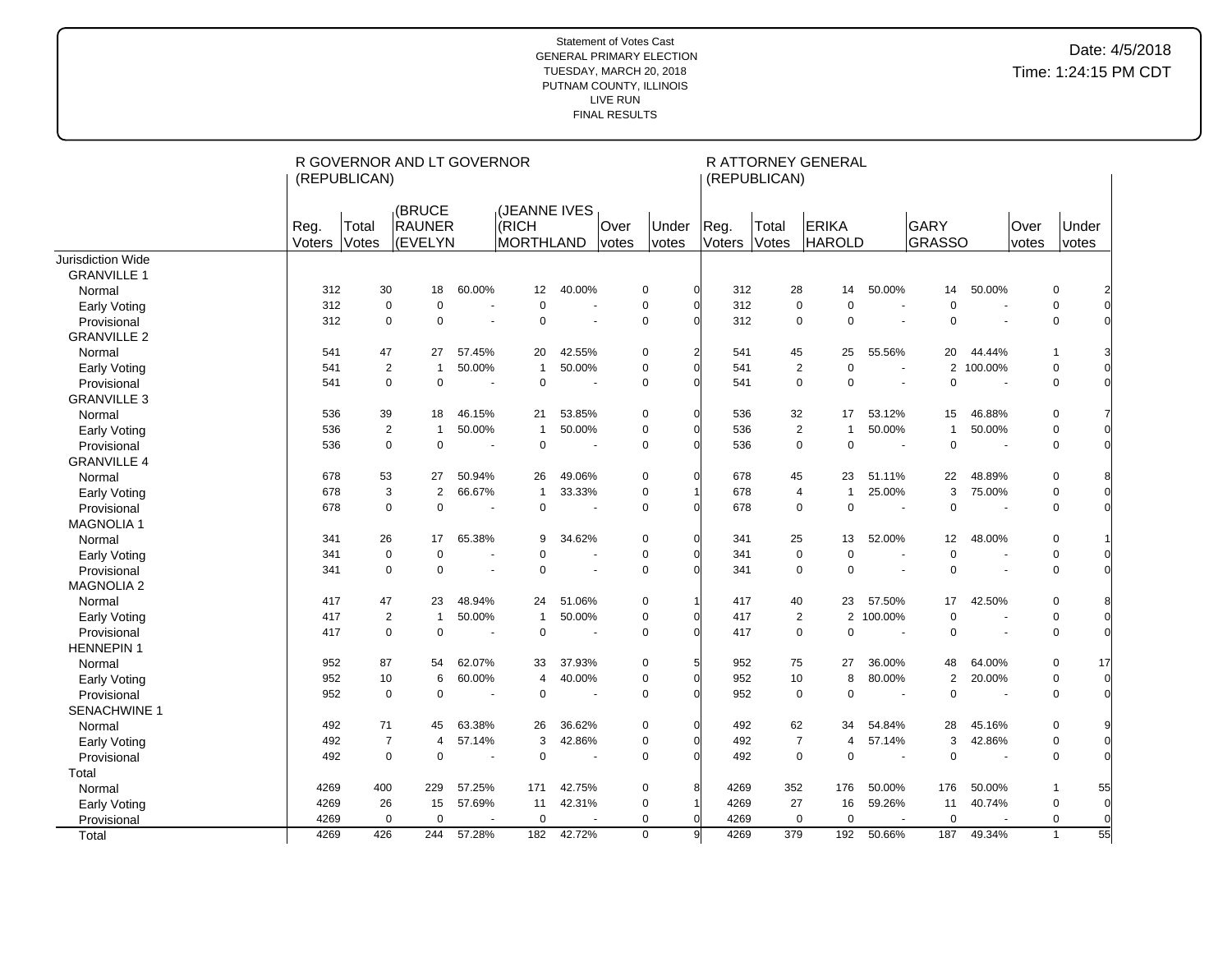|                          |                | (REPUBLICAN)   | R SECRETARY OF STATE    |                          |               |                         |                        | R COMPTROLLER<br>(REPUBLICAN) |                   |                |               |                               |
|--------------------------|----------------|----------------|-------------------------|--------------------------|---------------|-------------------------|------------------------|-------------------------------|-------------------|----------------|---------------|-------------------------------|
|                          | Reg.<br>Voters | Total<br>Votes | <b>JASON</b><br>HELLAND |                          | Over<br>votes | Under<br>votes          | Reg.<br>Voters         | Total<br>Votes                | DARLENE<br>SENGER |                | Over<br>votes | Under<br>votes                |
| <b>Jurisdiction Wide</b> |                |                |                         |                          |               |                         |                        |                               |                   |                |               |                               |
| <b>GRANVILLE 1</b>       |                |                |                         |                          |               |                         |                        |                               |                   |                |               |                               |
| Normal                   | 312            | 27             | 27                      | 100.00%                  |               | $\pmb{0}$               | 3<br>312               | 25                            |                   | 25 100.00%     |               | $\mathbf 0$<br>5              |
| Early Voting             | 312            | $\mathbf 0$    | $\pmb{0}$               | $\overline{\phantom{a}}$ |               | $\pmb{0}$               | $\Omega$<br>312        | $\mathbf 0$                   | $\mathbf 0$       | ä,             |               | $\mathbf 0$<br>$\overline{0}$ |
| Provisional              | 312            | $\pmb{0}$      | $\mathbf 0$             |                          |               | $\mathbf 0$<br>O        | 312                    | 0                             | 0                 |                |               | $\mathbf 0$<br>$\Omega$       |
| <b>GRANVILLE 2</b>       |                |                |                         |                          |               |                         |                        |                               |                   |                |               |                               |
| Normal                   | 541            | 40             |                         | 40 100.00%               |               | $\pmb{0}$               | 9<br>541               | 39                            | 39                | 100.00%        |               | $\mathbf 0$<br>10             |
| Early Voting             | 541            | $\overline{2}$ | $\overline{2}$          | 100.00%                  |               | $\pmb{0}$               | $\Omega$<br>541        | $\overline{2}$                |                   | 2 100.00%      |               | $\mathbf 0$<br>$\overline{0}$ |
| Provisional              | 541            | $\mathbf 0$    | $\Omega$                | $\overline{a}$           |               | $\mathbf 0$<br>$\Omega$ | 541                    | $\mathbf 0$                   | $\mathbf 0$       | ÷.             |               | $\Omega$<br>$\Omega$          |
| <b>GRANVILLE 3</b>       |                |                |                         |                          |               |                         |                        |                               |                   |                |               |                               |
| Normal                   | 536            | 29             | 29                      | 100.00%                  |               | $\pmb{0}$<br>10         | 536                    | 30                            |                   | 30 100.00%     |               | 0<br>9                        |
| Early Voting             | 536            | $\mathbf 0$    | $\mathbf 0$             | $\overline{a}$           |               | $\mathbf 0$             | $\overline{2}$<br>536  | $\mathbf 0$                   | $\mathbf 0$       | ä,             |               | $\mathbf 0$<br>$\overline{2}$ |
| Provisional              | 536            | $\mathbf 0$    | $\mathbf 0$             | $\tilde{\phantom{a}}$    |               | $\pmb{0}$               | $\Omega$<br>536        | $\pmb{0}$                     | $\mathbf 0$       | ä,             |               | $\mathbf 0$<br>$\overline{0}$ |
| <b>GRANVILLE 4</b>       |                |                |                         |                          |               |                         |                        |                               |                   |                |               |                               |
| Normal                   | 678            | 42             |                         | 42 100.00%               |               | $\mathbf 0$<br>11       | 678                    | 41                            |                   | 41 100.00%     |               | 0<br>12                       |
| Early Voting             | 678            | $\overline{4}$ | 4                       | 100.00%                  |               | $\pmb{0}$               | $\overline{0}$<br>678  | $\overline{4}$                | 4                 | 100.00%        |               | $\pmb{0}$<br>$\overline{0}$   |
| Provisional              | 678            | 0              | 0                       | $\sim$                   |               | $\mathbf 0$<br>$\Omega$ | 678                    | 0                             | 0                 | ÷,             |               | 0<br>$\overline{0}$           |
| <b>MAGNOLIA 1</b>        |                |                |                         |                          |               |                         |                        |                               |                   |                |               |                               |
| Normal                   | 341            | 24             | 24                      | 100.00%                  |               | $\pmb{0}$               | $\overline{a}$<br>341  | 23                            |                   | 23 100.00%     |               | 0<br>3                        |
| Early Voting             | 341            | $\pmb{0}$      | $\pmb{0}$               |                          |               | $\mathbf 0$             | $\Omega$<br>341        | $\pmb{0}$                     | $\mathbf 0$       | ä,             |               | $\mathbf 0$<br>$\overline{0}$ |
| Provisional              | 341            | $\mathbf 0$    | $\Omega$                |                          |               | $\mathbf 0$<br>$\Omega$ | 341                    | 0                             | $\mathbf 0$       | $\overline{a}$ |               | $\Omega$<br>$\Omega$          |
| <b>MAGNOLIA 2</b>        |                |                |                         |                          |               |                         |                        |                               |                   |                |               |                               |
| Normal                   | 417            | 38             | 38                      | 100.00%                  |               | $\pmb{0}$<br>10         | 417                    | 38                            |                   | 38 100.00%     |               | $\mathbf 0$<br>10             |
| Early Voting             | 417            | $\mathbf{1}$   | $\mathbf{1}$            | 100.00%                  |               | $\mathbf 0$             | 417                    | $\mathbf{1}$                  |                   | 1 100.00%      |               | $\mathbf 0$<br>$\vert$        |
| Provisional              | 417            | $\mathbf 0$    | 0                       |                          |               | $\mathbf 0$<br>$\Omega$ | 417                    | $\mathbf 0$                   | $\mathbf 0$       |                |               | $\mathbf 0$<br>$\overline{0}$ |
| <b>HENNEPIN1</b>         |                |                |                         |                          |               |                         |                        |                               |                   |                |               |                               |
| Normal                   | 952            | 72             |                         | 72 100.00%               |               | $\mathbf 0$<br>20       | 952                    | 71                            |                   | 71 100.00%     |               | $\mathbf 0$<br>21             |
| Early Voting             | 952            | $\overline{7}$ | $\overline{7}$          | 100.00%                  |               | $\pmb{0}$               | 952<br>3               | 8                             | 8                 | 100.00%        |               | $\overline{2}$<br>$\mathbf 0$ |
| Provisional              | 952            | $\pmb{0}$      | 0                       | $\sim$                   |               | $\mathbf 0$             | 952<br>$\Omega$        | 0                             | 0                 | $\sim$         |               | $\overline{0}$<br>0           |
| SENACHWINE 1             |                |                |                         |                          |               |                         |                        |                               |                   |                |               |                               |
| Normal                   | 492            | 61             |                         | 61 100.00%               |               | $\mathbf 0$<br>10       | 492                    | 58                            |                   | 58 100.00%     |               | 0<br>13                       |
| Early Voting             | 492            | 6              | 6                       | 100.00%                  |               | $\pmb{0}$               | 492                    | $\overline{7}$                |                   | 7 100.00%      |               | $\mathbf 0$<br>$\Omega$       |
| Provisional              | 492            | 0              | 0                       |                          |               | $\mathbf 0$<br>$\Omega$ | 492                    | $\mathbf 0$                   | $\mathbf 0$       | $\sim$         |               | $\mathbf 0$<br>$\Omega$       |
| Total                    |                |                |                         |                          |               |                         |                        |                               |                   |                |               |                               |
| Normal                   | 4269           | 333            |                         | 333 100.00%              |               | 75<br>$\pmb{0}$         | 4269                   | 325                           |                   | 325 100.00%    |               | 0<br>83                       |
| Early Voting             | 4269           | 20             |                         | 20 100.00%               |               | $\pmb{0}$               | 4269<br>$\overline{7}$ | 22                            |                   | 22 100.00%     |               | $\mathbf 0$<br>5              |
| Provisional              | 4269           | 0              | $\mathbf 0$             |                          |               | $\mathbf 0$             | $\Omega$<br>4269       | $\mathbf 0$                   | $\mathbf 0$       |                |               | $\mathbf 0$<br>$\overline{0}$ |
| Total                    | 4269           | 353            |                         | 353 100.00%              |               | $\overline{0}$<br>82    | 4269                   | 347                           |                   | 347 100.00%    |               | $\overline{88}$<br>0          |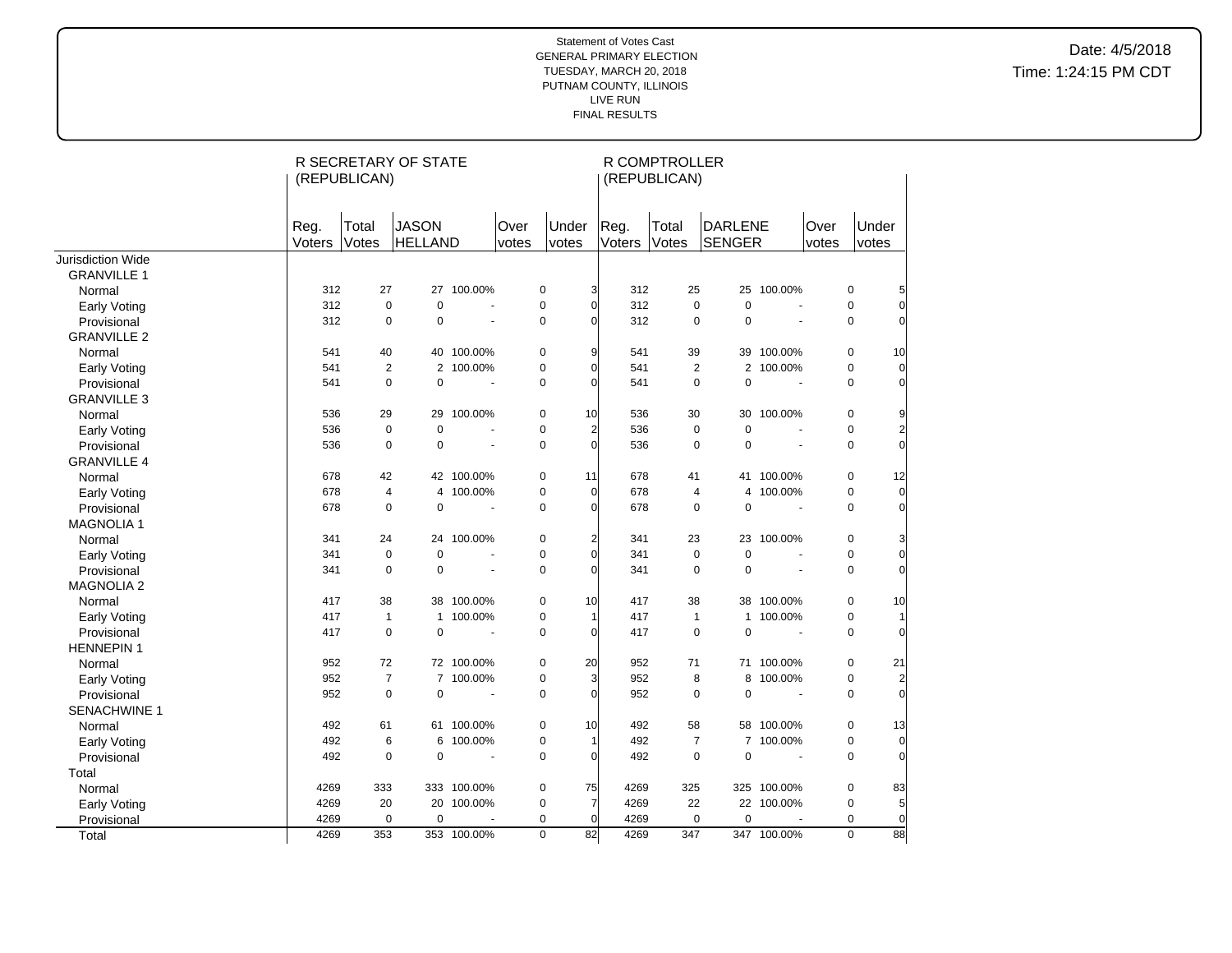|                     |                | (REPUBLICAN)   | R STATE TREASURER |                          |               |                |                | (REPUBLICAN)   | R CONGRESSIONAL DISTRICT 16      |                          |                                |                          |      |                                |  |
|---------------------|----------------|----------------|-------------------|--------------------------|---------------|----------------|----------------|----------------|----------------------------------|--------------------------|--------------------------------|--------------------------|------|--------------------------------|--|
|                     | Reg.<br>Voters | Total<br>Votes | <b>JIM DODGE</b>  |                          | Over<br>votes | Under<br>votes | Reg.<br>Voters | Total<br>Votes | ADAM<br>KINZINGER                |                          | JAMES T.<br>"JIM" MARTER votes |                          | Over | Under<br>votes                 |  |
| Jurisdiction Wide   |                |                |                   |                          |               |                |                |                |                                  |                          |                                |                          |      |                                |  |
| <b>GRANVILLE 1</b>  |                |                |                   |                          |               |                |                |                |                                  |                          |                                |                          |      |                                |  |
| Normal              | 312            | 25             | 25                | 100.00%                  | 0             | 5              | 312            | 30             | 22                               | 73.33%                   | 8                              | 26.67%                   |      | $\mathbf 0$<br>$\Omega$        |  |
| <b>Early Voting</b> | 312            | $\pmb{0}$      | $\mathbf 0$       | ÷.                       | $\mathbf 0$   | $\Omega$       | 312            |                | $\mathbf 0$<br>$\mathbf 0$       | $\sim$                   | $\mathbf 0$                    | $\overline{a}$           |      | $\mathbf 0$<br>$\overline{0}$  |  |
| Provisional         | 312            | $\mathbf 0$    | $\mathbf 0$       | $\sim$                   | 0             | $\Omega$       | 312            |                | $\mathbf 0$<br>0                 | $\tilde{\phantom{a}}$    | $\pmb{0}$                      | $\tilde{\phantom{a}}$    |      | 0<br>$\overline{0}$            |  |
| <b>GRANVILLE 2</b>  |                |                |                   |                          |               |                |                |                |                                  |                          |                                |                          |      |                                |  |
| Normal              | 541            | 38             |                   | 38 100.00%               | 0             | 11             | 541            | 49             | 35                               | 71.43%                   | 14                             | 28.57%                   |      | 0<br>$\Omega$                  |  |
| <b>Early Voting</b> | 541            | $\overline{2}$ |                   | 2 100.00%                | $\mathbf 0$   | $\Omega$       | 541            |                | 2<br>$\mathbf{1}$                | 50.00%                   | $\mathbf{1}$                   | 50.00%                   |      | $\mathbf 0$<br>$\overline{O}$  |  |
| Provisional         | 541            | $\Omega$       | $\mathbf 0$       | $\sim$                   | $\mathbf 0$   | $\Omega$       | 541            |                | $\mathbf 0$<br>$\mathbf 0$       | $\tilde{\phantom{a}}$    | $\mathbf 0$                    | $\overline{\phantom{a}}$ |      | $\mathbf 0$<br>$\Omega$        |  |
| <b>GRANVILLE 3</b>  |                |                |                   |                          |               |                |                |                |                                  |                          |                                |                          |      |                                |  |
| Normal              | 536            | 28             | 28                | 100.00%                  | 0             | 11             | 536            | 38             | 27                               | 71.05%                   | 11                             | 28.95%                   |      | 0                              |  |
| <b>Early Voting</b> | 536            | $\mathbf 0$    | $\mathbf 0$       | $\blacksquare$           | $\mathbf 0$   | $\overline{a}$ | 536            |                | $\overline{c}$<br>$\mathbf 1$    | 50.00%                   | 1                              | 50.00%                   |      | 0<br>0                         |  |
| Provisional         | 536            | $\mathbf 0$    | $\mathbf 0$       |                          | $\mathbf 0$   | $\Omega$       | 536            |                | $\mathbf 0$<br>$\mathbf 0$       | $\sim$                   | $\mathbf 0$                    |                          |      | $\mathbf 0$<br>$\overline{0}$  |  |
| <b>GRANVILLE 4</b>  |                |                |                   |                          |               |                |                |                |                                  |                          |                                |                          |      |                                |  |
| Normal              | 678            | 39             |                   | 39 100.00%               | $\mathbf 0$   | 14             | 678            | 52             | 41                               | 78.85%                   | 11                             | 21.15%                   |      | $\mathbf 0$                    |  |
| <b>Early Voting</b> | 678            | $\overline{4}$ | 4                 | 100.00%                  | $\pmb{0}$     | $\Omega$       | 678            |                | $\overline{4}$<br>$\overline{4}$ | 100.00%                  | $\mathbf 0$                    | ÷,                       |      | $\mathbf 0$<br>$\overline{0}$  |  |
| Provisional         | 678            | $\mathbf 0$    | $\mathbf 0$       | $\overline{\phantom{a}}$ | $\mathbf 0$   | $\Omega$       | 678            |                | $\mathbf 0$<br>$\mathbf 0$       | $\blacksquare$           | $\mathbf 0$                    | $\blacksquare$           |      | 0<br>$\overline{O}$            |  |
| <b>MAGNOLIA1</b>    |                |                |                   |                          |               |                |                |                |                                  |                          |                                |                          |      |                                |  |
| Normal              | 341            | 23             | 23                | 100.00%                  | 0             | 3              | 341            | 26             | 21                               | 80.77%                   | 5                              | 19.23%                   |      | 0<br>0                         |  |
| <b>Early Voting</b> | 341            | $\mathbf 0$    | $\mathbf 0$       | ÷.                       | $\mathbf 0$   | $\Omega$       | 341            |                | $\mathbf 0$<br>$\mathbf 0$       | ÷.                       | $\Omega$                       | ÷.                       |      | $\overline{0}$<br>$\mathbf 0$  |  |
| Provisional         | 341            | $\mathbf 0$    | $\mathbf 0$       | $\sim$                   | $\mathbf 0$   | $\Omega$       | 341            |                | $\mathbf 0$<br>$\mathbf 0$       | $\omega$                 | $\mathbf 0$                    | $\sim$                   |      | $\mathbf 0$<br>$\Omega$        |  |
| <b>MAGNOLIA 2</b>   |                |                |                   |                          |               |                |                |                |                                  |                          |                                |                          |      |                                |  |
| Normal              | 417            | 38             |                   | 38 100.00%               | 0             | 10             | 417            | 46             | 36                               | 78.26%                   | 10                             | 21.74%                   |      | 0<br>2                         |  |
| <b>Early Voting</b> | 417            | $\mathbf{1}$   |                   | 1 100.00%                | $\mathbf 0$   |                | 417            |                | 2                                | 2 100.00%                | $\mathbf 0$                    | $\blacksquare$           |      | 0<br>$\overline{0}$            |  |
| Provisional         | 417            | 0              | 0                 |                          | 0             | $\Omega$       | 417            |                | 0<br>0                           | $\blacksquare$           | 0                              | $\blacksquare$           |      | 0<br>$\overline{0}$            |  |
| <b>HENNEPIN1</b>    |                |                |                   |                          |               |                |                |                |                                  |                          |                                |                          |      |                                |  |
| Normal              | 952            | 71             |                   | 71 100.00%               | $\mathbf 0$   | 21             | 952            | 87             | 66                               | 75.86%                   | 21                             | 24.14%                   |      | $\mathbf 0$<br>5               |  |
| <b>Early Voting</b> | 952            | $\overline{7}$ | $\overline{7}$    | 100.00%                  | $\mathbf 0$   | 3              | 952            | 10             | 9                                | 90.00%                   | $\mathbf{1}$                   | 10.00%                   |      | $\mathbf 0$<br>$\overline{0}$  |  |
| Provisional         | 952            | $\mathbf 0$    | $\mathbf 0$       | ÷,                       | $\mathbf 0$   | $\Omega$       | 952            |                | $\mathbf 0$<br>$\mathbf 0$       | $\blacksquare$           | $\mathbf 0$                    | ÷,                       |      | $\Omega$<br>$\mathbf 0$        |  |
| <b>SENACHWINE 1</b> |                |                |                   |                          |               |                |                |                |                                  |                          |                                |                          |      |                                |  |
| Normal              | 492            | 59             |                   | 59 100.00%               | 0             | 12             | 492            | 69             | 56                               | 81.16%                   | 13                             | 18.84%                   |      | 0<br>2                         |  |
| <b>Early Voting</b> | 492            | 6              | 6                 | 100.00%                  | $\mathbf 0$   |                | 492            |                | 3<br>6                           | 50.00%                   | 3                              | 50.00%                   |      | $\mathbf 0$                    |  |
| Provisional         | 492            | $\mathbf 0$    | $\mathbf 0$       |                          | $\mathbf 0$   | $\Omega$       | 492            |                | $\mathbf 0$<br>$\mathbf 0$       | $\overline{\phantom{a}}$ | $\mathbf 0$                    |                          |      | 0<br>$\Omega$                  |  |
| Total               |                |                |                   |                          |               |                |                |                |                                  |                          |                                |                          |      |                                |  |
| Normal              | 4269           | 321            |                   | 321 100.00%              | $\mathbf 0$   | 87             | 4269           | 397            | 304                              | 76.57%                   | 93                             | 23.43%                   |      | $\mathbf 0$<br>11              |  |
| <b>Early Voting</b> | 4269           | 20             | 20                | 100.00%                  | 0             | 7              | 4269           | 26             | 20                               | 76.92%                   | 6                              | 23.08%                   |      | 0                              |  |
| Provisional         | 4269           | $\mathbf 0$    | $\mathbf 0$       |                          | $\mathbf 0$   | $\Omega$       | 4269           |                | $\mathbf 0$<br>$\mathbf 0$       |                          | $\mathbf 0$                    |                          |      | $\mathbf 0$<br>$\overline{0}$  |  |
| Total               | 4269           | 341            |                   | 341 100.00%              | $\mathbf 0$   | 94             | 4269           | 423            | 324                              | 76.60%                   | 99                             | 23.40%                   |      | $\overline{12}$<br>$\mathbf 0$ |  |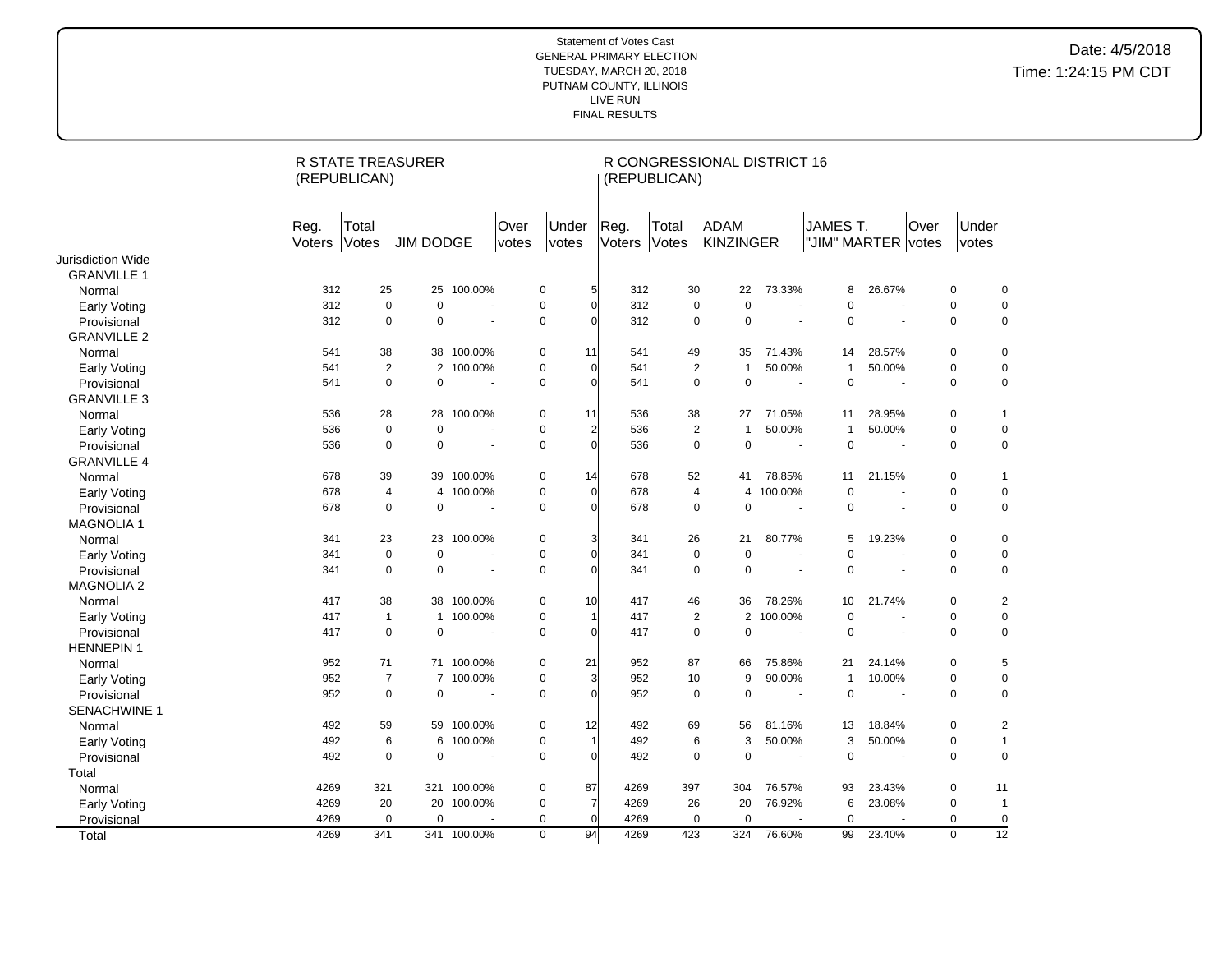|                     | R STATE SENATE DISTRICT 38<br>(REPUBLICAN) |                |                  |             |               |                |                |                | (REPUBLICAN)   | R STATE REPRESENTATIVE DISTRICT 76 |                          |               |                               |
|---------------------|--------------------------------------------|----------------|------------------|-------------|---------------|----------------|----------------|----------------|----------------|------------------------------------|--------------------------|---------------|-------------------------------|
|                     | Reg.<br>Voters                             | Total<br>Votes | <b>SUE REZIN</b> |             | Over<br>votes | Under<br>votes |                | Reg.<br>Voters | Total<br>Votes | <b>JERRY LEE</b><br>LONG           |                          | Over<br>votes | Under<br>votes                |
| Jurisdiction Wide   |                                            |                |                  |             |               |                |                |                |                |                                    |                          |               |                               |
| <b>GRANVILLE 1</b>  |                                            |                |                  |             |               |                |                |                |                |                                    |                          |               |                               |
| Normal              | 312                                        | 26             | 26               | 100.00%     |               | $\pmb{0}$      | 4              | 312            | 27             |                                    | 27 100.00%               |               | 0<br>3                        |
| Early Voting        | 312                                        | $\mathbf 0$    | $\mathbf 0$      |             |               | $\mathbf 0$    | $\sqrt{ }$     | 312            | $\mathbf 0$    | $\mathbf 0$                        |                          |               | $\mathbf 0$<br>$\overline{0}$ |
| Provisional         | 312                                        | $\mathbf 0$    | $\mathbf 0$      |             |               | $\pmb{0}$      | $\sqrt{ }$     | 312            | 0              | 0                                  | ä,                       |               | 0<br>$\pmb{0}$                |
| <b>GRANVILLE 2</b>  |                                            |                |                  |             |               |                |                |                |                |                                    |                          |               |                               |
| Normal              | 541                                        | 45             | 45               | 100.00%     |               | $\pmb{0}$      | 4              | 541            | 40             |                                    | 40 100.00%               |               | 0<br>9                        |
| Early Voting        | 541                                        | 2              | 2                | 100.00%     |               | $\mathbf 0$    | $\sqrt{ }$     | 541            | 2              |                                    | 2 100.00%                |               | $\overline{0}$<br>$\mathbf 0$ |
| Provisional         | 541                                        | $\mathbf 0$    | $\mathbf 0$      |             |               | $\mathbf 0$    | $\Omega$       | 541            | $\mathbf 0$    | $\mathbf 0$                        |                          |               | $\mathbf 0$<br>0              |
| <b>GRANVILLE 3</b>  |                                            |                |                  |             |               |                |                |                |                |                                    |                          |               |                               |
| Normal              | 536                                        | 33             |                  | 33 100.00%  |               | $\pmb{0}$      | 6              | 536            | 32             |                                    | 32 100.00%               |               | 0<br>7                        |
| Early Voting        | 536                                        | $\mathbf 0$    | $\mathbf 0$      |             |               | $\mathbf 0$    | $\overline{2}$ | 536            | $\mathbf{1}$   |                                    | 1 100.00%                |               | $\mathbf 0$<br>$\mathbf{1}$   |
| Provisional         | 536                                        | $\mathbf 0$    | $\mathbf 0$      |             |               | $\mathbf 0$    | $\Omega$       | 536            | 0              | 0                                  |                          |               | $\mathbf 0$<br>0              |
| <b>GRANVILLE 4</b>  |                                            |                |                  |             |               |                |                |                |                |                                    |                          |               |                               |
| Normal              | 678                                        | 47             |                  | 47 100.00%  |               | $\pmb{0}$      | 6              | 678            | 47             |                                    | 47 100.00%               |               | 0<br>6                        |
| <b>Early Voting</b> | 678                                        | 3              | 3                | 100.00%     |               | $\pmb{0}$      | 1              | 678            | 4              | 4                                  | 100.00%                  |               | $\overline{0}$<br>0           |
| Provisional         | 678                                        | $\mathbf 0$    | $\Omega$         |             |               | $\mathbf 0$    | $\Omega$       | 678            | $\mathbf 0$    | $\overline{0}$                     | $\overline{a}$           |               | $\overline{0}$<br>$\mathbf 0$ |
| <b>MAGNOLIA 1</b>   |                                            |                |                  |             |               |                |                |                |                |                                    |                          |               |                               |
| Normal              | 341                                        | 24             | 24               | 100.00%     |               | $\pmb{0}$      | $\overline{2}$ | 341            | 23             | 23                                 | 100.00%                  |               | 0<br>3                        |
| <b>Early Voting</b> | 341                                        | $\mathbf 0$    | $\mathbf 0$      |             |               | $\pmb{0}$      | $\overline{0}$ | 341            | $\mathbf 0$    | $\mathbf 0$                        |                          |               | $\mathbf 0$<br>$\overline{0}$ |
| Provisional         | 341                                        | $\mathbf 0$    | $\Omega$         | ÷,          |               | $\mathbf 0$    | $\sqrt{2}$     | 341            | 0              | $\Omega$                           | $\overline{a}$           |               | $\mathbf 0$<br>0              |
| <b>MAGNOLIA 2</b>   |                                            |                |                  |             |               |                |                |                |                |                                    |                          |               |                               |
| Normal              | 417                                        | 45             | 45               | 100.00%     |               | $\pmb{0}$      | 3              | 417            | 44             |                                    | 44 100.00%               |               | 0<br>4                        |
| <b>Early Voting</b> | 417                                        | $\overline{2}$ |                  | 2 100.00%   |               | $\pmb{0}$      | $\sqrt{ }$     | 417            | 2              |                                    | 2 100.00%                |               | $\mathbf 0$<br>$\overline{0}$ |
| Provisional         | 417                                        | $\mathbf 0$    | $\mathbf 0$      |             |               | $\mathbf 0$    | $\Omega$       | 417            | $\mathbf 0$    | $\mathbf 0$                        |                          |               | $\overline{0}$<br>$\mathbf 0$ |
| <b>HENNEPIN1</b>    |                                            |                |                  |             |               |                |                |                |                |                                    |                          |               |                               |
| Normal              | 952                                        | 82             |                  | 82 100.00%  |               | $\pmb{0}$      | 10             | 952            | 78             |                                    | 78 100.00%               |               | $\pmb{0}$<br>14               |
| <b>Early Voting</b> | 952                                        | 8              | 8                | 100.00%     |               | $\pmb{0}$      | $\overline{c}$ | 952            | $\overline{7}$ |                                    | 7 100.00%                |               | $\mathbf 0$<br>3              |
| Provisional         | 952                                        | $\mathbf 0$    | $\mathbf 0$      |             |               | $\pmb{0}$      | $\Omega$       | 952            | $\mathbf 0$    | $\mathbf 0$                        |                          |               | $\overline{0}$<br>$\mathbf 0$ |
| <b>SENACHWINE 1</b> |                                            |                |                  |             |               |                |                |                |                |                                    |                          |               |                               |
| Normal              | 492                                        | 60             |                  | 60 100.00%  |               | $\pmb{0}$      | 11             | 492            | 60             |                                    | 60 100.00%               |               | 0<br>11                       |
| <b>Early Voting</b> | 492                                        | 6              | 6                | 100.00%     |               | $\pmb{0}$      | 1              | 492            | 5              | 5                                  | 100.00%                  |               | $\mathbf 0$<br>$\overline{c}$ |
| Provisional         | 492                                        | $\mathbf 0$    | $\mathbf 0$      |             |               | 0              | $\mathbf 0$    | 492            | 0              | $\pmb{0}$                          | $\overline{\phantom{a}}$ |               | $\overline{0}$<br>$\pmb{0}$   |
| Total               |                                            |                |                  |             |               |                |                |                |                |                                    |                          |               |                               |
| Normal              | 4269                                       | 362            |                  | 362 100.00% |               | $\pmb{0}$      | 46             | 4269           | 351            |                                    | 351 100.00%              |               | $\mathbf 0$<br>57             |
| <b>Early Voting</b> | 4269                                       | 21             |                  | 21 100.00%  |               | $\pmb{0}$      | 6              | 4269           | 21             |                                    | 21 100.00%               |               | $\mathbf 0$<br>6              |
| Provisional         | 4269                                       | $\mathbf 0$    | $\mathbf 0$      |             |               | $\mathbf 0$    | $\overline{0}$ | 4269           | $\mathbf 0$    | $\mathbf 0$                        |                          |               | $\overline{0}$<br>$\mathbf 0$ |
| Total               | 4269                                       | 383            |                  | 383 100.00% |               | $\overline{0}$ | 52             | 4269           | 372            |                                    | 372 100.00%              |               | $\overline{0}$<br>63          |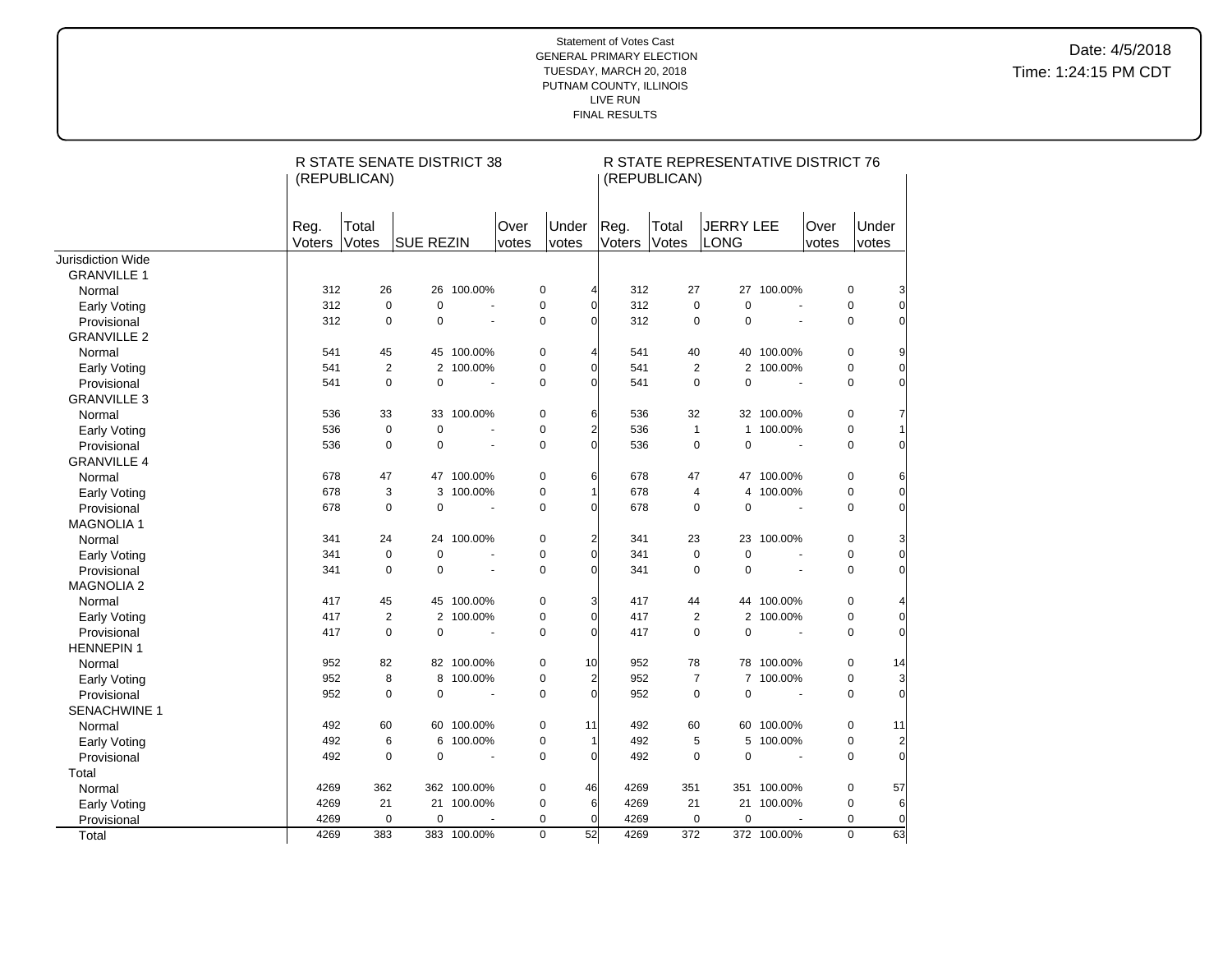|                     | (REPUBLICAN)   |                | R COUNTY CLERK AND RECORDER |                          |                |                |                | (REPUBLICAN)   | R COUNTY TREASURER |                          |               |                |                |
|---------------------|----------------|----------------|-----------------------------|--------------------------|----------------|----------------|----------------|----------------|--------------------|--------------------------|---------------|----------------|----------------|
|                     | Reg.<br>Voters | Total<br>Votes | No Candidate                |                          | Over<br>votes  | Under<br>votes | Reg.<br>Voters | Total<br>Votes | No Candidate       |                          | Over<br>votes | Under<br>votes |                |
| Jurisdiction Wide   |                |                |                             |                          |                |                |                |                |                    |                          |               |                |                |
| <b>GRANVILLE 1</b>  |                |                |                             |                          |                |                |                |                |                    |                          |               |                |                |
| Normal              | 312            | $\mathbf 0$    | $\pmb{0}$                   |                          | $\pmb{0}$      | $\overline{0}$ | 312            | $\pmb{0}$      | $\pmb{0}$          |                          |               | 0              | 0              |
| <b>Early Voting</b> | 312            | $\overline{0}$ | 0                           |                          | $\pmb{0}$      | $\mathbf 0$    | 312            | 0              | $\mathbf 0$        |                          |               | $\pmb{0}$      | 0              |
| Provisional         | 312            | $\overline{0}$ | $\Omega$                    | $\overline{a}$           | $\mathbf 0$    | $\Omega$       | 312            | $\mathbf 0$    | $\mathbf 0$        | $\overline{a}$           |               | $\mathbf 0$    | $\Omega$       |
| <b>GRANVILLE 2</b>  |                |                |                             |                          |                |                |                |                |                    |                          |               |                |                |
| Normal              | 541            | 0              | $\pmb{0}$                   |                          | 0              | $\Omega$       | 541            | $\pmb{0}$      | $\mathbf 0$        |                          |               | $\pmb{0}$      | 0              |
| <b>Early Voting</b> | 541            | $\overline{0}$ | $\overline{0}$              | $\overline{a}$           | $\pmb{0}$      | $\Omega$       | 541            | 0              | $\mathbf 0$        | $\overline{\phantom{a}}$ |               | $\pmb{0}$      | $\Omega$       |
| Provisional         | 541            | $\mathbf 0$    | $\mathbf 0$                 |                          | $\pmb{0}$      | $\Omega$       | 541            | $\mathbf 0$    | $\mathbf 0$        |                          |               | $\mathbf 0$    | $\mathbf 0$    |
| <b>GRANVILLE 3</b>  |                |                |                             |                          |                |                |                |                |                    |                          |               |                |                |
| Normal              | 536            | $\mathbf 0$    | $\mathbf 0$                 |                          | $\pmb{0}$      | $\Omega$       | 536            | 0              | 0                  |                          |               | 0              | 0              |
| <b>Early Voting</b> | 536            | $\mathbf 0$    | $\mathbf 0$                 |                          | $\pmb{0}$      | $\Omega$       | 536            | 0              | $\pmb{0}$          |                          |               | $\pmb{0}$      | $\mathbf 0$    |
| Provisional         | 536            | $\mathbf 0$    | $\overline{0}$              | ÷,                       | $\pmb{0}$      | $\Omega$       | 536            | 0              | $\pmb{0}$          |                          |               | $\pmb{0}$      | $\overline{0}$ |
| <b>GRANVILLE 4</b>  |                |                |                             |                          |                |                |                |                |                    |                          |               |                |                |
| Normal              | 678            | $\mathbf 0$    | $\pmb{0}$                   |                          | $\pmb{0}$      | $\Omega$       | 678            | 0              | 0                  |                          |               | $\pmb{0}$      | $\mathbf 0$    |
| Early Voting        | 678            | $\mathbf 0$    | $\mathbf 0$                 |                          | $\pmb{0}$      | $\Omega$       | 678            | 0              | $\pmb{0}$          |                          |               | $\pmb{0}$      | $\mathbf 0$    |
| Provisional         | 678            | $\mathbf 0$    | $\mathbf 0$                 | $\blacksquare$           | $\pmb{0}$      | $\Omega$       | 678            | 0              | $\pmb{0}$          | $\blacksquare$           |               | $\pmb{0}$      | $\mathbf 0$    |
| <b>MAGNOLIA1</b>    |                |                |                             |                          |                |                |                |                |                    |                          |               |                |                |
| Normal              | 341            | $\mathbf 0$    | $\pmb{0}$                   |                          | $\pmb{0}$      | $\overline{0}$ | 341            | 0              | $\mathbf 0$        |                          |               | 0              | $\mathbf 0$    |
| <b>Early Voting</b> | 341            | $\mathbf 0$    | $\pmb{0}$                   | $\overline{\phantom{a}}$ | $\pmb{0}$      | $\Omega$       | 341            | 0              | $\pmb{0}$          | $\blacksquare$           |               | $\pmb{0}$      | $\mathbf 0$    |
| Provisional         | 341            | $\mathbf 0$    | $\mathbf 0$                 | $\sim$                   | $\pmb{0}$      | $\Omega$       | 341            | $\mathbf 0$    | $\pmb{0}$          | $\blacksquare$           |               | $\mathbf 0$    | $\mathbf 0$    |
| <b>MAGNOLIA 2</b>   |                |                |                             |                          |                |                |                |                |                    |                          |               |                |                |
| Normal              | 417            | $\mathbf 0$    | $\pmb{0}$                   |                          | $\pmb{0}$      | $\Omega$       | 417            | 0              | $\pmb{0}$          |                          |               | $\pmb{0}$      | 0              |
| <b>Early Voting</b> | 417            | $\mathbf 0$    | $\overline{0}$              | $\overline{\phantom{a}}$ | $\pmb{0}$      | $\Omega$       | 417            | 0              | $\pmb{0}$          |                          |               | $\pmb{0}$      | 0              |
| Provisional         | 417            | $\mathbf 0$    | $\mathbf 0$                 | ÷.                       | $\pmb{0}$      | $\Omega$       | 417            | $\mathbf 0$    | $\mathbf 0$        |                          |               | $\mathbf 0$    | $\overline{0}$ |
| <b>HENNEPIN 1</b>   |                |                |                             |                          |                |                |                |                |                    |                          |               |                |                |
| Normal              | 952            | $\mathbf 0$    | $\pmb{0}$                   |                          | $\pmb{0}$      | $\mathbf 0$    | 952            | $\pmb{0}$      | 0                  |                          |               | $\pmb{0}$      | 0              |
| <b>Early Voting</b> | 952            | $\mathbf 0$    | $\pmb{0}$                   |                          | $\pmb{0}$      | $\Omega$       | 952            | 0              | $\pmb{0}$          |                          |               | $\pmb{0}$      | $\overline{0}$ |
| Provisional         | 952            | $\overline{0}$ | $\overline{0}$              | ÷.                       | $\mathbf 0$    | $\Omega$       | 952            | 0              | $\mathbf 0$        | $\overline{a}$           |               | $\mathbf 0$    | $\Omega$       |
| SENACHWINE 1        |                |                |                             |                          |                |                |                |                |                    |                          |               |                |                |
| Normal              | 492            | 0              | $\pmb{0}$                   |                          | 0              | $\overline{0}$ | 492            | 0              | 0                  |                          |               | $\pmb{0}$      | 0              |
| <b>Early Voting</b> | 492            | $\overline{0}$ | 0                           |                          | $\pmb{0}$      | $\Omega$       | 492            | 0              | $\mathbf 0$        | $\hat{\mathbf{r}}$       |               | 0              | $\mathbf 0$    |
| Provisional         | 492            | 0              | $\mathbf 0$                 | ÷.                       | $\pmb{0}$      | $\Omega$       | 492            | $\mathbf 0$    | $\pmb{0}$          | $\overline{a}$           |               | $\pmb{0}$      | $\mathbf 0$    |
| Total               |                |                |                             |                          |                |                |                |                |                    |                          |               |                |                |
| Normal              | 4269           | $\mathbf 0$    | $\pmb{0}$                   |                          | $\pmb{0}$      | $\Omega$       | 4269           | 0              | $\pmb{0}$          |                          |               | $\pmb{0}$      | 0              |
| <b>Early Voting</b> | 4269           | $\mathbf 0$    | $\mathbf 0$                 | $\tilde{\phantom{a}}$    | $\pmb{0}$      | $\Omega$       | 4269           | $\pmb{0}$      | $\pmb{0}$          | $\blacksquare$           |               | $\pmb{0}$      | $\overline{0}$ |
| Provisional         | 4269           | 0              | $\mathbf 0$                 | $\blacksquare$           | $\mathbf 0$    | $\Omega$       | 4269           | 0              | $\mathbf 0$        | $\blacksquare$           |               | $\mathbf 0$    | $\mathbf 0$    |
| Total               | 4269           | $\overline{0}$ | $\overline{0}$              | $\overline{a}$           | $\overline{0}$ | $\overline{O}$ | 4269           | $\mathbf 0$    | $\overline{0}$     | $\hat{\mathbf{r}}$       |               | $\overline{0}$ | $\mathbf 0$    |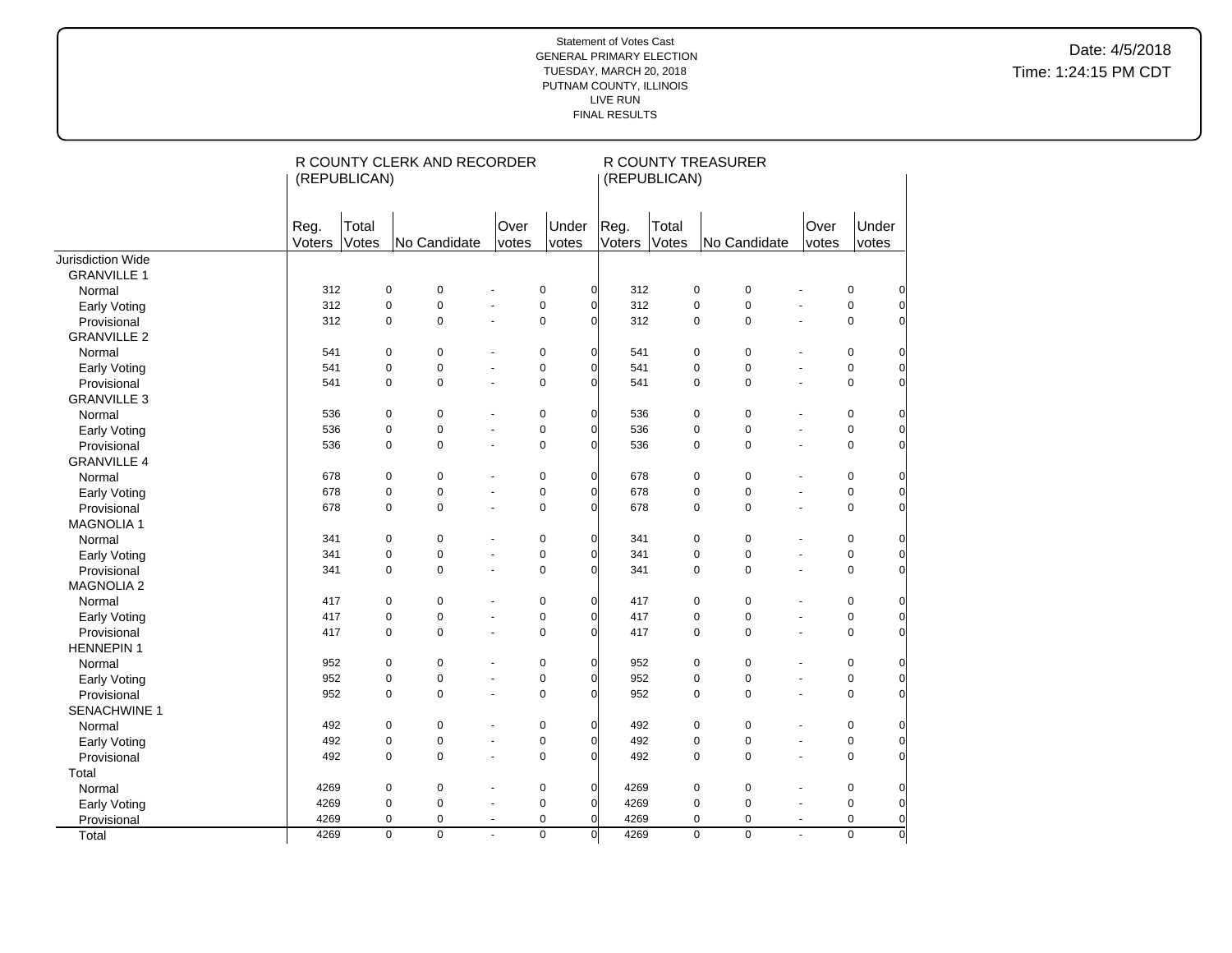|                     | <b>R SHERIFF</b> | (REPUBLICAN)   |                |                          |                |                        |                | R REGIONAL SUPERINTENDENT OF<br>SCHOOLS (LASALLE-MARSHALL-PUTNAM) |                          |                                           |
|---------------------|------------------|----------------|----------------|--------------------------|----------------|------------------------|----------------|-------------------------------------------------------------------|--------------------------|-------------------------------------------|
|                     | Reg.<br>Voters   | Total<br>Votes | No Candidate   | Over<br>votes            | Under<br>votes | Reg.<br>Voters         | Total<br>Votes | No Candidate                                                      | Over<br>votes            | Under<br>votes                            |
| Jurisdiction Wide   |                  |                |                |                          |                |                        |                |                                                                   |                          |                                           |
| <b>GRANVILLE 1</b>  |                  |                |                |                          |                |                        |                |                                                                   |                          |                                           |
| Normal              | 312              | $\pmb{0}$      | $\pmb{0}$      |                          | $\pmb{0}$      | $\overline{0}$<br>312  |                | $\pmb{0}$<br>$\pmb{0}$                                            |                          | $\pmb{0}$<br>$\overline{0}$               |
| Early Voting        | 312              | $\mathbf 0$    | 0              | ÷,                       | $\pmb{0}$      | $\overline{0}$<br>312  |                | $\mathbf 0$<br>$\mathbf 0$                                        | ÷,                       | $\mathbf 0$<br>$\overline{0}$             |
| Provisional         | 312              | $\pmb{0}$      | 0              | $\overline{a}$           | $\pmb{0}$      | $\Omega$<br>312        |                | $\mathbf 0$<br>$\mathbf 0$                                        | ÷,                       | $\mathbf 0$<br>0                          |
| <b>GRANVILLE 2</b>  |                  |                |                |                          |                |                        |                |                                                                   |                          |                                           |
| Normal              | 541              | $\pmb{0}$      | 0              |                          | $\pmb{0}$      | $\overline{0}$<br>541  |                | $\pmb{0}$<br>$\pmb{0}$                                            |                          | $\pmb{0}$<br>0                            |
| Early Voting        | 541              | $\pmb{0}$      | 0              | ÷,                       | $\pmb{0}$      | $\overline{0}$<br>541  |                | $\overline{0}$<br>$\mathbf 0$                                     | ÷,                       | $\mathbf 0$<br>$\Omega$                   |
| Provisional         | 541              | $\mathbf 0$    | 0              | L.                       | $\mathbf 0$    | $\overline{0}$<br>541  |                | $\mathbf 0$<br>$\mathbf 0$                                        | ÷,                       | 0<br>$\Omega$                             |
| <b>GRANVILLE 3</b>  |                  |                |                |                          |                |                        |                |                                                                   |                          |                                           |
| Normal              | 536              | $\pmb{0}$      | 0              |                          | $\pmb{0}$      | $\overline{0}$<br>536  |                | $\mathbf 0$<br>$\pmb{0}$                                          | ÷,                       | 0<br>$\overline{0}$                       |
| <b>Early Voting</b> | 536              | $\mathbf 0$    | 0              | $\ddot{\phantom{1}}$     | $\pmb{0}$      | 536<br>$\overline{0}$  |                | $\mathbf 0$<br>$\pmb{0}$                                          | $\blacksquare$           | $\mathbf 0$<br>$\overline{0}$             |
| Provisional         | 536              | $\pmb{0}$      | 0              | $\overline{a}$           | 0              | 536<br>$\Omega$        |                | $\mathbf 0$<br>$\mathbf 0$                                        | $\overline{a}$           | $\mathbf 0$<br>$\overline{0}$             |
| <b>GRANVILLE 4</b>  |                  |                |                |                          |                |                        |                |                                                                   |                          |                                           |
| Normal              | 678              | $\pmb{0}$      | 0              | L.                       | $\mathbf 0$    | $\overline{0}$<br>678  |                | $\mathbf 0$<br>$\pmb{0}$                                          | ÷,                       | $\pmb{0}$<br>$\overline{0}$               |
| <b>Early Voting</b> | 678              | $\pmb{0}$      | 0              | $\overline{\phantom{a}}$ | $\pmb{0}$      | $\overline{0}$<br>678  |                | $\pmb{0}$<br>$\mathbf 0$                                          | $\tilde{\phantom{a}}$    | $\mathbf 0$<br>$\overline{0}$             |
| Provisional         | 678              | $\mathbf 0$    | $\Omega$       | $\overline{a}$           | $\mathbf 0$    | $\Omega$<br>678        |                | $\mathbf 0$<br>$\overline{0}$                                     | $\overline{a}$           | 0<br>$\overline{0}$                       |
| <b>MAGNOLIA1</b>    |                  |                |                |                          |                |                        |                |                                                                   |                          |                                           |
| Normal              | 341              | 0              | $\pmb{0}$      |                          | $\pmb{0}$      | $\overline{0}$<br>341  |                | $\mathbf 0$<br>$\pmb{0}$                                          | Ĭ.                       | 0<br>$\overline{0}$                       |
| Early Voting        | 341              | $\pmb{0}$      | 0              | ÷,                       | $\mathbf 0$    | $\overline{0}$<br>341  |                | $\pmb{0}$<br>$\mathbf 0$                                          | ÷,                       | 0<br>0                                    |
| Provisional         | 341              | $\mathbf 0$    | $\Omega$       | $\overline{a}$           | $\pmb{0}$      | $\Omega$<br>341        |                | $\mathbf 0$<br>$\mathbf 0$                                        | L.                       | $\Omega$<br>$\Omega$                      |
| <b>MAGNOLIA 2</b>   |                  |                |                |                          |                |                        |                |                                                                   |                          |                                           |
| Normal              | 417              | $\pmb{0}$      | $\pmb{0}$      | $\ddot{\phantom{1}}$     | $\mathbf 0$    | $\overline{0}$<br>417  |                | $\mathbf 0$<br>$\pmb{0}$                                          | ÷,                       | 0<br>0                                    |
| Early Voting        | 417              | $\pmb{0}$      | $\pmb{0}$      | ÷,                       | $\mathbf 0$    | 417<br>$\overline{0}$  |                | $\pmb{0}$<br>$\mathbf 0$                                          | ÷,                       | $\mathbf 0$<br>$\overline{0}$             |
| Provisional         | 417              | $\pmb{0}$      | 0              | ÷,                       | $\mathbf 0$    | $\overline{0}$<br>417  |                | $\mathbf 0$<br>0                                                  | ÷,                       | $\mathbf 0$<br>$\overline{0}$             |
| <b>HENNEPIN 1</b>   |                  |                |                |                          |                |                        |                |                                                                   |                          |                                           |
| Normal              | 952              | $\mathbf 0$    | 0              | ÷.                       | $\mathbf 0$    | $\overline{0}$<br>952  |                | $\mathbf 0$<br>0                                                  | ÷.                       | 0<br>$\overline{0}$                       |
| Early Voting        | 952              | $\pmb{0}$      | $\pmb{0}$      | ÷,                       | $\mathbf 0$    | $\overline{0}$<br>952  |                | $\pmb{0}$<br>$\mathbf 0$                                          | $\overline{a}$           | $\mathbf 0$<br>$\overline{0}$             |
| Provisional         | 952              | 0              | 0              | ٠                        | $\pmb{0}$      | $\overline{0}$<br>952  |                | $\pmb{0}$<br>$\pmb{0}$                                            | ÷,                       | 0<br>0                                    |
| <b>SENACHWINE 1</b> |                  |                |                |                          |                |                        |                |                                                                   |                          |                                           |
| Normal              | 492              | $\pmb{0}$      | $\pmb{0}$      |                          | $\pmb{0}$      | $\overline{0}$<br>492  |                | $\mathbf 0$<br>$\pmb{0}$                                          | ä,                       | $\pmb{0}$<br>$\overline{0}$               |
| Early Voting        | 492              | $\pmb{0}$      | 0              | ÷,                       | $\pmb{0}$      | $\overline{0}$<br>492  |                | $\pmb{0}$<br>$\pmb{0}$                                            | $\blacksquare$           | $\pmb{0}$<br>$\overline{0}$               |
| Provisional         | 492              | $\mathbf 0$    | 0              | ÷,                       | $\pmb{0}$      | $\overline{0}$<br>492  |                | $\mathbf 0$<br>$\pmb{0}$                                          | ÷,                       | 0<br>0                                    |
| Total               |                  |                |                |                          |                |                        |                |                                                                   |                          |                                           |
| Normal              | 4269             | $\pmb{0}$      | $\pmb{0}$      | L.                       | $\pmb{0}$      | $\overline{0}$<br>4269 |                | $\mathbf 0$<br>$\pmb{0}$                                          | L.                       | $\pmb{0}$<br>$\overline{0}$               |
| Early Voting        | 4269             | $\mathbf 0$    | $\mathbf 0$    | ÷,                       | $\pmb{0}$      | $\overline{0}$<br>4269 |                | $\mathbf 0$<br>$\pmb{0}$                                          | ÷,                       | $\mathbf 0$<br>$\overline{0}$             |
| Provisional         | 4269             | $\mathbf 0$    | 0              | $\blacksquare$           | $\pmb{0}$      | 4269<br>$\overline{0}$ |                | $\pmb{0}$<br>$\pmb{0}$                                            | $\overline{\phantom{a}}$ | 0<br>$\overline{0}$                       |
| Total               | 4269             | $\overline{0}$ | $\overline{0}$ |                          | $\overline{0}$ | 4269<br>$\overline{0}$ |                | $\overline{0}$<br>$\overline{0}$                                  | $\overline{a}$           | $\overline{0}$<br>$\overline{\mathsf{o}}$ |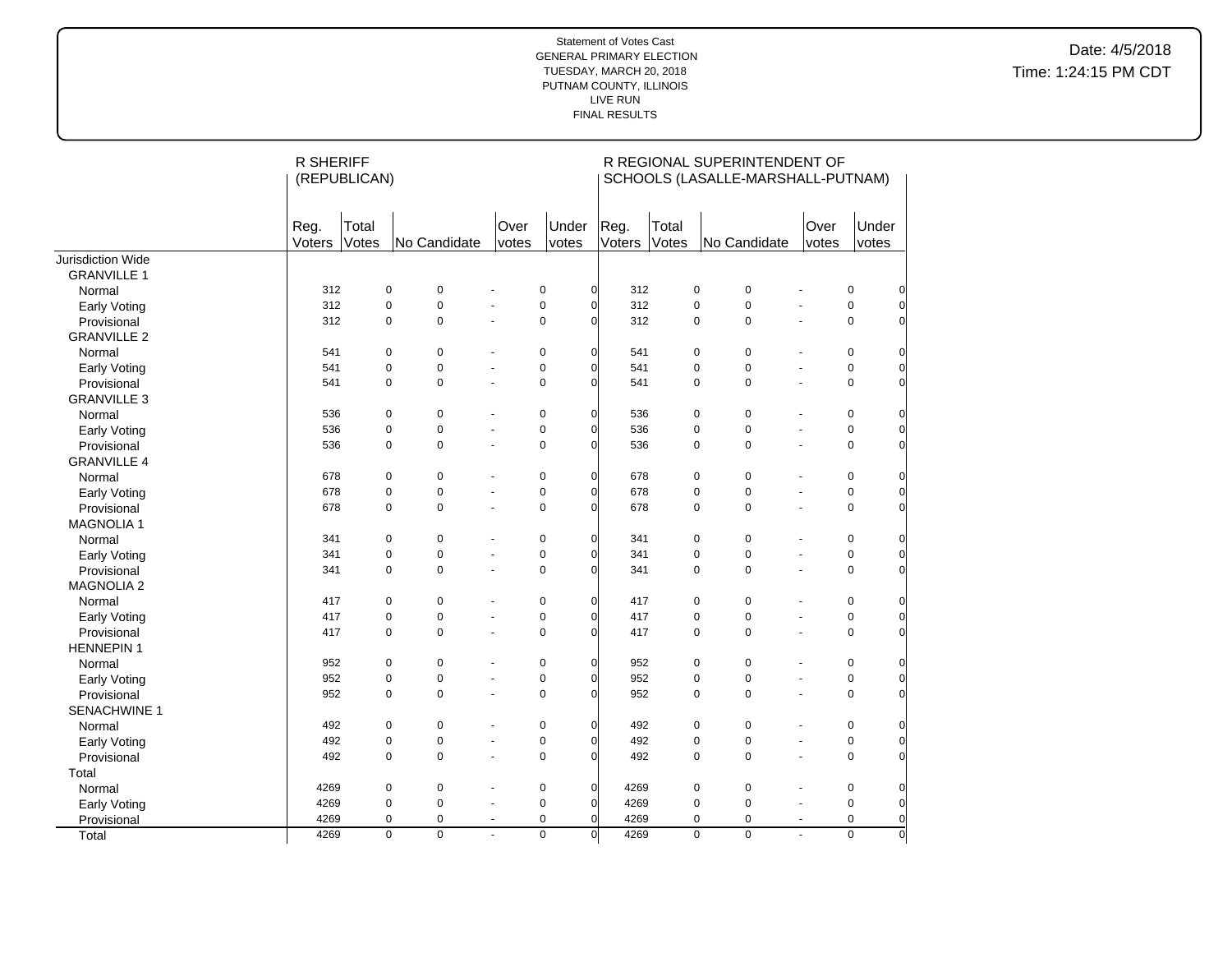|                     | (REPUBLICAN)   |                | R COUNTY BOARD MEMBERS AT LARGE |                       |                |                |                | (REPUBLICAN)   | R GRANVILLE 1 COMMITTEEMAN    |               |                |             |
|---------------------|----------------|----------------|---------------------------------|-----------------------|----------------|----------------|----------------|----------------|-------------------------------|---------------|----------------|-------------|
|                     | Reg.<br>Voters | Total<br>Votes | STEVEN O<br><b>MALAVOLTI</b>    |                       | Over<br>votes  | Under<br>votes | Reg.<br>Voters | Total<br>Votes | No Candidate                  | Over<br>votes | Under<br>votes |             |
| Jurisdiction Wide   |                |                |                                 |                       |                |                |                |                |                               |               |                |             |
| <b>GRANVILLE 1</b>  |                |                |                                 |                       |                |                |                |                |                               |               |                |             |
| Normal              | 312            | 26             | 26                              | 100.00%               | 0              | 64             | 312            |                | $\pmb{0}$<br>$\mathbf 0$      |               | $\pmb{0}$      |             |
| <b>Early Voting</b> | 312            | $\mathbf 0$    | $\mathbf 0$                     | $\tilde{\phantom{a}}$ | $\pmb{0}$      | $\Omega$       | 312            |                | $\mathbf 0$<br>0              |               | $\pmb{0}$      | $\mathbf 0$ |
| Provisional         | 312            | 0              | $\mathbf 0$                     |                       | $\pmb{0}$      | $\Omega$       | 312            |                | $\mathbf 0$<br>$\pmb{0}$      |               | $\pmb{0}$      | $\Omega$    |
| <b>GRANVILLE 2</b>  |                |                |                                 |                       |                |                |                |                |                               |               |                |             |
| Normal              | 541            | 43             |                                 | 43 100.00%            | $\pmb{0}$      | 104            |                |                |                               |               |                |             |
| <b>Early Voting</b> | 541            | $\sqrt{2}$     | $\mathbf{2}^{\prime}$           | 100.00%               | $\pmb{0}$      |                |                |                |                               |               |                |             |
| Provisional         | 541            | $\mathbf 0$    | $\mathbf 0$                     | $\overline{a}$        | 0              | $\Omega$       |                |                |                               |               |                |             |
| <b>GRANVILLE 3</b>  |                |                |                                 |                       |                |                |                |                |                               |               |                |             |
| Normal              | 536            | 33             |                                 | 33 100.00%            | $\pmb{0}$      | 84             |                |                |                               |               |                |             |
| <b>Early Voting</b> | 536            | $\mathbf{1}$   | $\mathbf{1}$                    | 100.00%               | 0              | 5              |                |                |                               |               |                |             |
| Provisional         | 536            | $\mathbf 0$    | $\mathbf 0$                     | $\tilde{\phantom{a}}$ | $\pmb{0}$      | $\Omega$       |                |                |                               |               |                |             |
| <b>GRANVILLE 4</b>  |                |                |                                 |                       |                |                |                |                |                               |               |                |             |
| Normal              | 678            | 44             |                                 | 44 100.00%            | 0              | 115            |                |                |                               |               |                |             |
| Early Voting        | 678            | 4              | 4                               | 100.00%               | $\pmb{0}$      |                | 8              |                |                               |               |                |             |
| Provisional         | 678            | 0              | $\mathbf 0$                     | $\blacksquare$        | 0              | $\mathbf 0$    |                |                |                               |               |                |             |
| <b>MAGNOLIA 1</b>   |                |                |                                 |                       |                |                |                |                |                               |               |                |             |
| Normal              | 341            | 25             | 25                              | 100.00%               | $\pmb{0}$      | 53             |                |                |                               |               |                |             |
| Early Voting        | 341            | $\mathbf 0$    | $\mathbf 0$                     |                       | $\pmb{0}$      | $\mathbf 0$    |                |                |                               |               |                |             |
| Provisional         | 341            | $\mathbf 0$    | $\mathbf 0$                     | $\overline{a}$        | 0              | $\Omega$       |                |                |                               |               |                |             |
| <b>MAGNOLIA 2</b>   |                |                |                                 |                       |                |                |                |                |                               |               |                |             |
| Normal              | 417            | 43             |                                 | 43 100.00%            | $\pmb{0}$      | 101            |                |                |                               |               |                |             |
| <b>Early Voting</b> | 417            | $\overline{2}$ |                                 | 2 100.00%             | $\pmb{0}$      |                |                |                |                               |               |                |             |
| Provisional         | 417            | $\mathbf 0$    | $\mathbf 0$                     |                       | $\pmb{0}$      | $\Omega$       |                |                |                               |               |                |             |
| <b>HENNEPIN1</b>    |                |                |                                 |                       |                |                |                |                |                               |               |                |             |
| Normal              | 952            | 84             |                                 | 84 100.00%            | $\pmb{0}$      | 192            |                |                |                               |               |                |             |
| Early Voting        | 952            | $\overline{7}$ | $\overline{7}$                  | 100.00%               | $\pmb{0}$      | 23             |                |                |                               |               |                |             |
| Provisional         | 952            | $\mathbf 0$    | $\mathbf 0$                     | $\sim$                | 0              | $\Omega$       |                |                |                               |               |                |             |
| SENACHWINE 1        |                |                |                                 |                       |                |                |                |                |                               |               |                |             |
| Normal              | 492            | 59             |                                 | 59 100.00%            | $\pmb{0}$      | 154            |                |                |                               |               |                |             |
| Early Voting        | 492            | $\overline{7}$ |                                 | 7 100.00%             | $\pmb{0}$      | 14             |                |                |                               |               |                |             |
| Provisional         | 492            | $\overline{0}$ | $\mathbf 0$                     | $\sim$                | 0              | $\Omega$       |                |                |                               |               |                |             |
| Total               |                |                |                                 |                       |                |                |                |                |                               |               |                |             |
| Normal              | 4269           | 357            |                                 | 357 100.00%           | $\pmb{0}$      | 867            | 312            |                | 0<br>0                        |               | $\pmb{0}$      |             |
| <b>Early Voting</b> | 4269           | 23             |                                 | 23 100.00%            | $\pmb{0}$      | 58             | 312            |                | $\mathbf 0$<br>$\mathbf 0$    |               | $\pmb{0}$      | $\mathbf 0$ |
| Provisional         | 4269           | 0              | $\mathbf 0$                     |                       | $\mathbf 0$    | $\Omega$       | 312            |                | 0<br>$\mathbf 0$              |               | $\pmb{0}$      | $\mathbf 0$ |
| Total               | 4269           | 380            |                                 | 380 100.00%           | $\overline{0}$ | 925            | 312            |                | $\overline{0}$<br>$\mathbf 0$ | $\mathbf{r}$  | $\overline{0}$ | $\mathbf 0$ |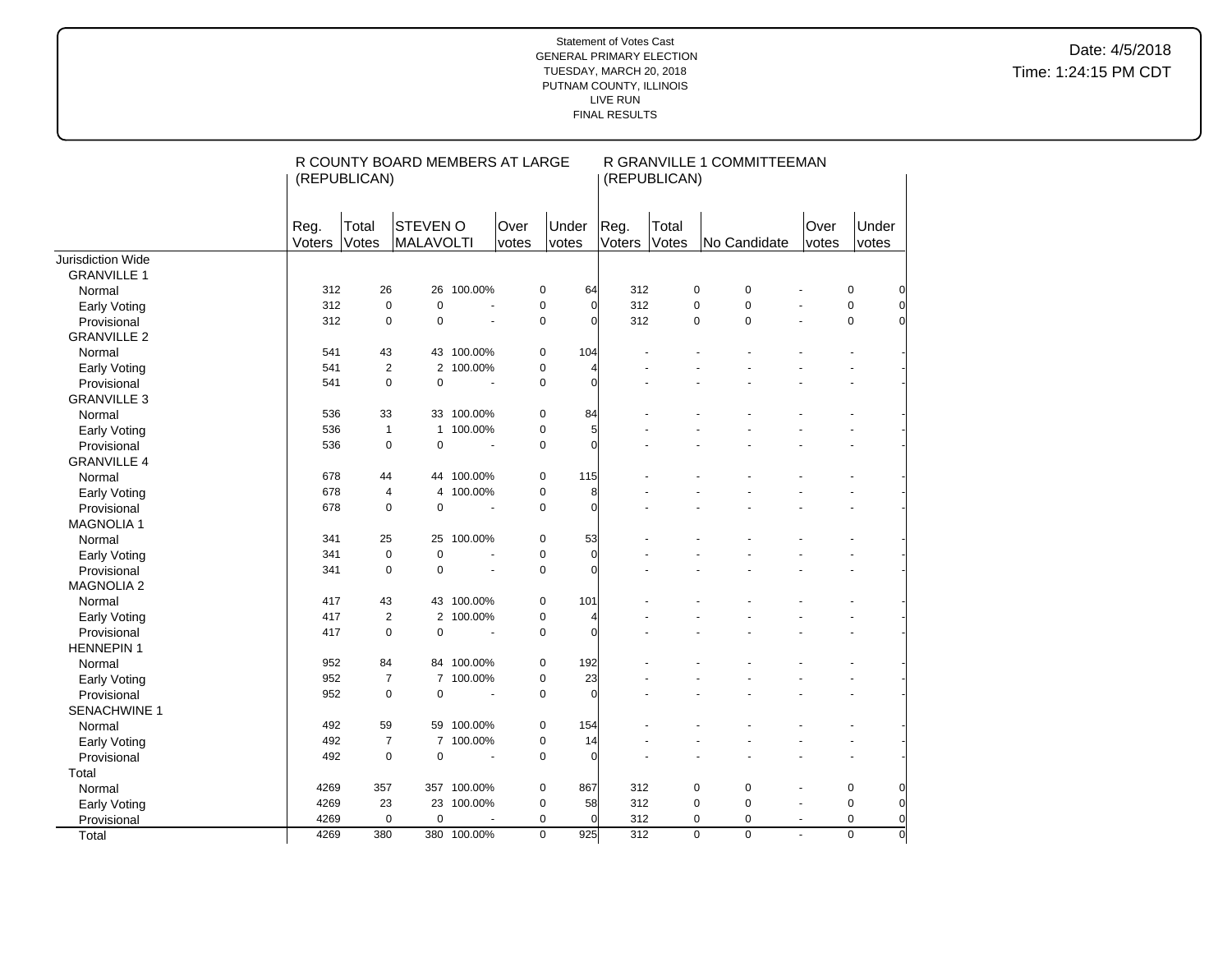|                    |                | (REPUBLICAN)    | R GRANVILLE 2 COMMITTEEMAN    |            |       |                               |                       | (REPUBLICAN)   | R GRANVILLE 3 COMMITTEEMAN       |                |                |                |
|--------------------|----------------|-----------------|-------------------------------|------------|-------|-------------------------------|-----------------------|----------------|----------------------------------|----------------|----------------|----------------|
|                    | Reg.<br>Voters | Total<br>Votes  | <b>ALMA</b><br><b>TOEDTER</b> |            | Over  | Under                         | Reg.<br>Voters        | Total<br>Votes | No Candidate                     | Over           | Under          |                |
| Jurisdiction Wide  |                |                 |                               |            | votes | votes                         |                       |                |                                  | votes          | votes          |                |
| <b>GRANVILLE 1</b> |                |                 |                               |            |       |                               |                       |                |                                  |                |                |                |
| Normal             |                |                 |                               |            |       |                               |                       |                |                                  |                |                |                |
| Early Voting       |                |                 |                               |            |       |                               |                       |                |                                  |                |                |                |
| Provisional        |                |                 |                               |            |       |                               |                       |                |                                  |                |                |                |
| <b>GRANVILLE 2</b> |                |                 |                               |            |       |                               |                       |                |                                  |                |                |                |
| Normal             | 541            | 45              |                               | 45 100.00% |       | $\mathbf 0$<br>$\overline{4}$ |                       |                |                                  |                |                |                |
| Early Voting       | 541            |                 | $\overline{2}$                | 2 100.00%  |       | $\overline{0}$<br>$\pmb{0}$   |                       |                |                                  |                |                |                |
| Provisional        | 541            |                 | $\pmb{0}$<br>$\mathbf 0$      |            |       | $\mathbf 0$<br>$\Omega$       |                       |                |                                  |                |                |                |
| <b>GRANVILLE 3</b> |                |                 |                               |            |       |                               |                       |                |                                  |                |                |                |
| Normal             |                |                 |                               |            |       |                               | 536                   |                | 0<br>$\mathbf 0$                 |                | $\mathsf 0$    | 0              |
| Early Voting       |                |                 |                               |            |       |                               | 536                   |                | 0<br>$\mathbf 0$                 | ÷.             | $\pmb{0}$      | $\overline{0}$ |
| Provisional        |                |                 |                               |            |       |                               | 536                   |                | $\mathbf 0$<br>0                 |                | $\pmb{0}$      | $\overline{0}$ |
| <b>GRANVILLE 4</b> |                |                 |                               |            |       |                               |                       |                |                                  |                |                |                |
| Normal             |                |                 |                               |            |       |                               |                       |                |                                  |                |                |                |
| Early Voting       |                |                 |                               |            |       |                               |                       |                |                                  |                |                |                |
| Provisional        |                |                 |                               |            |       |                               |                       |                |                                  |                |                |                |
| <b>MAGNOLIA1</b>   |                |                 |                               |            |       |                               |                       |                |                                  |                |                |                |
| Normal             |                |                 |                               |            |       |                               |                       |                |                                  |                |                |                |
| Early Voting       |                |                 |                               |            |       |                               |                       |                |                                  |                |                |                |
| Provisional        |                |                 |                               |            |       |                               |                       |                |                                  |                |                |                |
| <b>MAGNOLIA 2</b>  |                |                 |                               |            |       |                               |                       |                |                                  |                |                |                |
| Normal             |                |                 |                               |            |       |                               |                       |                |                                  |                |                |                |
| Early Voting       |                |                 |                               |            |       |                               |                       |                |                                  |                |                |                |
| Provisional        |                |                 |                               |            |       |                               |                       |                |                                  |                |                |                |
| <b>HENNEPIN1</b>   |                |                 |                               |            |       |                               |                       |                |                                  |                |                |                |
| Normal             |                |                 |                               |            |       |                               |                       |                |                                  |                |                |                |
| Early Voting       |                |                 |                               |            |       |                               |                       |                |                                  |                |                |                |
| Provisional        |                |                 |                               |            |       |                               |                       |                |                                  |                |                |                |
| SENACHWINE 1       |                |                 |                               |            |       |                               |                       |                |                                  |                |                |                |
| Normal             |                |                 |                               |            |       |                               |                       |                |                                  |                |                |                |
| Early Voting       |                |                 |                               |            |       |                               |                       |                |                                  |                |                |                |
| Provisional        |                |                 |                               |            |       | ä,                            |                       |                |                                  |                |                |                |
| Total              |                |                 |                               |            |       |                               |                       |                |                                  |                |                |                |
| Normal             | 541            | 45              |                               | 45 100.00% |       | $\pmb{0}$<br>$\overline{4}$   | 536                   |                | $\mathbf 0$<br>0                 |                | $\pmb{0}$      | $\overline{0}$ |
| Early Voting       | 541            |                 | $\overline{2}$                | 2 100.00%  |       | $\pmb{0}$<br>$\overline{0}$   | 536                   |                | 0<br>$\mathbf 0$                 | ä,             | $\pmb{0}$      | $\overline{0}$ |
| Provisional        | 541            |                 | $\pmb{0}$<br>$\mathbf 0$      |            |       | $\pmb{0}$<br>$\overline{0}$   | 536                   |                | 0<br>$\pmb{0}$                   | $\blacksquare$ | $\mathbf 0$    | $\overline{0}$ |
| Total              | 541            | $\overline{47}$ |                               | 47 100.00% |       | $\overline{0}$                | 536<br>$\overline{4}$ |                | $\overline{0}$<br>$\overline{0}$ |                | $\overline{0}$ | $\overline{0}$ |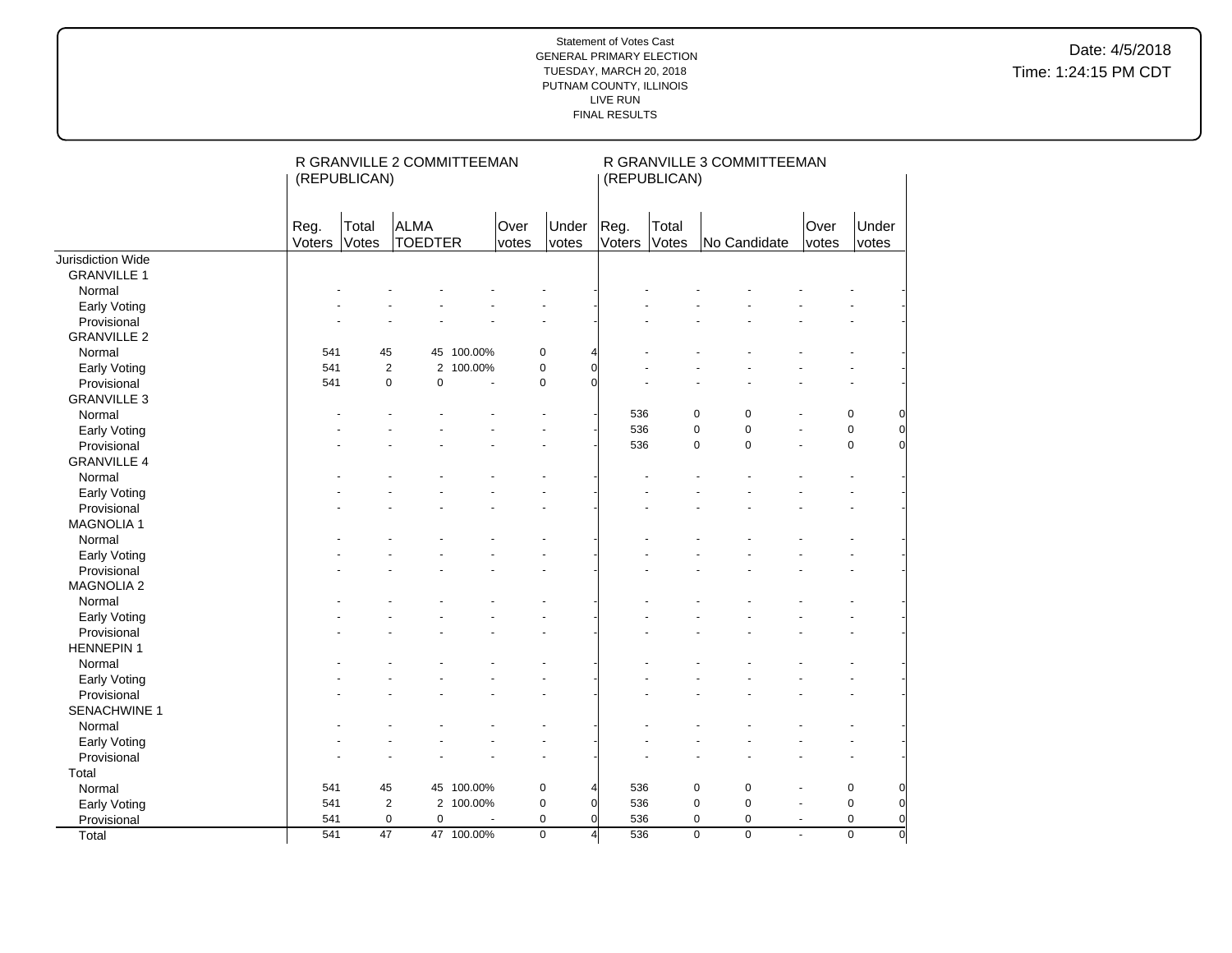|                     | (REPUBLICAN)   |                 | R GRANVILLE 4 COMMITTEEMAN |            |                |                |                | (REPUBLICAN)   | R MAGNOLIA 1 COMMITTEEMAN |           |               |                                   |                |
|---------------------|----------------|-----------------|----------------------------|------------|----------------|----------------|----------------|----------------|---------------------------|-----------|---------------|-----------------------------------|----------------|
|                     | Reg.<br>Voters | Total<br>Votes  | JAYE R.<br>DeBATES         |            | Over<br>votes  | Under<br>votes | Reg.<br>Voters | Total<br>Votes | DARLENE<br>SEIGMAN (W)    |           | Over<br>votes | Under<br>votes                    |                |
| Jurisdiction Wide   |                |                 |                            |            |                |                |                |                |                           |           |               |                                   |                |
| <b>GRANVILLE 1</b>  |                |                 |                            |            |                |                |                |                |                           |           |               |                                   |                |
| Normal              |                |                 |                            |            |                |                |                |                |                           |           |               |                                   |                |
| Early Voting        |                |                 |                            |            |                |                |                |                |                           |           |               |                                   |                |
| Provisional         |                |                 |                            |            |                |                |                |                |                           |           |               |                                   |                |
| <b>GRANVILLE 2</b>  |                |                 |                            |            |                |                |                |                |                           |           |               |                                   |                |
| Normal              |                |                 |                            |            |                |                |                |                |                           |           |               |                                   |                |
| Early Voting        |                |                 |                            |            |                |                |                |                |                           |           |               |                                   |                |
| Provisional         |                |                 |                            |            |                |                |                |                |                           |           |               |                                   |                |
| <b>GRANVILLE 3</b>  |                |                 |                            |            |                |                |                |                |                           |           |               |                                   |                |
| Normal              |                |                 |                            |            |                |                |                |                |                           |           |               |                                   |                |
| Early Voting        |                |                 |                            |            |                |                |                |                |                           |           |               |                                   |                |
| Provisional         |                |                 |                            |            |                |                |                |                |                           |           |               | L.                                |                |
| <b>GRANVILLE 4</b>  |                |                 |                            |            |                |                |                |                |                           |           |               |                                   |                |
| Normal              | 678            | 33              |                            | 33 100.00% | $\pmb{0}$      | 20             |                |                |                           |           |               |                                   |                |
| Early Voting        | 678            | 2               | 2                          | 100.00%    | $\pmb{0}$      | $\overline{c}$ |                |                |                           |           |               |                                   |                |
| Provisional         | 678            | $\pmb{0}$       | $\mathbf 0$                |            | $\pmb{0}$      | $\Omega$       |                |                |                           |           |               |                                   |                |
| <b>MAGNOLIA1</b>    |                |                 |                            |            |                |                |                |                |                           |           |               |                                   |                |
| Normal              |                |                 |                            |            |                |                | 341            | 3              |                           | 3 100.00% |               | 23<br>$\pmb{0}$                   |                |
| Early Voting        |                |                 |                            |            |                |                | 341            | $\mathbf 0$    | $\mathbf 0$               |           |               | $\mathbf 0$                       | $\overline{0}$ |
| Provisional         |                |                 |                            |            |                |                | 341            | $\mathbf 0$    | $\overline{0}$            | Ĭ.        |               | $\mathbf 0$                       | $\overline{0}$ |
| <b>MAGNOLIA 2</b>   |                |                 |                            |            |                |                |                |                |                           |           |               |                                   |                |
| Normal              |                |                 |                            |            |                |                |                |                |                           |           |               |                                   |                |
| <b>Early Voting</b> |                |                 |                            |            |                |                |                |                |                           |           |               | $\tilde{\phantom{a}}$             |                |
| Provisional         |                |                 |                            |            |                |                |                |                |                           |           |               |                                   |                |
| <b>HENNEPIN1</b>    |                |                 |                            |            |                |                |                |                |                           |           |               |                                   |                |
| Normal              |                |                 |                            |            |                |                |                |                |                           |           |               |                                   |                |
| Early Voting        |                |                 |                            |            |                |                |                |                |                           |           |               |                                   |                |
| Provisional         |                |                 |                            |            |                |                |                |                |                           |           |               |                                   |                |
| SENACHWINE 1        |                |                 |                            |            |                |                |                |                |                           |           |               |                                   |                |
| Normal              |                |                 |                            |            |                |                |                |                |                           |           |               |                                   |                |
| Early Voting        |                |                 |                            |            |                |                |                |                |                           |           |               |                                   |                |
| Provisional         |                |                 |                            |            | ä,             |                |                |                |                           |           |               | ÷.                                |                |
| Total               |                |                 |                            |            |                |                |                |                |                           |           |               |                                   |                |
| Normal              | 678            | 33              |                            | 33 100.00% | $\pmb{0}$      | 20             | 341            | 3              | 3                         | 100.00%   |               | $\pmb{0}$<br>23                   |                |
| Early Voting        | 678            | $\overline{2}$  |                            | 2 100.00%  | $\pmb{0}$      | $\overline{2}$ | 341            | $\mathbf 0$    | $\mathbf 0$               |           |               | $\mathbf 0$                       | $\overline{0}$ |
| Provisional         | 678            | $\pmb{0}$       | $\mathbf 0$                |            | $\mathbf 0$    | $\overline{0}$ | 341            | $\mathbf 0$    | 0                         | ä,        |               | 0                                 | $\overline{0}$ |
| Total               | 678            | $\overline{35}$ |                            | 35 100.00% | $\overline{0}$ | 22             | 341            |                | $\overline{3}$            | 3 100.00% |               | $\overline{23}$<br>$\overline{0}$ |                |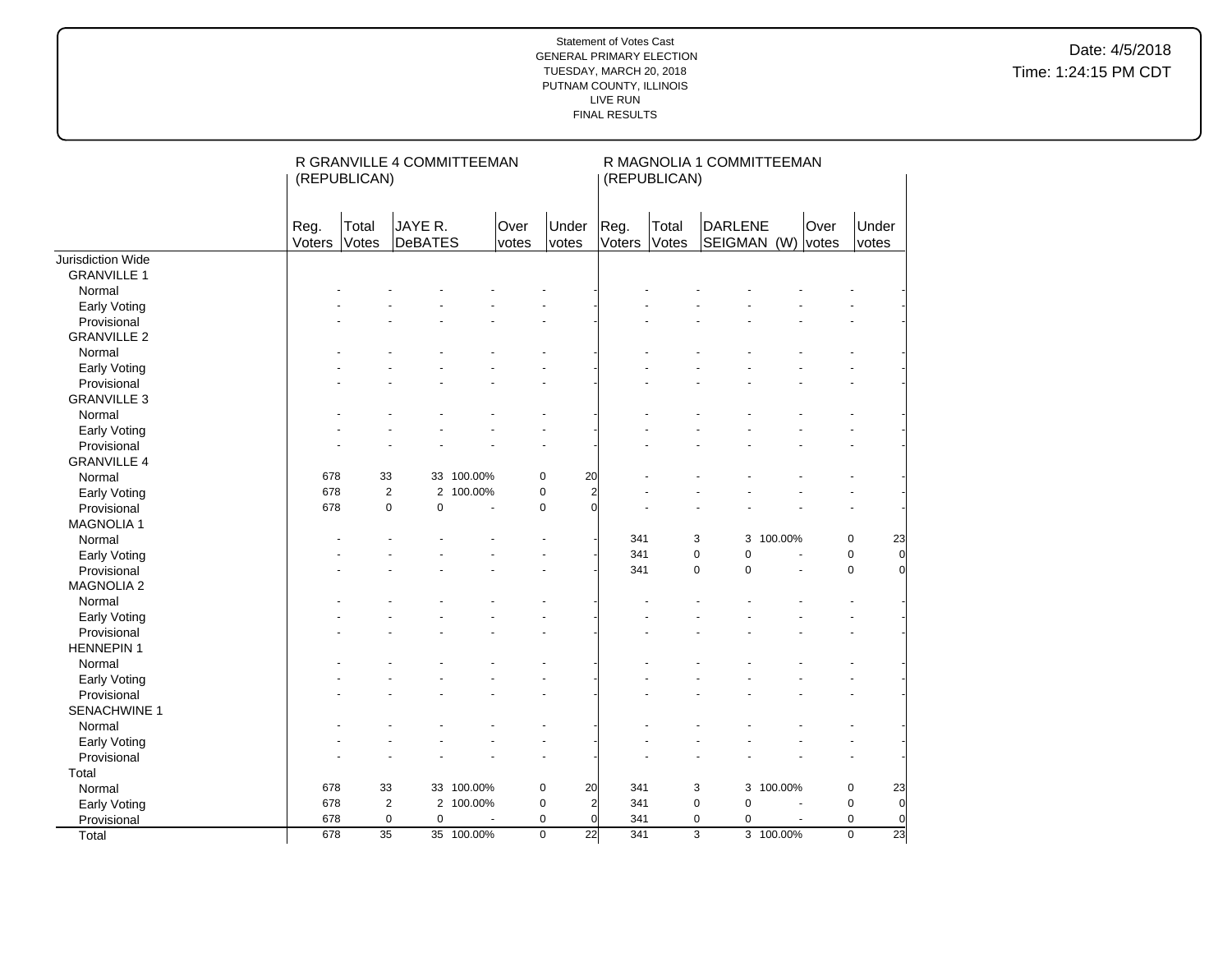|                     | R MAGNOLIA 2 COMMITTEEMAN<br>(REPUBLICAN) |                |                                |            | R HENNEPIN 1 COMMITTEEMAN<br>(REPUBLICAN) |                         |                |                |                                       |              |               |                               |
|---------------------|-------------------------------------------|----------------|--------------------------------|------------|-------------------------------------------|-------------------------|----------------|----------------|---------------------------------------|--------------|---------------|-------------------------------|
|                     | Reg.<br>Voters                            | Total<br>Votes | <b>TRUDY A</b><br>SANDBERG     |            | Over<br>votes                             | Under<br>votes          | Reg.<br>Voters | Total<br>Votes | <b>JAY</b><br><b>McCRACKEN</b><br>(W) |              | Over<br>votes | Under<br>votes                |
| Jurisdiction Wide   |                                           |                |                                |            |                                           |                         |                |                |                                       |              |               |                               |
| <b>GRANVILLE 1</b>  |                                           |                |                                |            |                                           |                         |                |                |                                       |              |               |                               |
| Normal              |                                           |                |                                |            |                                           |                         |                |                |                                       |              |               |                               |
| Early Voting        |                                           |                |                                |            |                                           |                         |                |                |                                       |              |               |                               |
| Provisional         |                                           |                |                                |            |                                           |                         |                |                |                                       |              |               |                               |
| <b>GRANVILLE 2</b>  |                                           |                |                                |            |                                           |                         |                |                |                                       |              |               |                               |
| Normal              |                                           |                |                                |            |                                           |                         |                |                |                                       |              |               |                               |
| Early Voting        |                                           |                |                                |            |                                           |                         |                |                |                                       |              |               | $\sim$                        |
| Provisional         |                                           |                |                                |            |                                           |                         |                |                |                                       |              |               |                               |
| <b>GRANVILLE 3</b>  |                                           |                |                                |            |                                           |                         |                |                |                                       |              |               |                               |
| Normal              |                                           |                |                                |            |                                           |                         |                |                |                                       |              |               |                               |
| Early Voting        |                                           |                |                                |            |                                           |                         |                |                |                                       |              |               |                               |
| Provisional         |                                           |                |                                |            |                                           |                         |                |                |                                       |              |               |                               |
| <b>GRANVILLE 4</b>  |                                           |                |                                |            |                                           |                         |                |                |                                       |              |               |                               |
| Normal              |                                           |                |                                |            |                                           |                         |                |                |                                       |              |               |                               |
| Early Voting        |                                           |                |                                |            |                                           |                         |                |                |                                       |              |               |                               |
| Provisional         |                                           |                |                                |            |                                           |                         |                |                |                                       |              |               | ÷,                            |
| <b>MAGNOLIA 1</b>   |                                           |                |                                |            |                                           |                         |                |                |                                       |              |               |                               |
| Normal              |                                           |                |                                |            |                                           |                         |                |                |                                       |              |               |                               |
| Early Voting        |                                           |                |                                |            |                                           |                         |                |                |                                       |              |               |                               |
| Provisional         |                                           |                |                                |            |                                           |                         |                |                |                                       |              |               |                               |
| <b>MAGNOLIA 2</b>   |                                           |                |                                |            |                                           |                         |                |                |                                       |              |               |                               |
| Normal              | 417                                       | 44             |                                | 44 100.00% |                                           | $\mathbf 0$             |                |                |                                       |              |               |                               |
| <b>Early Voting</b> | 417                                       |                | $\mathbf{2}$<br>$\overline{2}$ | 100.00%    |                                           | $\Omega$<br>$\mathbf 0$ |                |                |                                       |              |               |                               |
| Provisional         | 417                                       |                | $\pmb{0}$<br>$\mathbf 0$       |            |                                           | $\mathbf 0$<br>$\Omega$ |                |                |                                       |              |               |                               |
| <b>HENNEPIN 1</b>   |                                           |                |                                |            |                                           |                         |                |                |                                       |              |               |                               |
| Normal              |                                           |                |                                |            |                                           |                         | 952            |                | 8                                     | 8 100.00%    |               | $\pmb{0}$<br>84               |
| Early Voting        |                                           |                |                                |            |                                           |                         | 952            |                | $\mathbf{1}$<br>1                     | 100.00%      |               | 9<br>$\mathbf 0$              |
| Provisional         |                                           |                |                                |            |                                           |                         | 952            |                | $\pmb{0}$<br>$\mathbf 0$              |              | ÷,            | $\overline{0}$<br>$\mathbf 0$ |
| SENACHWINE 1        |                                           |                |                                |            |                                           |                         |                |                |                                       |              |               |                               |
| Normal              |                                           |                |                                |            |                                           |                         |                |                |                                       |              |               |                               |
| Early Voting        |                                           |                |                                |            |                                           |                         |                |                |                                       |              |               |                               |
| Provisional         |                                           |                |                                |            |                                           |                         |                |                |                                       |              |               | ÷.                            |
| Total               |                                           |                |                                |            |                                           |                         |                |                |                                       |              |               |                               |
| Normal              | 417                                       | 44             |                                | 44 100.00% |                                           | $\pmb{0}$               | 952            |                | 8                                     | 8 100.00%    |               | $\pmb{0}$<br>84               |
| Early Voting        | 417                                       |                | $\overline{2}$                 | 2 100.00%  |                                           | $\pmb{0}$<br>$\Omega$   | 952            |                | $\mathbf{1}$                          | 1 100.00%    |               | 9<br>$\pmb{0}$                |
| Provisional         | 417                                       |                | $\pmb{0}$<br>$\mathbf 0$       |            |                                           | $\mathbf 0$<br>$\Omega$ | 952            |                | 0<br>$\mathbf 0$                      |              |               | $\mathbf 0$<br>$\overline{0}$ |
| Total               | 417                                       | 46             |                                | 46 100.00% |                                           | $\overline{0}$<br>4     | 952            |                | $\overline{9}$                        | $9 100.00\%$ |               | $\overline{0}$<br>93          |